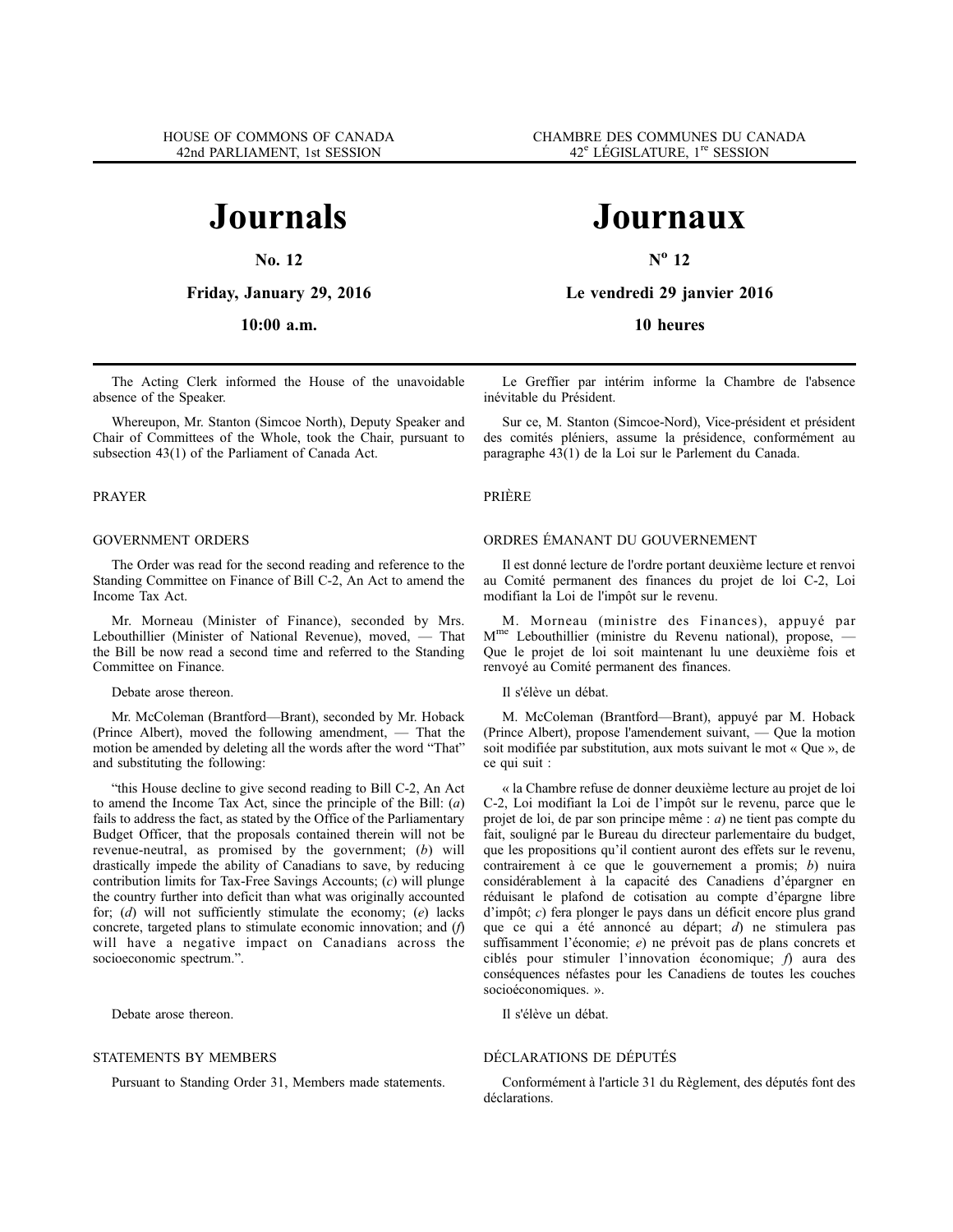#### ORAL QUESTIONS

Pursuant to Standing Order 30(5), the House proceeded to Oral Questions.

### DAILY ROUTINE OF BUSINESS

### PRESENTING REPORTS FROM INTERPARLIAMENTARY DELEGATIONS

Pursuant to Standing Order 34(1), Mr. Cuzner (Cape Breton— Canso) presented the report of the Canadian Branch of the Commonwealth Parliamentary Association (CPA) regarding the Bilateral Visit to Canberra, Sydney and Hobart, Australia, from February 5 to 15, 2015. — Sessional Paper No. 8565-421-53-01.

Pursuant to Standing Order 34(1), Mr. Cuzner (Cape Breton— Canso) presented the report of the Canadian Branch of the Commonwealth Parliamentary Association (CPA) regarding its participation at the Executive Committee Meeting and the 61st General Assembly, held in London, United Kingdom, from October 1 to 5, 2015. — Sessional Paper No. 8565-421-53-02.

#### PRESENTING REPORTS FROM COMMITTEES

Mr. Bagnell (Yukon), from the Standing Committee on Procedure and House Affairs, presented the First Report of the Committee, which was as follows:

The Committee recommends, pursuant to Standing Orders 104 and 114, that the list of members and associate members for Standing Committees of this House be as follows:

### Standing Committee on Aboriginal Affairs and Northern Development

#### *Members (10)*

| Gary Anandasangaree | Cathy McLeod      |
|---------------------|-------------------|
| Charlie Angus       | Michael V. McLeod |
| Mike Bossio         | Don Rusnak        |
| Andy Fillmore       | Arnold Viersen    |
| Rémi Massé          | David Yurdiga     |
|                     |                   |

### *Associate Members*

Ziad Aboultaif Dan Albas Harold Albrecht Dean Allison David Anderson Mel Arnold John Barlow Candice Bergen Maxime Bernier Luc Berthold James Bezan Steven Blaney Kelly Block Sylvie Boucher John Brassard

Guy Lauzon Denis Lebel K. Kellie Leitch Ron Liepert Ben Lobb Tom Lukiwski Alistair MacGregor Dave MacKenzie Larry Maguire Sheila Malcolmson Kelly McCauley

Phil McColeman Larry Miller Christine Moore John Nater

Conformément à l'article 30(5) du Règlement, la Chambre procède à la période de questions orales.

#### AFFAIRES COURANTES ORDINAIRES

### PRÉSENTATION DE RAPPORTS DE DÉLÉGATIONS INTERPARLEMENTAIRES

Conformément à l'article 34(1) du Règlement, M. Cuzner (Cape Breton—Canso) présente le rapport de la section canadienne de l'Association parlementaire du Commonwealth (APC) concernant la visite bilatérale à Canberra, Sydney et Hobart (Australie) du 5 au 15 février 2015. — Document parlementaire nº 8565-421-53-01.

Conformément à l'article 34(1) du Règlement, M. Cuzner (Cape Breton—Canso) présente le rapport de la section canadienne de l'Association parlementaire du Commonwealth (APC) concernant sa participation à la réunion du Comité exécutif et à la 61<sup>e</sup> Assemblée générale, tenues à Londres (Royaume-Uni) du 1<sup>er</sup> au 5 octobre 2015. — Document parlementaire nº 8565-421-53-02.

#### PRÉSENTATION DE RAPPORTS DE COMITÉS

M. Bagnell (Yukon), du Comité permanent de la procédure et des affaires de la Chambre, présente le premier rapport du Comité, dont voici le texte :

Le Comité recommande, conformément au mandat que lui confèrent les articles 104 et 114 du Règlement, que la liste des membres et membres associés des comités permanents de la Chambre figure comme suit :

### Comité permanent des affaires autochtones et du développement du Grand Nord

#### *Membres (10)*

| Cathy McLeod      |
|-------------------|
| Michael V. McLeod |
| Don Rusnak        |
| Arnold Viersen    |
| David Yurdiga     |
|                   |

### *Membres associés*

Ziad Aboultaif Dan Albas Harold Albrecht Dean Allison David Anderson Mel Arnold John Barlow Candice Bergen Maxime Bernier Luc Berthold James Bezan Steven Blaney Kelly Block Sylvie Boucher John Brassard

Guy Lauzon Denis Lebel K. Kellie Leitch Ron Liepert Ben Lobb Tom Lukiwski Alistair MacGregor Dave MacKenzie Larry Maguire Sheila Malcolmson Kelly McCauley Phil McColeman Larry Miller Christine Moore John Nater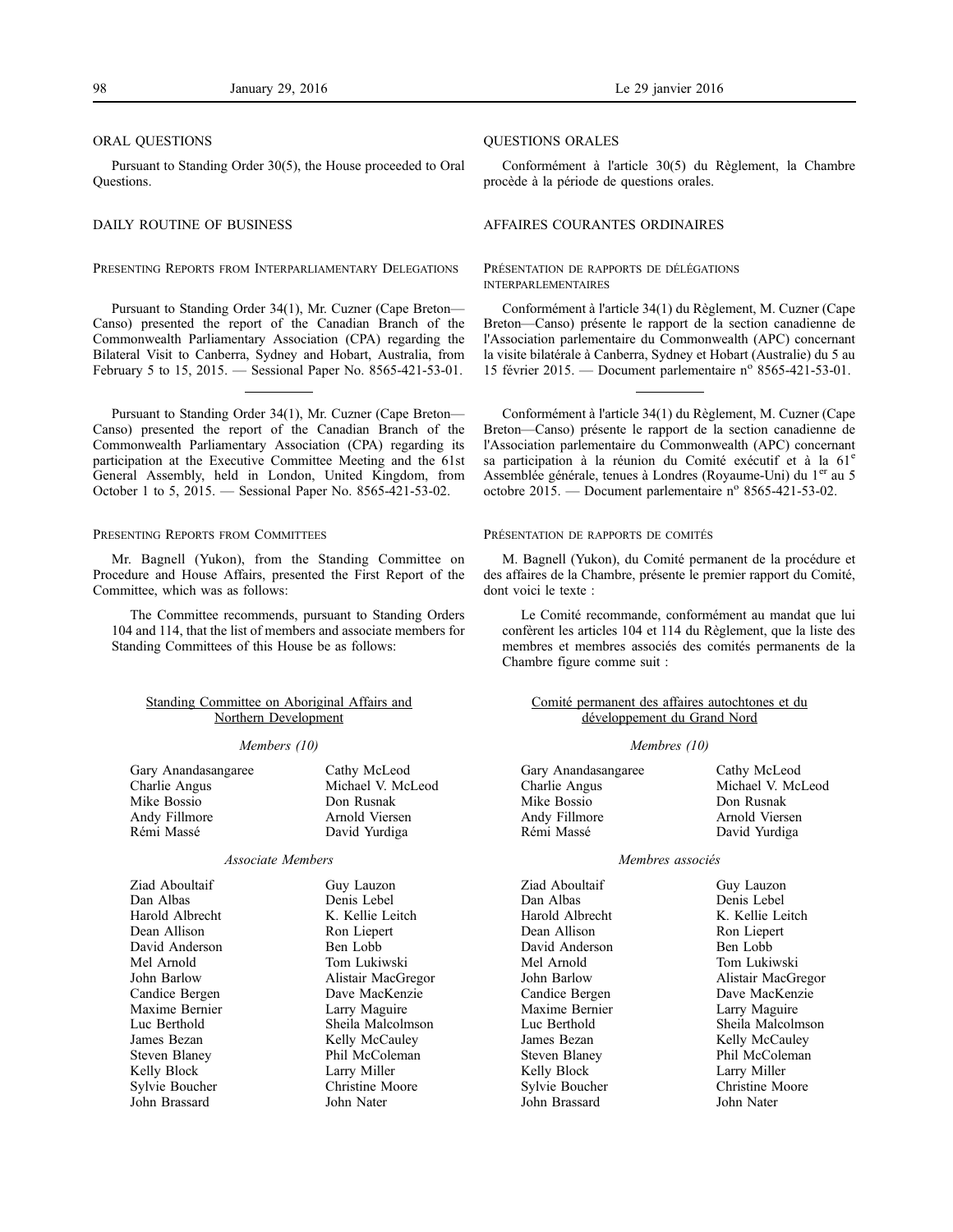Gordon Brown Blaine Calkins Colin Carrie Michael Chong Alupa Clarke Tony Clement Michael Cooper Nathan Cullen Gérard Deltell Kerry Diotte Todd Doherty Earl Dreeshen Linda Duncan Jim Eglinski Ted Falk Ed Fast Diane Finley Cheryl Gallant Bernard Généreux Garnett Genuis Marilyn Gladu Joël Godin Jacques Gourde Rachael Harder Jim Hillyer Randy Hoback Carol Hughes Matt Jeneroux Gord Johns Georgina Jolibois Peter Julian Pat Kelly Jason Kenney Peter Kent Robert Kitchen Tom Kmiec Jenny Kwan Mike Lake

Rob Nicholson Alexander Nuttall Deepak Obhrai Erin O'Toole Pierre Paul-Hus Pierre Poilievre Lisa Raitt Alain Rayes Scott Reid Michelle Rempel Blake Richards Gerry Ritz Romeo Saganash Bob Saroya Andrew Scheer Jamie Schmale Martin Shields Bev Shipley Robert Sopuck Kevin Sorenson Bruce Stanton Wayne Stetski Mark Strahl Shannon Stubbs David Sweet David Tilson Brad Trost Dave Van Kesteren Peter Van Loan Karen Vecchio Cathay Wagantall Mark Warawa Chris Warkentin Dianne Watts Kevin Waugh Len Webber Alice Wong Bob Zimmer

### Standing Committee on Access to Information, Privacy and Ethics

### *Members (10)*

Daniel Blaikie Bob Bratina Blaine Calkins Nathaniel Erskine-Smith Matt Jeneroux

Pat Kelly Joël Lightbound Wayne Long Rémi Massé Raj Saini

### *Associate Members*

Ziad Aboultaif Dan Albas Harold Albrecht Dean Allison David Anderson Charlie Angus Mel Arnold John Barlow Candice Bergen Maxime Bernier Luc Berthold

Denis Lebel K. Kellie Leitch Ron Liepert Ben Lobb Tom Lukiwski Dave MacKenzie Larry Maguire Kelly McCauley Phil McColeman Cathy McLeod Larry Miller

Gordon Brown Blaine Calkins Colin Carrie Michael Chong Alupa Clarke Tony Clement Michael Cooper Nathan Cullen Gérard Deltell Kerry Diotte Todd Doherty Earl Dreeshen Linda Duncan Jim Eglinski Ted Falk Ed Fast Diane Finley Cheryl Gallant Bernard Généreux Garnett Genuis Marilyn Gladu Joël Godin Jacques Gourde Rachael Harder Jim Hillyer Randy Hoback Carol Hughes Matt Jeneroux Gord Johns Georgina Jolibois Peter Julian Pat Kelly Jason Kenney Peter Kent Robert Kitchen Tom Kmiec Jenny Kwan Mike Lake

Rob Nicholson Alexander Nuttall Deepak Obhrai Erin O'Toole Pierre Paul-Hus Pierre Poilievre Lisa Raitt Alain Rayes Scott Reid Michelle Rempel Blake Richards Gerry Ritz Romeo Saganash Bob Saroya Andrew Scheer Jamie Schmale Martin Shields Bev Shipley Robert Sopuck Kevin Sorenson Bruce Stanton Wayne Stetski Mark Strahl Shannon Stubbs David Sweet David Tilson Brad Trost Dave Van Kesteren Peter Van Loan Karen Vecchio Cathay Wagantall Mark Warawa Chris Warkentin Dianne Watts Kevin Waugh Len Webber Alice Wong Bob Zimmer

### Comité permanent de l'accès à l'information, de la protection des renseignements personnels et de l'éthique

### *Membres (10)*

Daniel Blaikie Bob Bratina Blaine Calkins Nathaniel Erskine-Smith Matt Jeneroux Pat Kelly Joël Lightbound Wayne Long Rémi Massé Raj Saini

#### *Membres associés*

Ziad Aboultaif Dan Albas Harold Albrecht Dean Allison David Anderson Charlie Angus Mel Arnold John Barlow Candice Bergen Maxime Bernier Luc Berthold

Denis Lebel K. Kellie Leitch Ron Liepert Ben Lobb Tom Lukiwski Dave MacKenzie Larry Maguire Kelly McCauley Phil McColeman Cathy McLeod Larry Miller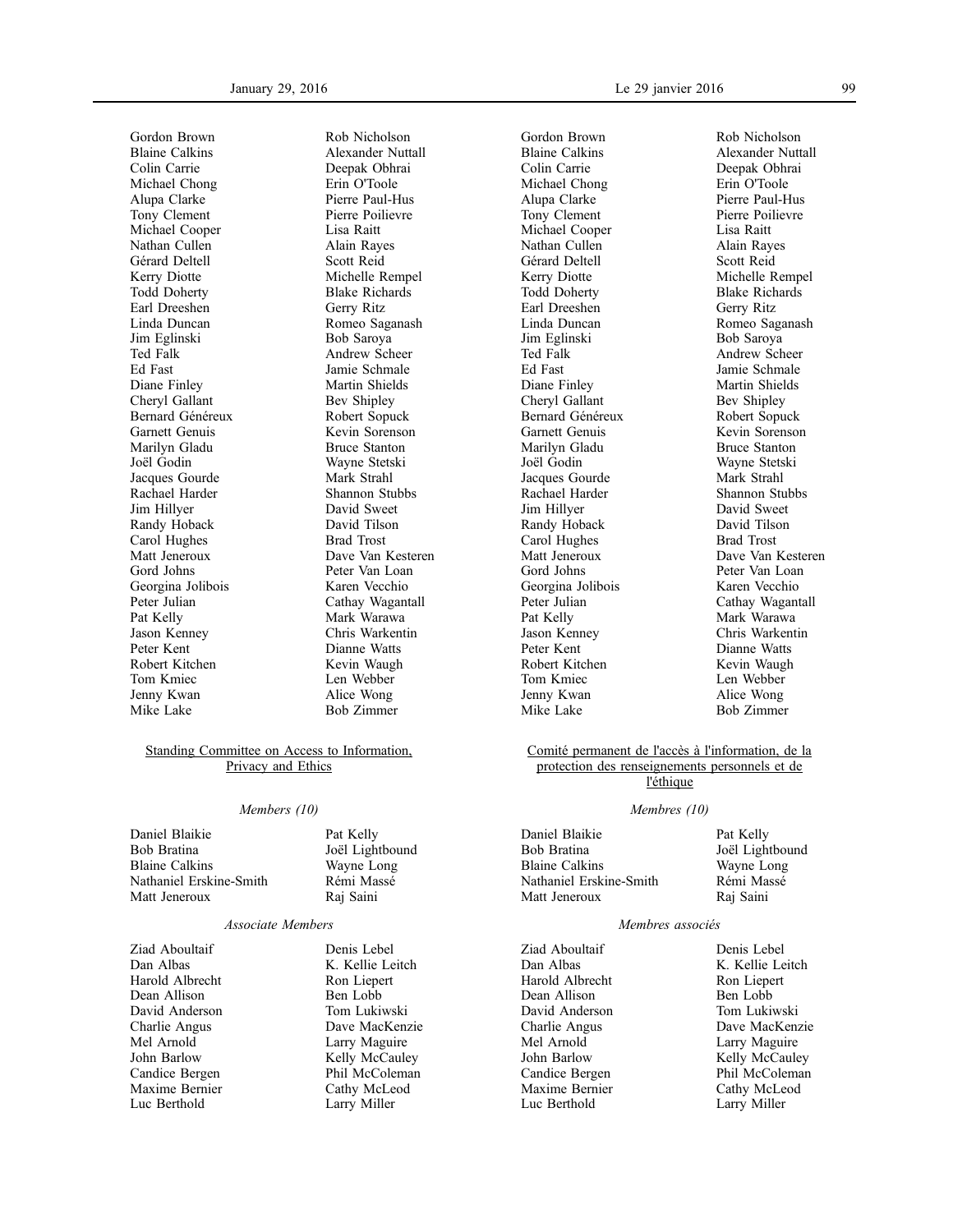James Bezan Steven Blaney Kelly Block Sylvie Boucher Alexandre Boulerice Marjolaine Boutin-Sweet John Brassard Gordon Brown Colin Carrie Michael Chong David Christopherson Alupa Clarke Tony Clement Michael Cooper Nathan Cullen Gérard Deltell Kerry Diotte Todd Doherty Earl Dreeshen Pierre-Luc Dusseault Jim Eglinski Ted Falk Ed Fast Diane Finley Cheryl Gallant Bernard Généreux Garnett Genuis Marilyn Gladu Joël Godin Jacques Gourde Rachael Harder Jim Hillyer Randy Hoback Peter Julian Jason Kenney Peter Kent Robert Kitchen Tom Kmiec Mike Lake Guy Lauzon

John Nater Rob Nicholson Alexander Nuttall Deepak Obhrai Erin O'Toole Pierre Paul-Hus Pierre Poilievre Lisa Raitt Murray Rankin Alain Rayes Scott Reid Michelle Rempel Blake Richards Gerry Ritz Bob Saroya Andrew Scheer Jamie Schmale Martin Shields Bev Shipley Robert Sopuck Kevin Sorenson Bruce Stanton Mark Strahl Shannon Stubbs David Sweet David Tilson Brad Trost Dave Van Kesteren Peter Van Loan Karen Vecchio Arnold Viersen Cathay Wagantall Mark Warawa Chris Warkentin Dianne Watts Kevin Waugh Len Webber Alice Wong David Yurdiga Bob Zimmer

### Standing Committee on Agriculture and Agri-Food

#### *Members (10)*

Pierre Breton Ruth Ellen Brosseau Francis Drouin Pat Finnigan Jacques Gourde

Alaina Lockhart Lloyd Longfield Joe Peschisolido Bev Shipley Chris Warkentin

#### *Associate Members*

Ziad Aboultaif Dan Albas Harold Albrecht Dean Allison David Anderson Mel Arnold Robert Aubin John Barlow Candice Bergen Maxime Bernier

K. Kellie Leitch Ron Liepert Ben Lobb Tom Lukiwski Dave MacKenzie Larry Maguire Kelly McCauley Phil McColeman Cathy McLeod Larry Miller

James Bezan Steven Blaney Kelly Block Sylvie Boucher Alexandre Boulerice Marjolaine Boutin-Sweet John Brassard Gordon Brown Colin Carrie Michael Chong David Christopherson Alupa Clarke Tony Clement Michael Cooper Nathan Cullen Gérard Deltell Kerry Diotte Todd Doherty Earl Dreeshen Pierre-Luc Dusseault Jim Eglinski Ted Falk Ed Fast Diane Finley Cheryl Gallant Bernard Généreux Garnett Genuis Marilyn Gladu Joël Godin Jacques Gourde Rachael Harder Jim Hillyer Randy Hoback Peter Julian Jason Kenney Peter Kent Robert Kitchen Tom Kmiec Mike Lake Guy Lauzon

Rob Nicholson Alexander Nuttall Deepak Obhrai Erin O'Toole Pierre Paul-Hus Pierre Poilievre Lisa Raitt Murray Rankin Alain Rayes Scott Reid Michelle Rempel Blake Richards Gerry Ritz Bob Saroya Andrew Scheer Jamie Schmale Martin Shields Bev Shipley Robert Sopuck Kevin Sorenson Bruce Stanton Mark Strahl Shannon Stubbs David Sweet David Tilson Brad Trost Dave Van Kesteren Peter Van Loan Karen Vecchio Arnold Viersen Cathay Wagantall Mark Warawa Chris Warkentin Dianne Watts Kevin Waugh Len Webber Alice Wong David Yurdiga Bob Zimmer

John Nater

### Comité permanent de l'agriculture et de l'agroalimentaire

#### *Membres (10)*

Pierre Breton Ruth Ellen Brosseau Francis Drouin Pat Finnigan Jacques Gourde

Alaina Lockhart Lloyd Longfield Joe Peschisolido Bev Shipley Chris Warkentin

### *Membres associés*

Ziad Aboultaif Dan Albas Harold Albrecht Dean Allison David Anderson Mel Arnold Robert Aubin John Barlow Candice Bergen Maxime Bernier

K. Kellie Leitch Ron Liepert Ben Lobb Tom Lukiwski Dave MacKenzie Larry Maguire Kelly McCauley Phil McColeman Cathy McLeod Larry Miller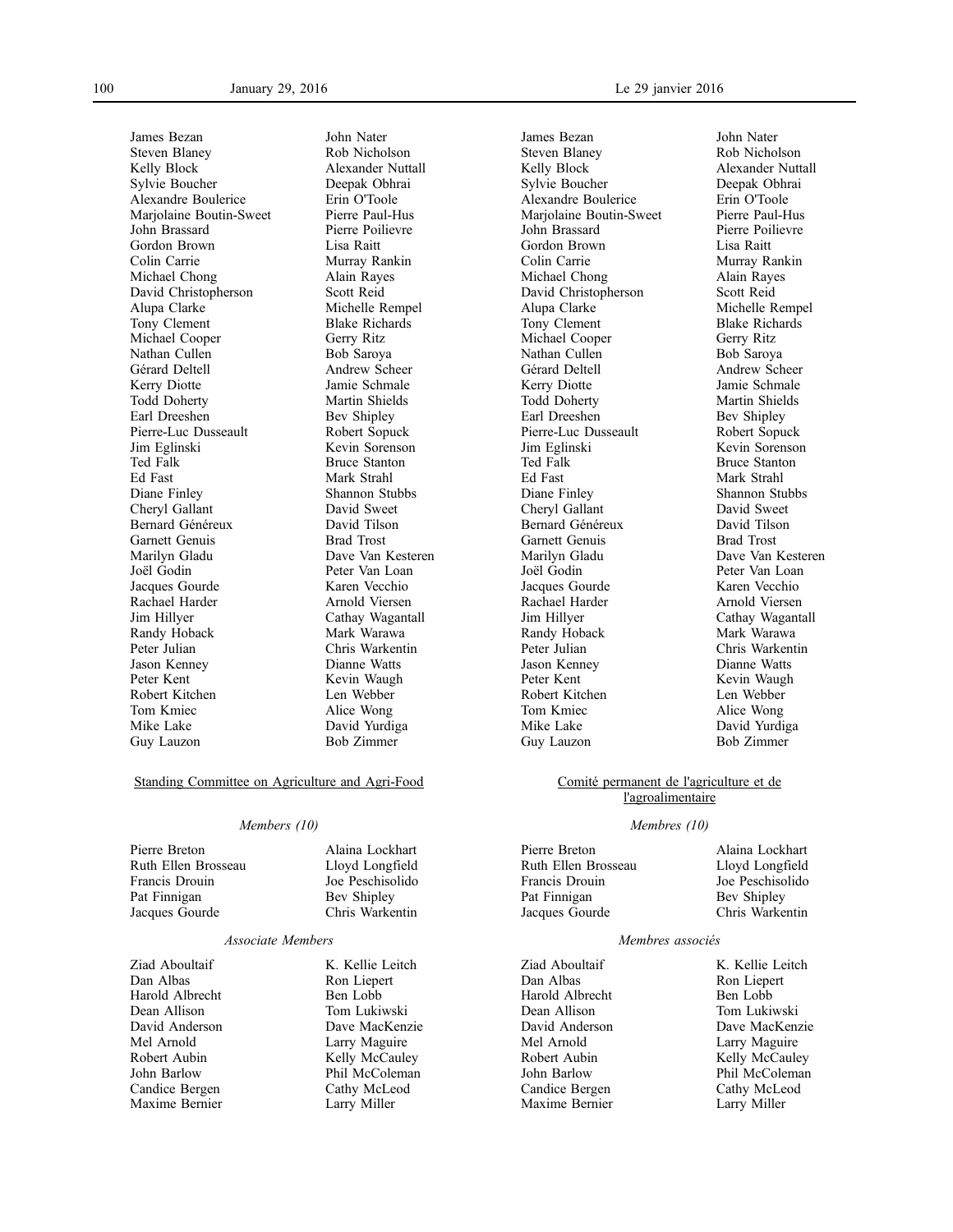Luc Berthold James Bezan Steven Blaney Kelly Block Sylvie Boucher John Brassard Gordon Brown Blaine Calkins Richard Cannings Colin Carrie Michael Chong Alupa Clarke Tony Clement Michael Cooper Gérard Deltell Kerry Diotte Todd Doherty Earl Dreeshen Jim Eglinski Ted Falk Ed Fast Diane Finley Cheryl Gallant Randall Garrison Bernard Généreux Garnett Genuis Marilyn Gladu Joël Godin Rachael Harder Jim Hillyer Randy Hoback Matt Jeneroux Gord Johns Peter Julian Pat Kelly Jason Kenney Peter Kent Robert Kitchen Tom Kmiec Mike Lake Guy Lauzon Denis Lebel

Christine Moore John Nater Rob Nicholson Alexander Nuttall Deepak Obhrai Erin O'Toole Pierre Paul-Hus Pierre Poilievre Anne Minh-Thu **Ouach** Lisa Raitt Tracey Ramsey Alain Rayes Scott Reid Michelle Rempel Blake Richards Gerry Ritz Brigitte Sansoucy Bob Saroya Andrew Scheer Jamie Schmale Martin Shields Robert Sopuck Kevin Sorenson Bruce Stanton Wayne Stetski Mark Strahl Shannon Stubbs David Sweet David Tilson Brad Trost Dave Van Kesteren Peter Van Loan Karen Vecchio Arnold Viersen Cathay Wagantall Mark Warawa Dianne Watts Kevin Waugh Len Webber Alice Wong David Yurdiga Bob Zimmer

## Standing Committee on Canadian Heritage

### *Members (10)*

Pierre Breton Julie Dabrusin Hedy Fry Larry Maguire Pierre Nantel

### *Associate Members*

Ziad Aboultaif Dan Albas Harold Albrecht Dean Allison David Anderson Charlie Angus Mel Arnold John Barlow

Jenny Kwan Mike Lake Guy Lauzon Denis Lebel K. Kellie Leitch Ron Liepert Ben Lobb Tom Lukiwski

Seamus O'Regan Darrell Samson Peter Van Loan Dan Vandal Kevin Waugh

Luc Berthold James Bezan Steven Blaney Kelly Block Sylvie Boucher John Brassard Gordon Brown Blaine Calkins Richard Cannings Colin Carrie Michael Chong Alupa Clarke Tony Clement Michael Cooper Gérard Deltell Kerry Diotte Todd Doherty Earl Dreeshen Jim Eglinski Ted Falk Ed Fast Diane Finley Cheryl Gallant Randall Garrison Bernard Généreux Garnett Genuis Marilyn Gladu Joël Godin Rachael Harder Jim Hillyer Randy Hoback Matt Jeneroux Gord Johns Peter Julian Pat Kelly Jason Kenney Peter Kent Robert Kitchen Tom Kmiec Mike Lake Guy Lauzon Denis Lebel

Christine Moore John Nater Rob Nicholson Alexander Nuttall Deepak Obhrai Erin O'Toole Pierre Paul-Hus Pierre Poilievre Anne Minh-Thu **Ouach** Lisa Raitt Tracey Ramsey Alain Rayes Scott Reid Michelle Rempel Blake Richards Gerry Ritz Brigitte Sansoucy Bob Saroya Andrew Scheer Jamie Schmale Martin Shields Robert Sopuck Kevin Sorenson Bruce Stanton Wayne Stetski Mark Strahl Shannon Stubbs David Sweet David Tilson Brad Trost Dave Van Kesteren Peter Van Loan Karen Vecchio Arnold Viersen Cathay Wagantall Mark Warawa Dianne Watts Kevin Waugh Len Webber Alice Wong David Yurdiga Bob Zimmer

### Comité permanent du patrimoine canadien

### *Membres (10)*

Pierre Breton Julie Dabrusin Hedy Fry Larry Maguire Pierre Nantel

Seamus O'Regan Darrell Samson Peter Van Loan Dan Vandal Kevin Waugh

### *Membres associés*

Ziad Aboultaif Dan Albas Harold Albrecht Dean Allison David Anderson Charlie Angus Mel Arnold John Barlow

Jenny Kwan Mike Lake Guy Lauzon Denis Lebel K. Kellie Leitch Ron Liepert Ben Lobb Tom Lukiwski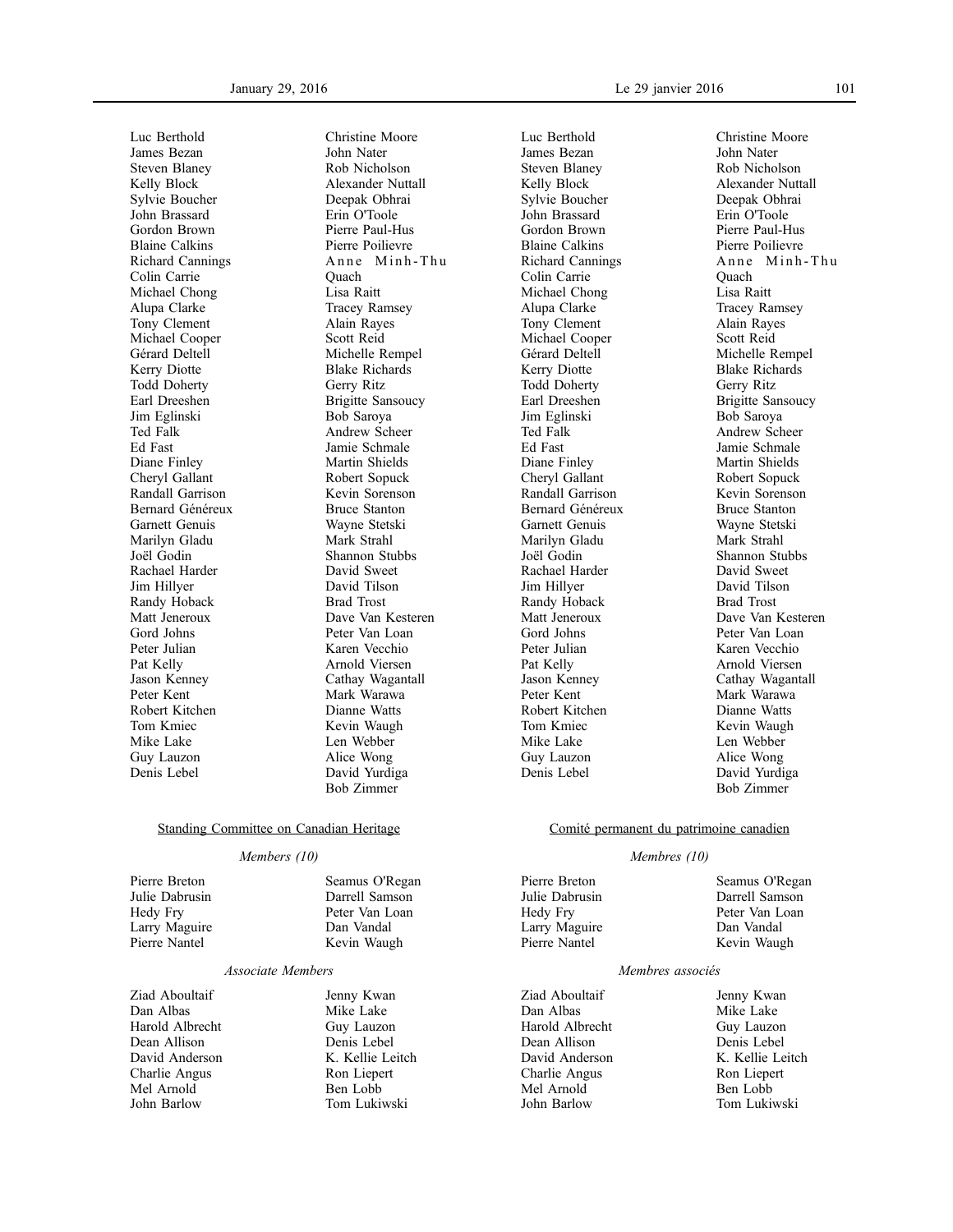Candice Bergen Maxime Bernier Luc Berthold James Bezan Rachel Blaney Steven Blaney Kelly Block Sylvie Boucher Alexandre Boulerice Marjolaine Boutin-Sweet John Brassard Gordon Brown Blaine Calkins Colin Carrie Michael Chong François Choquette Alupa Clarke Tony Clement Michael Cooper Gérard Deltell Kerry Diotte Todd Doherty Earl Dreeshen Jim Eglinski Ted Falk Ed Fast Diane Finley Cheryl Gallant Bernard Généreux Garnett Genuis Marilyn Gladu Joël Godin Jacques Gourde Cheryl Hardcastle Rachael Harder Jim Hillyer Randy Hoback Matt Jeneroux Gord Johns Peter Julian Pat Kelly Jason Kenney Peter Kent Robert Kitchen Tom Kmiec

Alistair MacGregor Dave MacKenzie Kelly McCauley Phil McColeman Cathy McLeod Larry Miller John Nater Rob Nicholson Alexander Nuttall Deepak Obhrai Erin O'Toole Pierre Paul-Hus Pierre Poilievre Anne Minh-Thu **Ouach** Lisa Raitt Alain Rayes Scott Reid Michelle Rempel Blake Richards Gerry Ritz Bob Saroya Andrew Scheer Jamie Schmale Martin Shields Bev Shipley Robert Sopuck Kevin Sorenson Bruce Stanton Wayne Stetski Mark Strahl Shannon Stubbs David Sweet David Tilson Brad Trost Dave Van Kesteren Karen Vecchio Arnold Viersen Cathay Wagantall Mark Warawa Chris Warkentin Dianne Watts Len Webber Alice Wong David Yurdiga Bob Zimmer

## Standing Committee on Citizenship and Immigration

### *Members (10)*

Shaun Chen Ali Ehsassi Jenny Kwan Michelle Rempel Randeep Sarai

Bob Saroya Marwan Tabbara David Tilson Borys Wrzesnewskyj Salma Zahid

#### *Associate Members*

Ziad Aboultaif Dan Albas Harold Albrecht Dean Allison

Hélène Laverdière Denis Lebel K. Kellie Leitch Ron Liepert

Candice Bergen Maxime Bernier Luc Berthold James Bezan Rachel Blaney Steven Blaney Kelly Block Sylvie Boucher Alexandre Boulerice Marjolaine Boutin-Sweet John Brassard Gordon Brown Blaine Calkins Colin Carrie Michael Chong François Choquette Alupa Clarke Tony Clement Michael Cooper Gérard Deltell Kerry Diotte Todd Doherty Earl Dreeshen Jim Eglinski Ted Falk Ed Fast Diane Finley Cheryl Gallant Bernard Généreux Garnett Genuis Marilyn Gladu Joël Godin Jacques Gourde Cheryl Hardcastle Rachael Harder Jim Hillyer Randy Hoback Matt Jeneroux Gord Johns Peter Julian Pat Kelly Jason Kenney Peter Kent Robert Kitchen Tom Kmiec

Alistair MacGregor Dave MacKenzie Kelly McCauley Phil McColeman Cathy McLeod Larry Miller John Nater Rob Nicholson Alexander Nuttall Deepak Obhrai Erin O'Toole Pierre Paul-Hus Pierre Poilievre Anne Minh-Thu **Ouach** Lisa Raitt Alain Rayes Scott Reid Michelle Rempel Blake Richards Gerry Ritz Bob Saroya Andrew Scheer Jamie Schmale Martin Shields Bev Shipley Robert Sopuck Kevin Sorenson Bruce Stanton Wayne Stetski Mark Strahl Shannon Stubbs David Sweet David Tilson Brad Trost Dave Van Kesteren Karen Vecchio Arnold Viersen Cathay Wagantall Mark Warawa Chris Warkentin Dianne Watts Len Webber Alice Wong David Yurdiga Bob Zimmer

### Comité permanent de la citoyenneté et de l'immigration

#### *Membres (10)*

Shaun Chen Ali Ehsassi Jenny Kwan Michelle Rempel Randeep Sarai

Bob Saroya Marwan Tabbara David Tilson Borys Wrzesnewskyj Salma Zahid

#### *Membres associés*

Ziad Aboultaif Dan Albas Harold Albrecht Dean Allison

Hélène Laverdière Denis Lebel K. Kellie Leitch Ron Liepert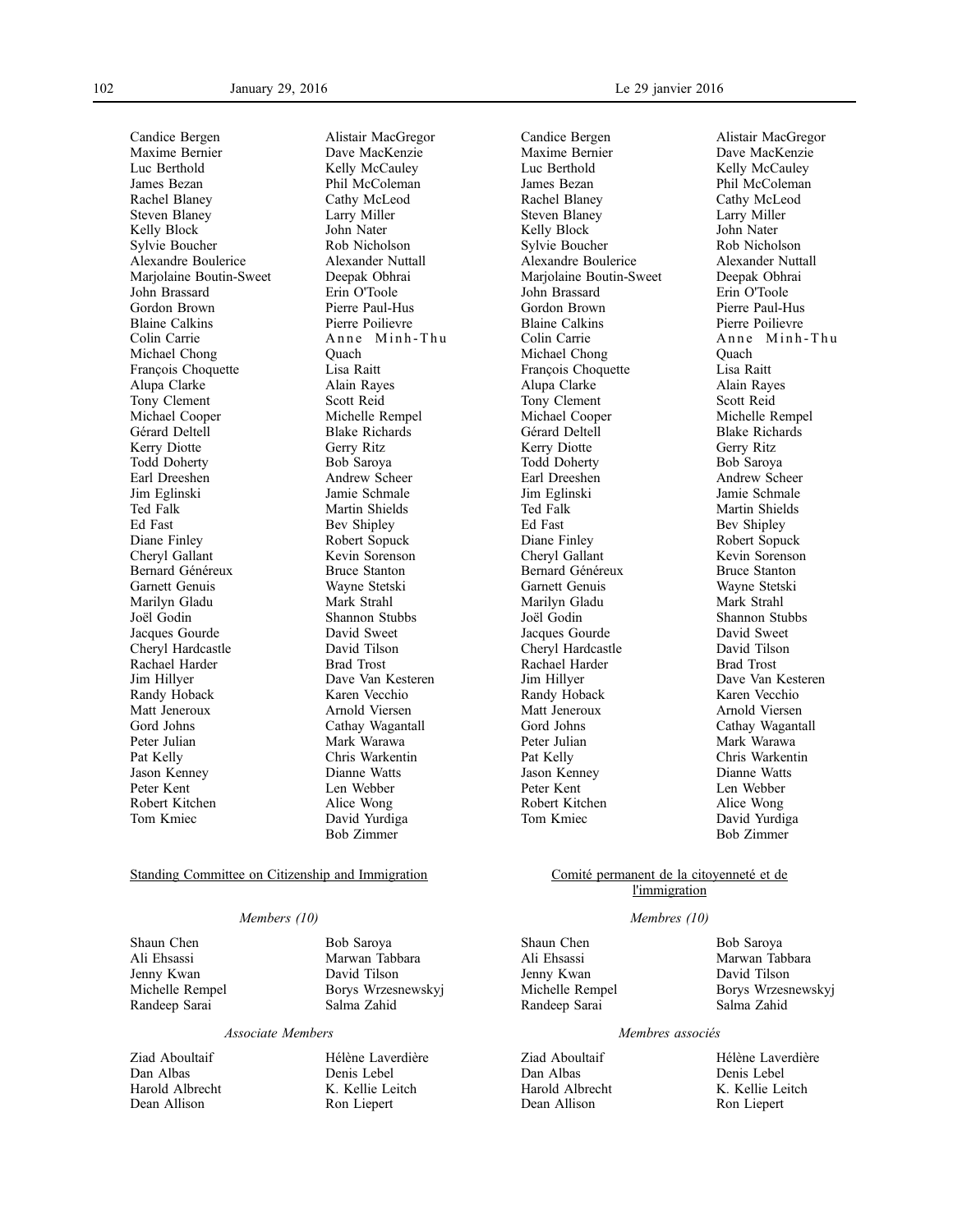David Anderson Mel Arnold John Barlow Candice Bergen Maxime Bernier Luc Berthold James Bezan Rachel Blaney Steven Blaney Kelly Block Sylvie Boucher Alexandre Boulerice John Brassard Gordon Brown Blaine Calkins Colin Carrie Michael Chong David Christopherson Alupa Clarke Tony Clement Michael Cooper Gérard Deltell Kerry Diotte Todd Doherty Earl Dreeshen Jim Eglinski Ted Falk Ed Fast Diane Finley Cheryl Gallant Randall Garrison Bernard Généreux Garnett Genuis Marilyn Gladu Joël Godin Jacques Gourde Rachael Harder Jim Hillyer Randy Hoback Matt Jeneroux Peter Julian Pat Kelly Jason Kenney Peter Kent Robert Kitchen Tom Kmiec Mike Lake Guy Lauzon

Ben Lobb Tom Lukiwski Dave MacKenzie Larry Maguire Sheila Malcolmson Kelly McCauley Phil McColeman Cathy McLeod Larry Miller John Nater Rob Nicholson Alexander Nuttall Deepak Obhrai Erin O'Toole Pierre Paul-Hus Pierre Poilievre Lisa Raitt Murray Rankin Alain Rayes Scott Reid Blake Richards Gerry Ritz Andrew Scheer Jamie Schmale Martin Shields Bev Shipley Robert Sopuck Kevin Sorenson Bruce Stanton Mark Strahl Shannon Stubbs David Sweet Brad Trost Dave Van Kesteren Peter Van Loan Karen Vecchio Arnold Viersen Cathay Wagantall Mark Warawa Chris Warkentin Dianne Watts Kevin Waugh Len Webber Erin Weir Alice Wong David Yurdiga Bob Zimmer

### Standing Committee on Environment and Sustainable **Development**

### *Members (10)*

John Aldag William Amos Mike Bossio Nathan Cullen Jim Eglinski

Ed Fast Darren Fisher Mark Gerretsen Deborah Schulte Martin Shields

David Anderson Mel Arnold John Barlow Candice Bergen Maxime Bernier Luc Berthold James Bezan Rachel Blaney Steven Blaney Kelly Block Sylvie Boucher Alexandre Boulerice John Brassard Gordon Brown Blaine Calkins Colin Carrie Michael Chong David Christopherson Alupa Clarke Tony Clement Michael Cooper Gérard Deltell Kerry Diotte Todd Doherty Earl Dreeshen Jim Eglinski Ted Falk Ed Fast Diane Finley Cheryl Gallant Randall Garrison Bernard Généreux Garnett Genuis Marilyn Gladu Joël Godin Jacques Gourde Rachael Harder Jim Hillyer Randy Hoback Matt Jeneroux Peter Julian Pat Kelly Jason Kenney Peter Kent Robert Kitchen Tom Kmiec Mike Lake Guy Lauzon

Ben Lobb Tom Lukiwski Dave MacKenzie Larry Maguire Sheila Malcolmson Kelly McCauley Phil McColeman Cathy McLeod Larry Miller John Nater Rob Nicholson Alexander Nuttall Deepak Obhrai Erin O'Toole Pierre Paul-Hus Pierre Poilievre Lisa Raitt Murray Rankin Alain Rayes Scott Reid Blake Richards Gerry Ritz Andrew Scheer Jamie Schmale Martin Shields Bev Shipley Robert Sopuck Kevin Sorenson Bruce Stanton Mark Strahl Shannon Stubbs David Sweet Brad Trost Dave Van Kesteren Peter Van Loan Karen Vecchio Arnold Viersen Cathay Wagantall Mark Warawa Chris Warkentin Dianne Watts Kevin Waugh Len Webber Erin Weir Alice Wong David Yurdiga Bob Zimmer

Comité permanent de l'environnement et du développement durable

#### *Membres (10)*

John Aldag William Amos Mike Bossio Nathan Cullen Jim Eglinski

Ed Fast Darren Fisher Mark Gerretsen Deborah Schulte Martin Shields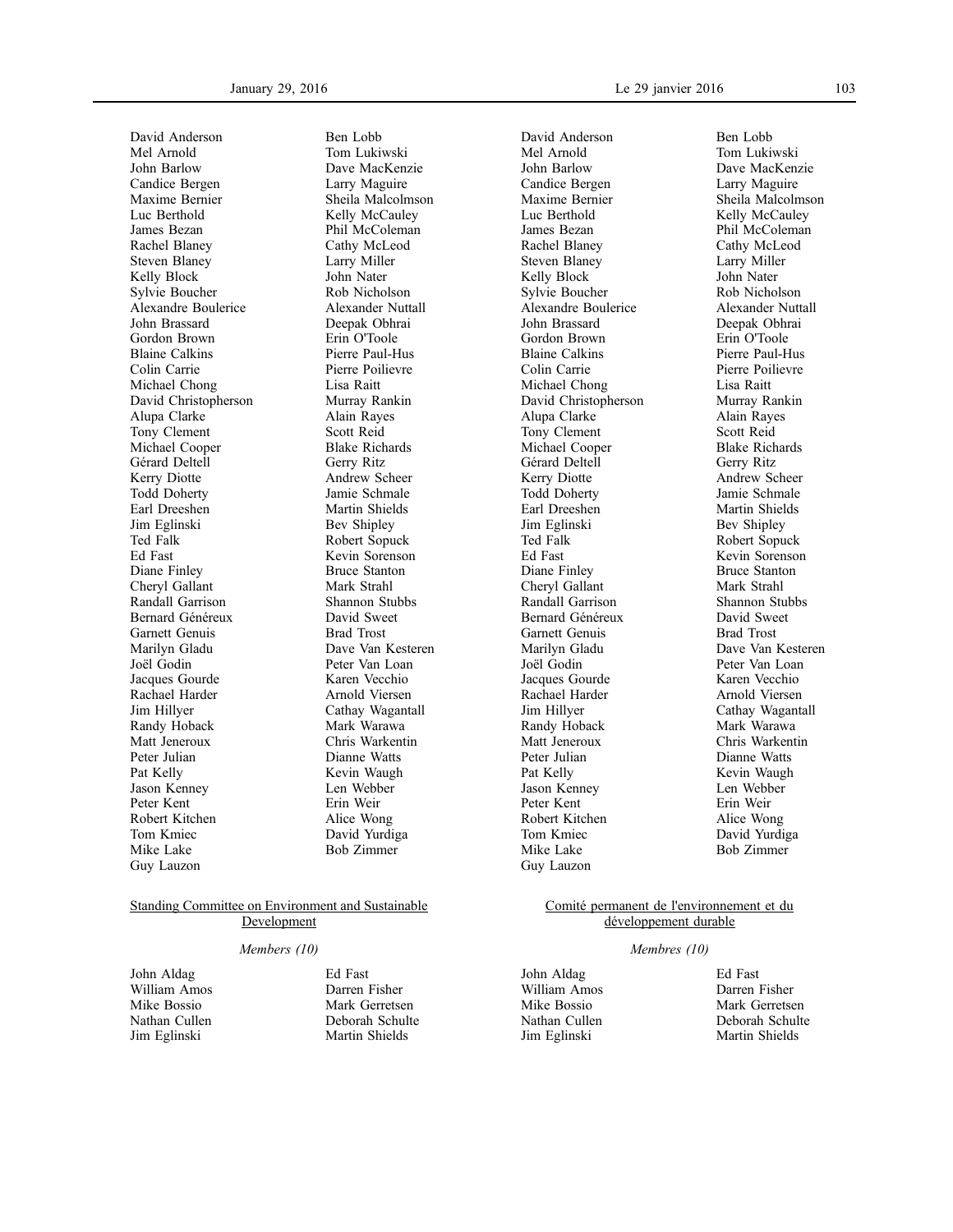#### *Associate Members*

Ziad Aboultaif Dan Albas Harold Albrecht Dean Allison David Anderson Charlie Angus Mel Arnold John Barlow Candice Bergen Maxime Bernier Luc Berthold James Bezan Steven Blaney Kelly Block Sylvie Boucher John Brassard Gordon Brown Blaine Calkins Richard Cannings Guy Caron Colin Carrie Michael Chong François Choquette Alupa Clarke Tony Clement Michael Cooper Gérard Deltell Kerry Diotte Todd Doherty Fin Donnelly Earl Dreeshen Linda Duncan Ted Falk Diane Finley Cheryl Gallant Bernard Généreux Garnett Genuis Marilyn Gladu Joël Godin Jacques Gourde Rachael Harder Jim Hillyer Randy Hoback Carol Hughes Matt Jeneroux Gord Johns Georgina Jolibois Peter Julian Pat Kelly Jason Kenney Peter Kent Robert Kitchen Tom Kmiec Jenny Kwan

Mike Lake Guy Lauzon Denis Lebel K. Kellie Leitch Ron Liepert Ben Lobb Tom Lukiwski Dave MacKenzie Larry Maguire Kelly McCauley Phil McColeman Cathy McLeod Larry Miller John Nater Rob Nicholson Alexander Nuttall Deepak Obhrai Erin O'Toole Pierre Paul-Hus Pierre Poilievre Lisa Raitt Tracey Ramsey Alain Rayes Scott Reid Michelle Rempel Blake Richards Gerry Ritz Romeo Saganash Bob Saroya Andrew Scheer Jamie Schmale Bev Shipley Robert Sopuck Kevin Sorenson Bruce Stanton Wayne Stetski Mark Strahl Shannon Stubbs David Sweet David Tilson Brad Trost Dave Van Kesteren Peter Van Loan Karen Vecchio Arnold Viersen Cathay Wagantall Mark Warawa Chris Warkentin Dianne Watts Kevin Waugh Len Webber Alice Wong David Yurdiga Bob Zimmer

### *Membres associés*

Ziad Aboultaif Dan Albas Harold Albrecht Dean Allison David Anderson Charlie Angus Mel Arnold John Barlow Candice Bergen Maxime Bernier Luc Berthold James Bezan Steven Blaney Kelly Block Sylvie Boucher John Brassard Gordon Brown Blaine Calkins Richard Cannings Guy Caron Colin Carrie Michael Chong François Choquette Alupa Clarke Tony Clement Michael Cooper Gérard Deltell Kerry Diotte Todd Doherty Fin Donnelly Earl Dreeshen Linda Duncan Ted Falk Diane Finley Cheryl Gallant Bernard Généreux Garnett Genuis Marilyn Gladu Joël Godin Jacques Gourde Rachael Harder Jim Hillyer Randy Hoback Carol Hughes Matt Jeneroux Gord Johns Georgina Jolibois Peter Julian Pat Kelly Jason Kenney Peter Kent Robert Kitchen Tom Kmiec Jenny Kwan

Mike Lake Guy Lauzon Denis Lebel K. Kellie Leitch Ron Liepert Ben Lobb Tom Lukiwski Dave MacKenzie Larry Maguire Kelly McCauley Phil McColeman Cathy McLeod Larry Miller John Nater Rob Nicholson Alexander Nuttall Deepak Obhrai Erin O'Toole Pierre Paul-Hus Pierre Poilievre Lisa Raitt Tracey Ramsey Alain Rayes Scott Reid Michelle Rempel Blake Richards Gerry Ritz Romeo Saganash Bob Saroya Andrew Scheer Jamie Schmale Bev Shipley Robert Sopuck Kevin Sorenson Bruce Stanton Wayne Stetski Mark Strahl Shannon Stubbs David Sweet David Tilson Brad Trost Dave Van Kesteren Peter Van Loan Karen Vecchio Arnold Viersen Cathay Wagantall Mark Warawa Chris Warkentin Dianne Watts Kevin Waugh Len Webber Alice Wong David Yurdiga Bob Zimmer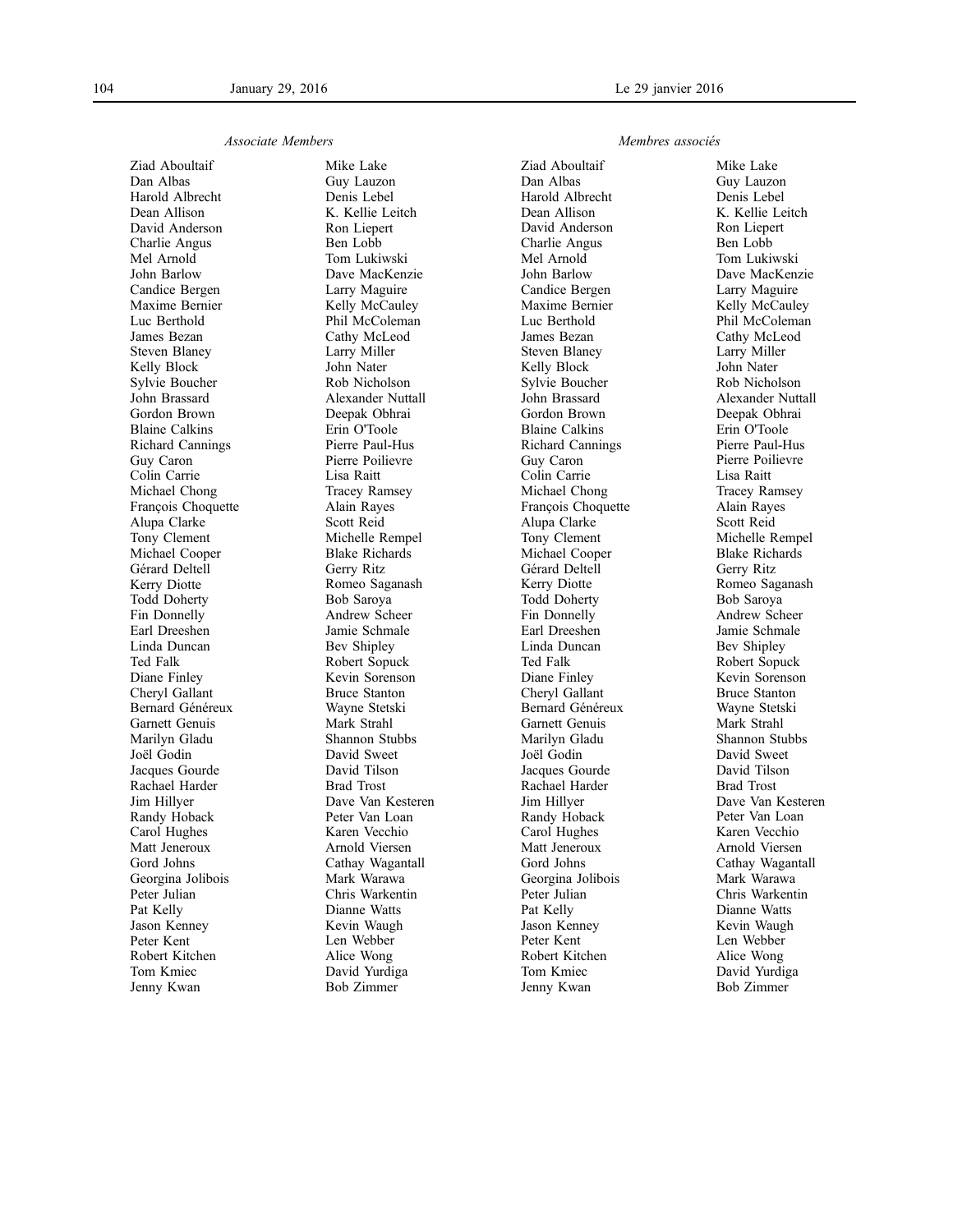### Standing Committee on Finance

#### *Members (10)*

- Guy Caron Wayne Easter Raj Grewal Ron Liepert Steven MacKinnon
- Phil McColeman Jennifer O'Connell Robert-Falcon Ouellette Lisa Raitt Francesco Sorbara

### *Associate Members*

Ziad Aboultaif Dan Albas Harold Albrecht Dean Allison David Anderson Charlie Angus Mel Arnold Niki Ashton John Barlow Sheri Benson Candice Bergen Maxime Bernier Luc Berthold James Bezan Daniel Blaikie Steven Blaney Kelly Block Sylvie Boucher Alexandre Boulerice John Brassard Gordon Brown Blaine Calkins Colin Carrie Michael Chong Alupa Clarke Tony Clement Michael Cooper Gérard Deltell Kerry Diotte Todd Doherty Earl Dreeshen Matthew Dubé Pierre-Luc Dusseault Scott Duvall Jim Eglinski Ted Falk Ed Fast Diane Finley Cheryl Gallant Bernard Généreux Garnett Genuis Marilyn Gladu Joël Godin Jacques Gourde Rachael Harder Jim Hillyer Randy Hoback Matt Jeneroux Gord Johns Georgina Jolibois Peter Julian

Tom Kmiec Mike Lake Guy Lauzon Denis Lebel K. Kellie Leitch Ben Lobb Tom Lukiwski Dave MacKenzie Larry Maguire Brian Masse Kelly McCauley Cathy McLeod Larry Miller Christine Moore John Nater Rob Nicholson Alexander Nuttall Deepak Obhrai Erin O'Toole Pierre Paul-Hus Pierre Poilievre Alain Rayes Scott Reid Michelle Rempel Blake Richards Gerry Ritz Romeo Saganash Bob Saroya Andrew Scheer Jamie Schmale Martin Shields Bev Shipley Robert Sopuck Kevin Sorenson Bruce Stanton Wayne Stetski Mark Strahl Shannon Stubbs David Sweet David Tilson Brad Trost Karine Trudel Dave Van Kesteren Peter Van Loan Karen Vecchio Arnold Viersen Cathay Wagantall Mark Warawa Chris Warkentin Dianne Watts Kevin Waugh

### Comité permanent des finances

### *Membres (10)*

Guy Caron Wayne Easter Raj Grewal Ron Liepert Steven MacKinnon

Ziad Aboultaif Dan Albas Harold Albrecht Dean Allison David Anderson Charlie Angus Mel Arnold Niki Ashton John Barlow Sheri Benson Candice Bergen Maxime Bernier Luc Berthold James Bezan Daniel Blaikie Steven Blaney Kelly Block Sylvie Boucher Alexandre Boulerice John Brassard Gordon Brown Blaine Calkins Colin Carrie Michael Chong Alupa Clarke Tony Clement Michael Cooper Gérard Deltell Kerry Diotte Todd Doherty Earl Dreeshen Matthew Dubé Pierre-Luc Dusseault Scott Duvall Jim Eglinski Ted Falk Ed Fast Diane Finley Cheryl Gallant Bernard Généreux Garnett Genuis Marilyn Gladu Joël Godin Jacques Gourde Rachael Harder Jim Hillyer Randy Hoback Matt Jeneroux Gord Johns Georgina Jolibois Peter Julian

Phil McColeman Jennifer O'Connell Robert-Falcon Ouellette Lisa Raitt Francesco Sorbara

#### *Membres associés*

Tom Kmiec Mike Lake Guy Lauzon Denis Lebel K. Kellie Leitch Ben Lobb Tom Lukiwski Dave MacKenzie Larry Maguire Brian Masse Kelly McCauley Cathy McLeod Larry Miller Christine Moore John Nater Rob Nicholson Alexander Nuttall Deepak Obhrai Erin O'Toole Pierre Paul-Hus Pierre Poilievre Alain Rayes Scott Reid Michelle Rempel Blake Richards Gerry Ritz Romeo Saganash Bob Saroya Andrew Scheer Jamie Schmale Martin Shields Bev Shipley Robert Sopuck Kevin Sorenson Bruce Stanton Wayne Stetski Mark Strahl Shannon Stubbs David Sweet David Tilson Brad Trost Karine Trudel Dave Van Kesteren Peter Van Loan Karen Vecchio Arnold Viersen Cathay Wagantall Mark Warawa Chris Warkentin Dianne Watts Kevin Waugh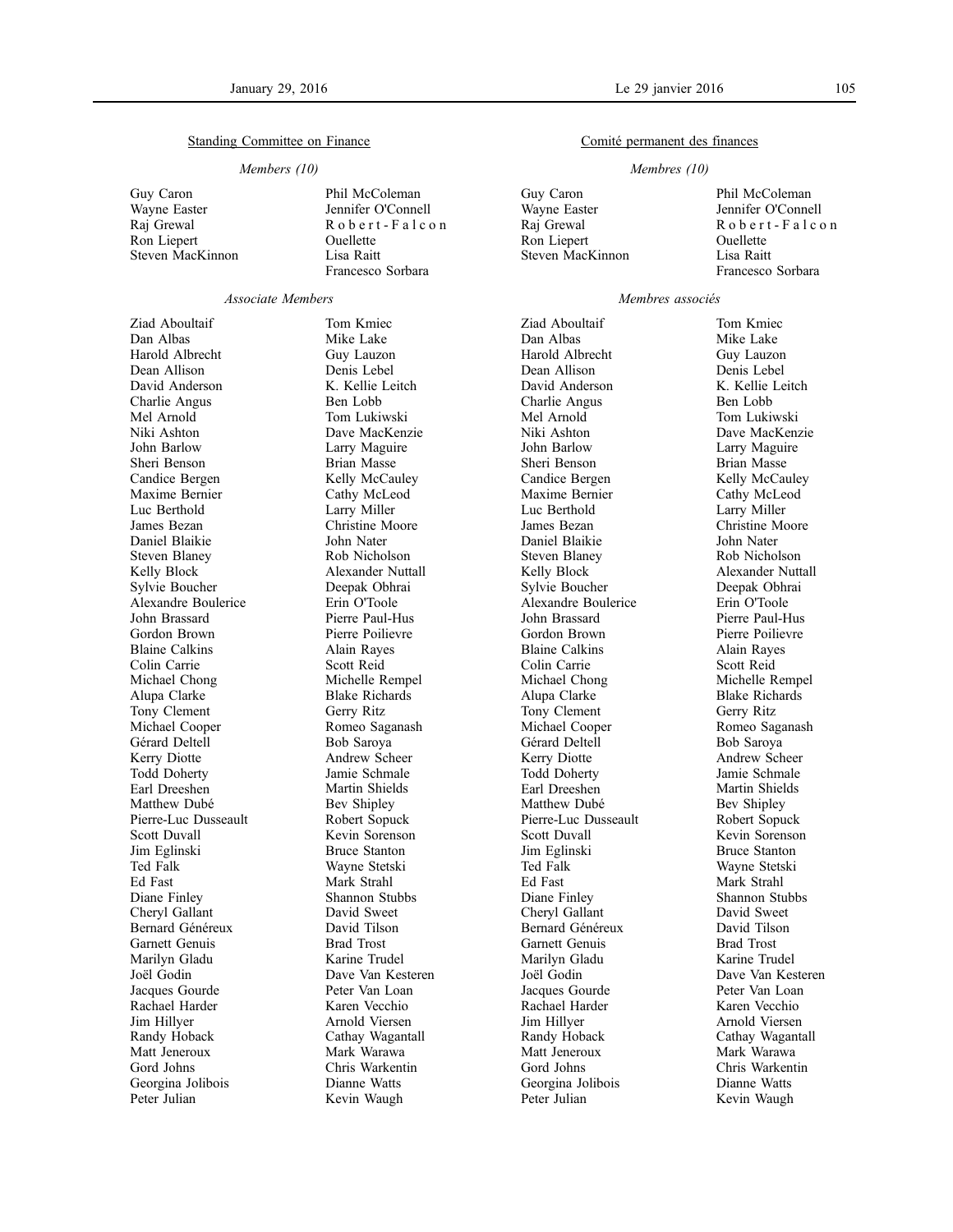Pat Kelly Jason Kenney Peter Kent Robert Kitchen Len Webber Alice Wong David Yurdiga Bob Zimmer

Ken McDonald Robert Morrissey Scott Simms Robert Sopuck Mark Strahl

#### Standing Committee on Fisheries and Oceans

### *Members (10)*

Mel Arnold Fin Donnelly Pat Finnigan Ken Hardie Bernadette Jordan

#### *Associate Members*

Ziad Aboultaif Dan Albas Harold Albrecht Dean Allison David Anderson John Barlow Candice Bergen Maxime Bernier Luc Berthold James Bezan Steven Blaney Kelly Block Sylvie Boucher John Brassard Gordon Brown Blaine Calkins Guy Caron Colin Carrie Michael Chong Alupa Clarke Tony Clement Michael Cooper Gérard Deltell Kerry Diotte Todd Doherty Earl Dreeshen Jim Eglinski Ted Falk Ed Fast Diane Finley Cheryl Gallant Bernard Généreux Garnett Genuis Marilyn Gladu Joël Godin Jacques Gourde Rachael Harder Jim Hillyer Randy Hoback Matt Jeneroux Gord Johns Peter Julian Pat Kelly Jason Kenney Peter Kent Robert Kitchen

Denis Lebel K. Kellie Leitch Ron Liepert Ben Lobb Tom Lukiwski Dave MacKenzie Larry Maguire Kelly McCauley Phil McColeman Cathy McLeod Larry Miller John Nater Rob Nicholson Alexander Nuttall Deepak Obhrai Erin O'Toole Pierre Paul-Hus Pierre Poilievre Lisa Raitt Alain Rayes Scott Reid Michelle Rempel Blake Richards Gerry Ritz Bob Saroya Andrew Scheer Jamie Schmale Martin Shields Bev Shipley Kevin Sorenson Bruce Stanton Shannon Stubbs David Sweet David Tilson Brad Trost Dave Van Kesteren Peter Van Loan Karen Vecchio Arnold Viersen Cathay Wagantall Mark Warawa Chris Warkentin Dianne Watts Kevin Waugh Len Webber

Pat Kelly Jason Kenney Peter Kent Robert Kitchen Len Webber Alice Wong David Yurdiga Bob Zimmer

#### Comité permanent des pêches et des océans

### *Membres (10)*

Mel Arnold Fin Donnelly Pat Finnigan Ken Hardie Bernadette Jordan

Ken McDonald Robert Morrissey Scott Simms Robert Sopuck Mark Strahl

### *Membres associés*

Ziad Aboultaif Dan Albas Harold Albrecht Dean Allison David Anderson John Barlow Candice Bergen Maxime Bernier Luc Berthold James Bezan Steven Blaney Kelly Block Sylvie Boucher John Brassard Gordon Brown Blaine Calkins Guy Caron Colin Carrie Michael Chong Alupa Clarke Tony Clement Michael Cooper Gérard Deltell Kerry Diotte Todd Doherty Earl Dreeshen Jim Eglinski Ted Falk Ed Fast Diane Finley Cheryl Gallant Bernard Généreux Garnett Genuis Marilyn Gladu Joël Godin Jacques Gourde Rachael Harder Jim Hillyer Randy Hoback Matt Jeneroux Gord Johns Peter Julian Pat Kelly Jason Kenney Peter Kent Robert Kitchen

Denis Lebel K. Kellie Leitch Ron Liepert Ben Lobb Tom Lukiwski Dave MacKenzie Larry Maguire Kelly McCauley Phil McColeman Cathy McLeod Larry Miller John Nater Rob Nicholson Alexander Nuttall Deepak Obhrai Erin O'Toole Pierre Paul-Hus Pierre Poilievre Lisa Raitt Alain Rayes Scott Reid Michelle Rempel Blake Richards Gerry Ritz Bob Saroya Andrew Scheer Jamie Schmale Martin Shields Bev Shipley Kevin Sorenson Bruce Stanton Shannon Stubbs David Sweet David Tilson Brad Trost Dave Van Kesteren Peter Van Loan Karen Vecchio Arnold Viersen Cathay Wagantall Mark Warawa Chris Warkentin Dianne Watts Kevin Waugh Len Webber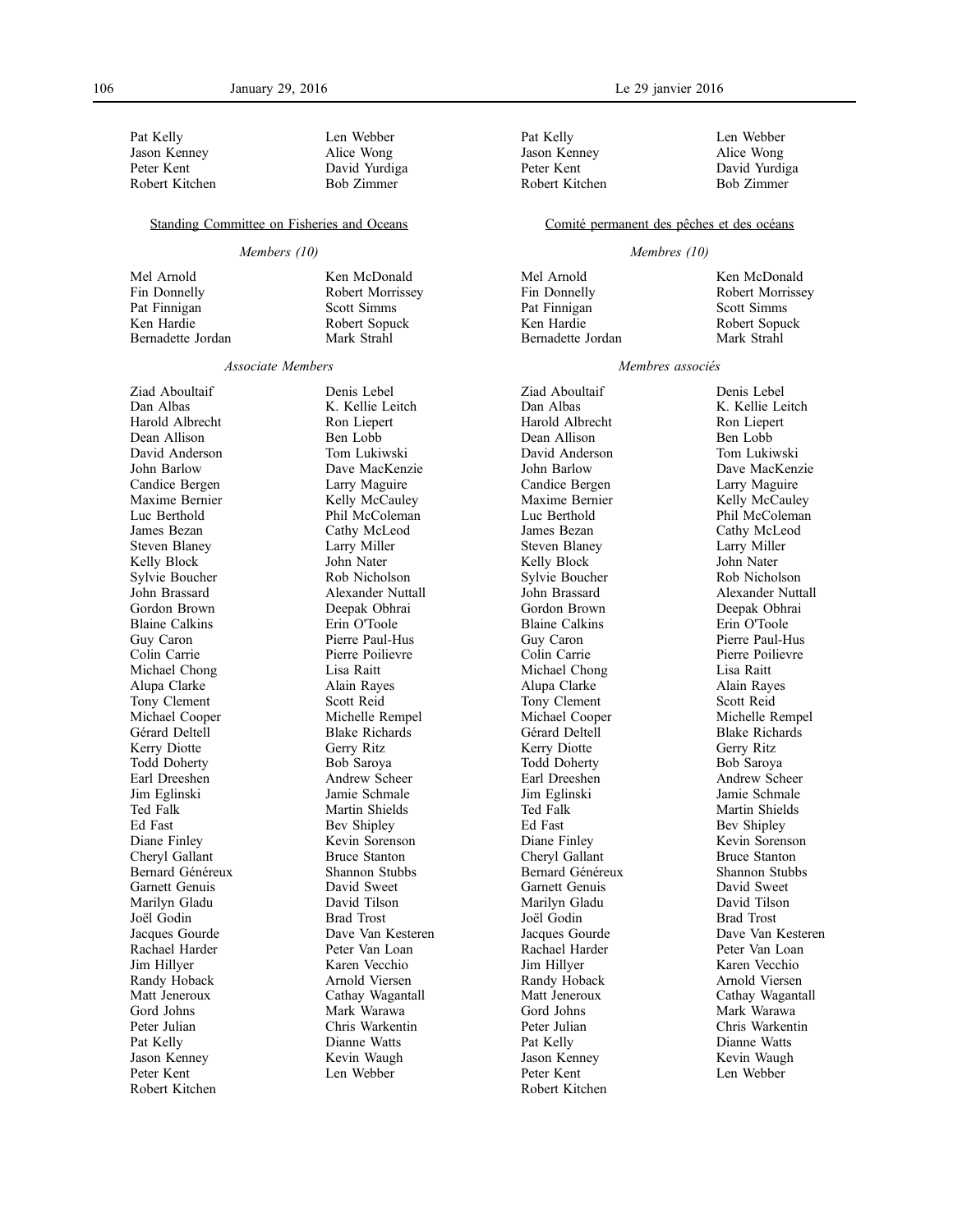Tom Kmiec Mike Lake Guy Lauzon

Alice Wong David Yurdiga Bob Zimmer

Michael Levitt Marc Miller Robert Nault Raj Saini Jati Sidhu

### Standing Committee on Foreign Affairs and International Development

#### *Members (10)*

Dean Allison Tony Clement Peter Fragiskatos Peter Kent Hélène Laverdière

#### *Associate Members*

Ziad Aboultaif Dan Albas Harold Albrecht David Anderson Mel Arnold Robert Aubin John Barlow Candice Bergen Maxime Bernier Luc Berthold James Bezan Rachel Blaney Steven Blaney Kelly Block Sylvie Boucher Alexandre Boulerice John Brassard Gordon Brown Blaine Calkins Colin Carrie Michael Chong Alupa Clarke Michael Cooper Nathan Cullen Gérard Deltell Kerry Diotte Todd Doherty Earl Dreeshen Jim Eglinski Ted Falk Ed Fast Diane Finley Cheryl Gallant Bernard Généreux Garnett Genuis Marilyn Gladu Joël Godin Jacques Gourde Cheryl Hardcastle Rachael Harder Jim Hillyer Randy Hoback Matt Jeneroux Peter Julian Pat Kelly Jason Kenney Robert Kitchen

K. Kellie Leitch Ron Liepert Ben Lobb Tom Lukiwski Dave MacKenzie Larry Maguire Kelly McCauley Phil McColeman Cathy McLeod Larry Miller John Nater Rob Nicholson Alexander Nuttall Deepak Obhrai Erin O'Toole Pierre Paul-Hus Pierre Poilievre Lisa Raitt Tracey Ramsey Alain Rayes Scott Reid Michelle Rempel Blake Richards Gerry Ritz Romeo Saganash Bob Saroya Andrew Scheer Jamie Schmale Martin Shields Bev Shipley Robert Sopuck Kevin Sorenson Bruce Stanton Mark Strahl Shannon Stubbs David Sweet David Tilson Brad Trost Dave Van Kesteren Peter Van Loan Karen Vecchio Arnold Viersen Cathay Wagantall Mark Warawa Chris Warkentin Dianne Watts Kevin Waugh

Tom Kmiec Mike Lake Guy Lauzon

Alice Wong David Yurdiga Bob Zimmer

### Comité permanent des affaires étrangères et du développement international

### *Membres (10)*

Dean Allison Tony Clement Peter Fragiskatos Peter Kent Hélène Laverdière Michael Levitt Marc Miller Robert Nault Raj Saini Jati Sidhu

### *Membres associés*

Ziad Aboultaif Dan Albas Harold Albrecht David Anderson Mel Arnold Robert Aubin John Barlow Candice Bergen Maxime Bernier Luc Berthold James Bezan Rachel Blaney Steven Blaney Kelly Block Sylvie Boucher Alexandre Boulerice John Brassard Gordon Brown Blaine Calkins Colin Carrie Michael Chong Alupa Clarke Michael Cooper Nathan Cullen Gérard Deltell Kerry Diotte Todd Doherty Earl Dreeshen Jim Eglinski Ted Falk Ed Fast Diane Finley Cheryl Gallant Bernard Généreux Garnett Genuis Marilyn Gladu Joël Godin Jacques Gourde Cheryl Hardcastle Rachael Harder Jim Hillyer Randy Hoback Matt Jeneroux Peter Julian Pat Kelly Jason Kenney Robert Kitchen

K. Kellie Leitch Ron Liepert Ben Lobb Tom Lukiwski Dave MacKenzie Larry Maguire Kelly McCauley Phil McColeman Cathy McLeod Larry Miller John Nater Rob Nicholson Alexander Nuttall Deepak Obhrai Erin O'Toole Pierre Paul-Hus Pierre Poilievre Lisa Raitt Tracey Ramsey Alain Rayes Scott Reid Michelle Rempel Blake Richards Gerry Ritz Romeo Saganash Bob Saroya Andrew Scheer Jamie Schmale Martin Shields Bev Shipley Robert Sopuck Kevin Sorenson Bruce Stanton Mark Strahl Shannon Stubbs David Sweet David Tilson Brad Trost Dave Van Kesteren Peter Van Loan Karen Vecchio Arnold Viersen Cathay Wagantall Mark Warawa Chris Warkentin Dianne Watts Kevin Waugh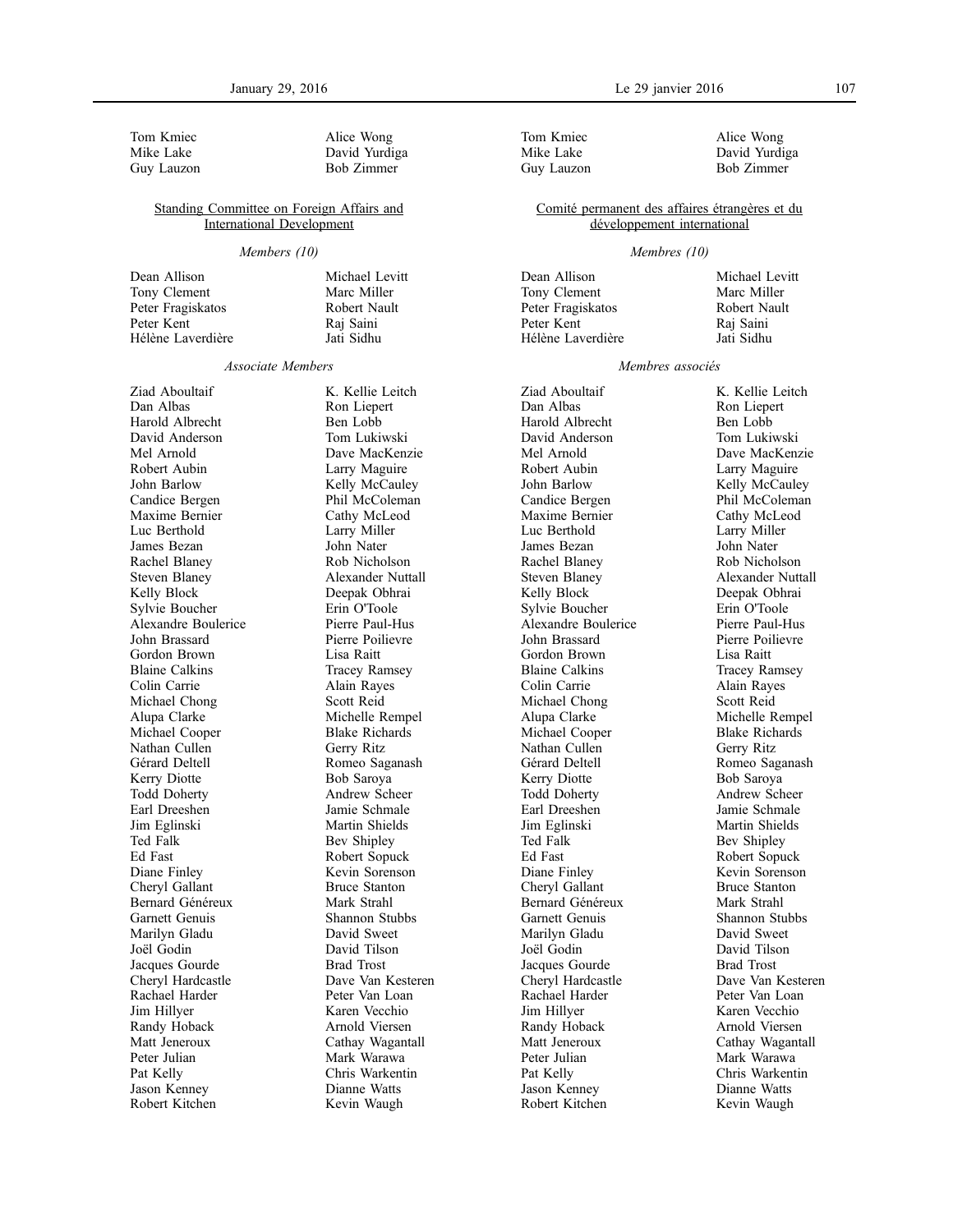Tom Kmiec Jenny Kwan Mike Lake Guy Lauzon Denis Lebel

Len Webber Alice Wong David Yurdiga Bob Zimmer

Tom Lukiwski Kelly McCauley Yasmin Ratansi Erin Weir Nick Whalen

### Standing Committee on Government Operations and **Estimates**

#### *Members (10)*

Ramez Ayoub Steven Blaney Francis Drouin David Graham Raj Grewal

#### *Associate Members*

Ziad Aboultaif Dan Albas Harold Albrecht Dean Allison David Anderson Mel Arnold John Barlow Sheri Benson Candice Bergen Maxime Bernier Luc Berthold James Bezan Daniel Blaikie Kelly Block Sylvie Boucher John Brassard Gordon Brown Blaine Calkins Colin Carrie Michael Chong François Choquette Alupa Clarke Tony Clement Michael Cooper Gérard Deltell Kerry Diotte Todd Doherty Earl Dreeshen Jim Eglinski Ted Falk Ed Fast Diane Finley Cheryl Gallant Bernard Généreux Garnett Genuis Marilyn Gladu Joël Godin Jacques Gourde Rachael Harder Jim Hillyer Randy Hoback Matt Jeneroux Peter Julian Pat Kelly Jason Kenney

Denis Lebel K. Kellie Leitch Ron Liepert Ben Lobb Dave MacKenzie Larry Maguire Phil McColeman Cathy McLeod Larry Miller John Nater Rob Nicholson Alexander Nuttall Deepak Obhrai Erin O'Toole Pierre Paul-Hus Pierre Poilievre Lisa Raitt Alain Rayes Scott Reid Michelle Rempel Blake Richards Gerry Ritz Bob Saroya Andrew Scheer Jamie Schmale Martin Shields Bev Shipley Robert Sopuck Kevin Sorenson Bruce Stanton Kennedy Stewart Mark Strahl Shannon Stubbs David Sweet David Tilson Brad Trost Karine Trudel Dave Van Kesteren Peter Van Loan Karen Vecchio Arnold Viersen Cathay Wagantall Mark Warawa Chris Warkentin Dianne Watts

Tom Kmiec Jenny Kwan Mike Lake Guy Lauzon Denis Lebel

Len Webber Alice Wong David Yurdiga Bob Zimmer

### Comité permanent des opérations gouvernementales et des prévisions budgétaires

#### *Membres (10)*

Ramez Ayoub Steven Blaney Francis Drouin David Graham Raj Grewal

Tom Lukiwski Kelly McCauley Yasmin Ratansi Erin Weir Nick Whalen

#### *Membres associés*

Ziad Aboultaif Dan Albas Harold Albrecht Dean Allison David Anderson Mel Arnold John Barlow Sheri Benson Candice Bergen Maxime Bernier Luc Berthold James Bezan Daniel Blaikie Kelly Block Sylvie Boucher John Brassard Gordon Brown Blaine Calkins Colin Carrie Michael Chong François Choquette Alupa Clarke Tony Clement Michael Cooper Gérard Deltell Kerry Diotte Todd Doherty Earl Dreeshen Jim Eglinski Ted Falk Ed Fast Diane Finley Cheryl Gallant Bernard Généreux Garnett Genuis Marilyn Gladu Joël Godin Jacques Gourde Rachael Harder Jim Hillyer Randy Hoback Matt Jeneroux Peter Julian Pat Kelly Jason Kenney

Denis Lebel K. Kellie Leitch Ron Liepert Ben Lobb Dave MacKenzie Larry Maguire Phil McColeman Cathy McLeod Larry Miller John Nater Rob Nicholson Alexander Nuttall Deepak Obhrai Erin O'Toole Pierre Paul-Hus Pierre Poilievre Lisa Raitt Alain Rayes Scott Reid Michelle Rempel Blake Richards Gerry Ritz Bob Saroya Andrew Scheer Jamie Schmale Martin Shields Bev Shipley Robert Sopuck Kevin Sorenson Bruce Stanton Kennedy Stewart Mark Strahl Shannon Stubbs David Sweet David Tilson Brad Trost Karine Trudel Dave Van Kesteren Peter Van Loan Karen Vecchio Arnold Viersen Cathay Wagantall Mark Warawa Chris Warkentin Dianne Watts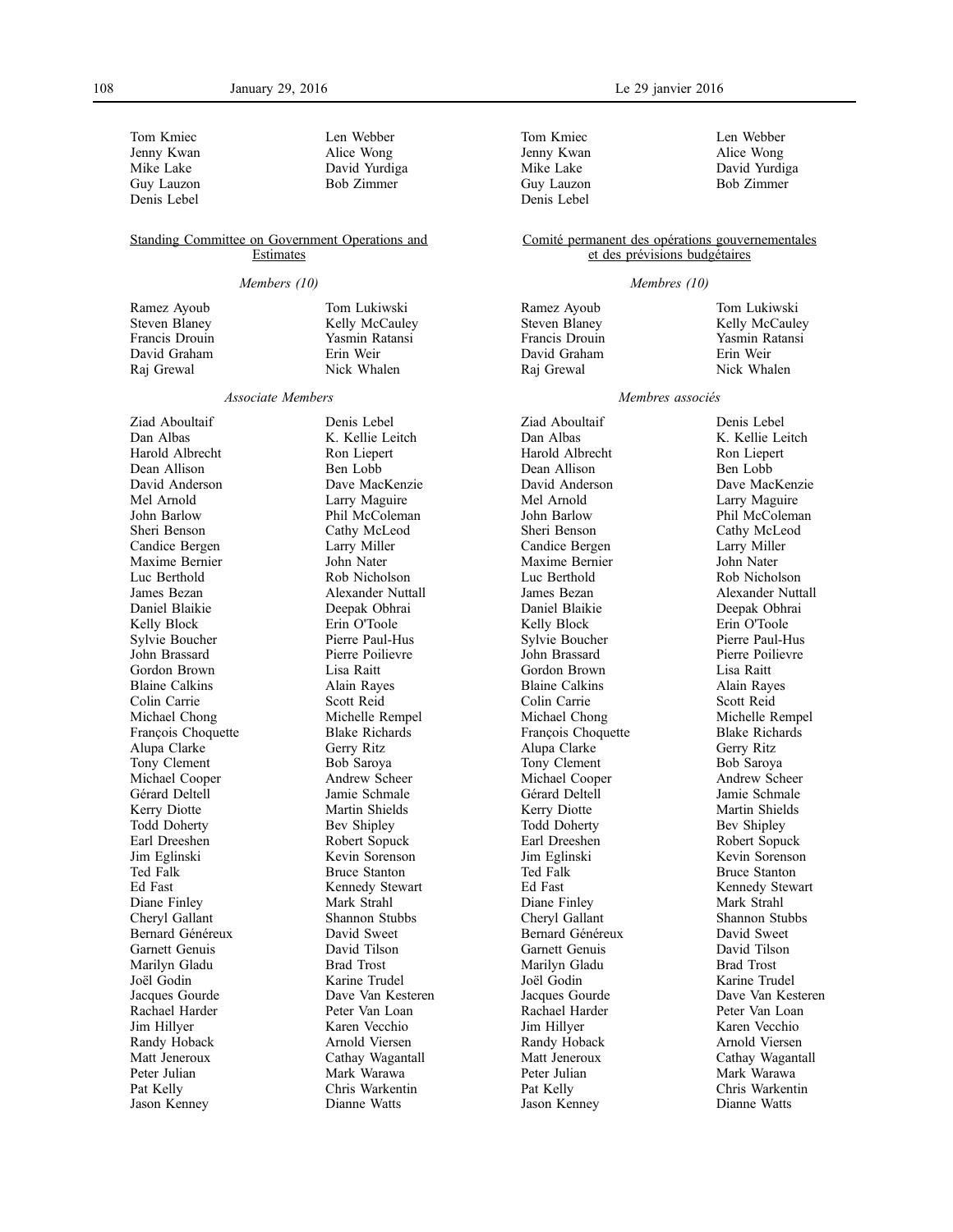Peter Kent Robert Kitchen Tom Kmiec Mike Lake Guy Lauzon

Kevin Waugh Len Webber Alice Wong David Yurdiga Bob Zimmer

Darshan Singh Kang K. Kellie Leitch John Oliver Sonia Sidhu Len Webber

### Standing Committee on Health

### *Members (10)*

Ramez Ayoub Colin Carrie Bill Casey Don Davies Doug Eyolfson

#### *Associate Members*

Ziad Aboultaif Dan Albas Harold Albrecht Dean Allison David Anderson Charlie Angus Mel Arnold John Barlow Candice Bergen Maxime Bernier Luc Berthold James Bezan Steven Blaney Kelly Block Sylvie Boucher John Brassard Gordon Brown Blaine Calkins Michael Chong Alupa Clarke Tony Clement Michael Cooper Gérard Deltell Kerry Diotte Todd Doherty Earl Dreeshen Jim Eglinski Ted Falk Ed Fast Diane Finley Cheryl Gallant Bernard Généreux Garnett Genuis Marilyn Gladu Joël Godin Jacques Gourde Cheryl Hardcastle Rachael Harder Jim Hillyer Randy Hoback Carol Hughes Matt Jeneroux Georgina Jolibois Peter Julian Pat Kelly Jason Kenney

Denis Lebel Ron Liepert Ben Lobb Tom Lukiwski Alistair MacGregor Dave MacKenzie Larry Maguire Kelly McCauley Phil McColeman Cathy McLeod Larry Miller John Nater Rob Nicholson Alexander Nuttall Deepak Obhrai Erin O'Toole Pierre Paul-Hus Pierre Poilievre Lisa Raitt Murray Rankin Alain Rayes Scott Reid Michelle Rempel Blake Richards Gerry Ritz Brigitte Sansoucy Bob Saroya Andrew Scheer Jamie Schmale Martin Shields Bev Shipley Robert Sopuck Kevin Sorenson Bruce Stanton Mark Strahl Shannon Stubbs David Sweet David Tilson Brad Trost Dave Van Kesteren Peter Van Loan Karen Vecchio Arnold Viersen Cathay Wagantall Mark Warawa Chris Warkentin

Peter Kent Robert Kitchen Tom Kmiec Mike Lake Guy Lauzon

Kevin Waugh Len Webber Alice Wong David Yurdiga Bob Zimmer

### Comité permanent de la santé

#### *Membres (10)*

Ramez Ayoub Colin Carrie Bill Casey Don Davies Doug Eyolfson Darshan Singh Kang K. Kellie Leitch John Oliver Sonia Sidhu Len Webber

### *Membres associés*

Ziad Aboultaif Dan Albas Harold Albrecht Dean Allison David Anderson Charlie Angus Mel Arnold John Barlow Candice Bergen Maxime Bernier Luc Berthold James Bezan Steven Blaney Kelly Block Sylvie Boucher John Brassard Gordon Brown Blaine Calkins Michael Chong Alupa Clarke Tony Clement Michael Cooper Gérard Deltell Kerry Diotte Todd Doherty Earl Dreeshen Jim Eglinski Ted Falk Ed Fast Diane Finley Cheryl Gallant Bernard Généreux Garnett Genuis Marilyn Gladu Joël Godin Jacques Gourde Cheryl Hardcastle Rachael Harder Jim Hillyer Randy Hoback Carol Hughes Matt Jeneroux Georgina Jolibois Peter Julian Pat Kelly Jason Kenney

Denis Lebel Ron Liepert Ben Lobb Tom Lukiwski Alistair MacGregor Dave MacKenzie Larry Maguire Kelly McCauley Phil McColeman Cathy McLeod Larry Miller John Nater Rob Nicholson Alexander Nuttall Deepak Obhrai Erin O'Toole Pierre Paul-Hus Pierre Poilievre Lisa Raitt Murray Rankin Alain Rayes Scott Reid Michelle Rempel Blake Richards Gerry Ritz Brigitte Sansoucy Bob Saroya Andrew Scheer Jamie Schmale Martin Shields Bev Shipley Robert Sopuck Kevin Sorenson Bruce Stanton Mark Strahl Shannon Stubbs David Sweet David Tilson Brad Trost Dave Van Kesteren Peter Van Loan Karen Vecchio Arnold Viersen Cathay Wagantall Mark Warawa Chris Warkentin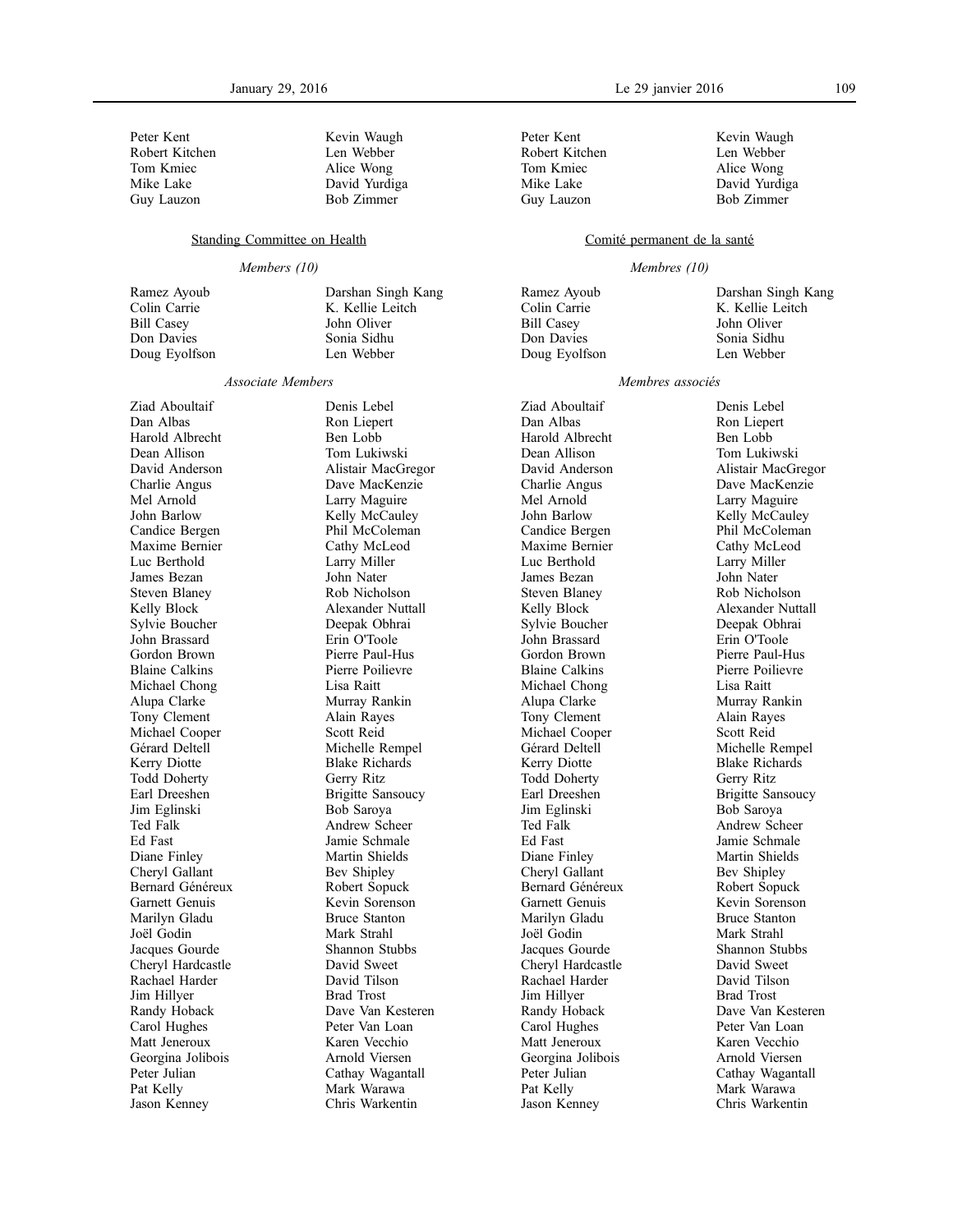Dianne Watts Kevin Waugh Alice Wong David Yurdiga Bob Zimmer

Peter Kent Robert Kitchen Tom Kmiec Jenny Kwan Mike Lake Guy Lauzon

### Standing Committee on Human Resources, Skills and Social Development and the Status of Persons with **Disabilities**

#### *Members (10)*

| Niki Ashton    | Dan Ruimy      |
|----------------|----------------|
| Gérard Deltell | Ramesh Sangha  |
| Wayne Long     | Filomena Tassi |
| Bryan May      | Mark Warawa    |
| Yves Robillard | Bob Zimmer     |
|                |                |

### *Associate Members*

Ziad Aboultaif Dan Albas Harold Albrecht Dean Allison David Anderson Mel Arnold John Barlow Sheri Benson Candice Bergen Maxime Bernier Luc Berthold James Bezan Steven Blaney Kelly Block Sylvie Boucher John Brassard Gordon Brown Blaine Calkins Richard Cannings Guy Caron Colin Carrie Michael Chong Alupa Clarke Tony Clement Michael Cooper Kerry Diotte Todd Doherty Earl Dreeshen Scott Duvall Jim Eglinski Ted Falk Ed Fast Diane Finley Cheryl Gallant Bernard Généreux Garnett Genuis Marilyn Gladu Joël Godin Jacques Gourde Rachael Harder Jim Hillyer Randy Hoback Matt Jeneroux

K. Kellie Leitch Ron Liepert Ben Lobb Tom Lukiwski Alistair MacGregor Dave MacKenzie Larry Maguire Kelly McCauley Phil McColeman Cathy McLeod Larry Miller Christine Moore John Nater Rob Nicholson Alexander Nuttall Deepak Obhrai Erin O'Toole Pierre Paul-Hus Pierre Poilievre Anne Minh-Thu Quach Lisa Raitt Alain Rayes Scott Reid Michelle Rempel Blake Richards Gerry Ritz Brigitte Sansoucy Bob Saroya Andrew Scheer Jamie Schmale Martin Shields Bev Shipley Robert Sopuck Kevin Sorenson Bruce Stanton Mark Strahl Shannon Stubbs David Sweet David Tilson Brad Trost Karine Trudel Dave Van Kesteren

Peter Kent Robert Kitchen Tom Kmiec Jenny Kwan Mike Lake Guy Lauzon

Dianne Watts Kevin Waugh Alice Wong David Yurdiga Bob Zimmer

Comité permanent des ressources humaines, du développement des compétences, du développement social et de la condition des personnes handicapées

### *Membres (10)*

Niki Ashton Gérard Deltell Wayne Long Bryan May Yves Robillard

Dan Ruimy Ramesh Sangha Filomena Tassi Mark Warawa Bob Zimmer

### *Membres associés*

Ziad Aboultaif Dan Albas Harold Albrecht Dean Allison David Anderson Mel Arnold John Barlow Sheri Benson Candice Bergen Maxime Bernier Luc Berthold James Bezan Steven Blaney Kelly Block Sylvie Boucher John Brassard Gordon Brown Blaine Calkins Richard Cannings Guy Caron Colin Carrie Michael Chong Alupa Clarke Tony Clement Michael Cooper Kerry Diotte Todd Doherty Earl Dreeshen Scott Duvall Jim Eglinski Ted Falk Ed Fast Diane Finley Cheryl Gallant Bernard Généreux Garnett Genuis Marilyn Gladu Joël Godin Jacques Gourde Rachael Harder Jim Hillyer Randy Hoback Matt Jeneroux

K. Kellie Leitch Ron Liepert Ben Lobb Tom Lukiwski Alistair MacGregor Dave MacKenzie Larry Maguire Kelly McCauley Phil McColeman Cathy McLeod Larry Miller Christine Moore John Nater Rob Nicholson Alexander Nuttall Deepak Obhrai Erin O'Toole Pierre Paul-Hus Pierre Poilievre Anne Minh-Thu Quach Lisa Raitt Alain Rayes Scott Reid Michelle Rempel Blake Richards Gerry Ritz Brigitte Sansoucy Bob Saroya Andrew Scheer Jamie Schmale Martin Shields Bev Shipley Robert Sopuck Kevin Sorenson Bruce Stanton Mark Strahl Shannon Stubbs David Sweet David Tilson Brad Trost Karine Trudel Dave Van Kesteren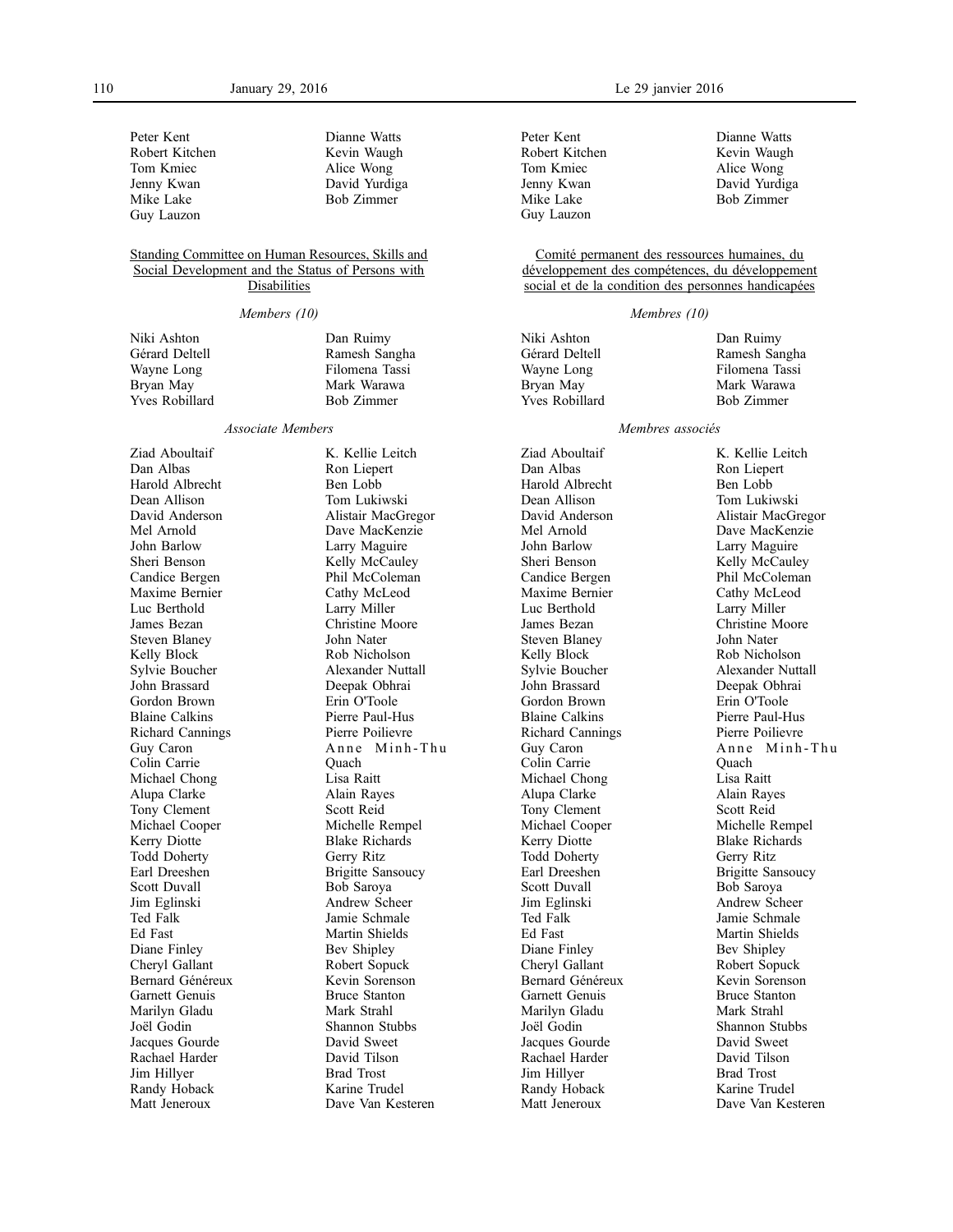| Peter Julian   | Peter Van Loan   |
|----------------|------------------|
| Pat Kelly      | Karen Vecchio    |
| Jason Kenney   | Arnold Viersen   |
| Peter Kent     | Cathay Wagantall |
| Robert Kitchen | Chris Warkentin  |
| Tom Kmiec      | Dianne Watts     |
| Jenny Kwan     | Kevin Waugh      |
| Mike Lake      | Len Webber       |
| Guy Lauzon     | Alice Wong       |
| Denis Lebel    | David Yurdiga    |
|                |                  |

### Standing Committee on Industry, Science and **Technology**

### *Members (10)*

| René Arseneault | Majid Jowhari      |
|-----------------|--------------------|
| Chandra Arva    | Lloyd Longfield    |
| Frank Baylis    | <b>Brian Masse</b> |
| Maxime Bernier  | Alexander Nuttall  |
| Earl Dreeshen   | Dan Ruimy          |
|                 |                    |

#### *Associate Members*

Ziad Aboultaif Dan Albas Harold Albrecht Dean Allison David Anderson Mel Arnold John Barlow Sheri Benson Candice Bergen Luc Berthold James Bezan Steven Blaney Kelly Block Sylvie Boucher John Brassard Gordon Brown Blaine Calkins Colin Carrie Michael Chong David Christopherson Alupa Clarke Tony Clement Michael Cooper Gérard Deltell Kerry Diotte Todd Doherty Linda Duncan Scott Duvall Jim Eglinski Ted Falk Ed Fast Diane Finley Cheryl Gallant Bernard Généreux Garnett Genuis Marilyn Gladu Joël Godin Jacques Gourde Rachael Harder Jim Hillyer

K. Kellie Leitch Ron Liepert Ben Lobb Tom Lukiwski Dave MacKenzie Larry Maguire Kelly McCauley Phil McColeman Cathy McLeod Larry Miller John Nater Rob Nicholson Deepak Obhrai Erin O'Toole Pierre Paul-Hus Pierre Poilievre Lisa Raitt Alain Rayes Scott Reid Michelle Rempel Blake Richards Gerry Ritz Bob Saroya Andrew Scheer Jamie Schmale Martin Shields Bev Shipley Robert Sopuck Kevin Sorenson Bruce Stanton Kennedy Stewart Mark Strahl Shannon Stubbs David Sweet David Tilson Brad Trost Karine Trudel Dave Van Kesteren Peter Van Loan Karen Vecchio

Peter Julian Pat Kelly Jason Kenney Peter Kent Robert Kitchen Tom Kmiec Jenny Kwan Mike Lake Guy Lauzon Denis Lebel

Peter Van Loan Karen Vecchio Arnold Viersen Cathay Wagantall Chris Warkentin Dianne Watts Kevin Waugh Len Webber Alice Wong David Yurdiga

### Comité permanent de l'industrie, des sciences et de la technologie

#### *Membres (10)*

| René Arseneault | Majid Jowhari     |
|-----------------|-------------------|
| Chandra Arya    | Lloyd Longfield   |
| Frank Baylis    | Brian Masse       |
| Maxime Bernier  | Alexander Nuttall |
| Earl Dreeshen   | Dan Ruimy         |
|                 |                   |

#### *Membres associés*

Ziad Aboultaif Dan Albas Harold Albrecht Dean Allison David Anderson Mel Arnold John Barlow Sheri Benson Candice Bergen Luc Berthold James Bezan Steven Blaney Kelly Block Sylvie Boucher John Brassard Gordon Brown Blaine Calkins Colin Carrie Michael Chong David Christopherson Alupa Clarke Tony Clement Michael Cooper Gérard Deltell Kerry Diotte Todd Doherty Linda Duncan Scott Duvall Jim Eglinski Ted Falk Ed Fast Diane Finley Cheryl Gallant Bernard Généreux Garnett Genuis Marilyn Gladu Joël Godin Jacques Gourde Rachael Harder Jim Hillyer

K. Kellie Leitch Ron Liepert Ben Lobb Tom Lukiwski Dave MacKenzie Larry Maguire Kelly McCauley Phil McColeman Cathy McLeod Larry Miller John Nater Rob Nicholson Deepak Obhrai Erin O'Toole Pierre Paul-Hus Pierre Poilievre Lisa Raitt Alain Rayes Scott Reid Michelle Rempel Blake Richards Gerry Ritz Bob Saroya Andrew Scheer Jamie Schmale Martin Shields Bev Shipley Robert Sopuck Kevin Sorenson Bruce Stanton Kennedy Stewart Mark Strahl Shannon Stubbs David Sweet David Tilson Brad Trost Karine Trudel Dave Van Kesteren Peter Van Loan

Karen Vecchio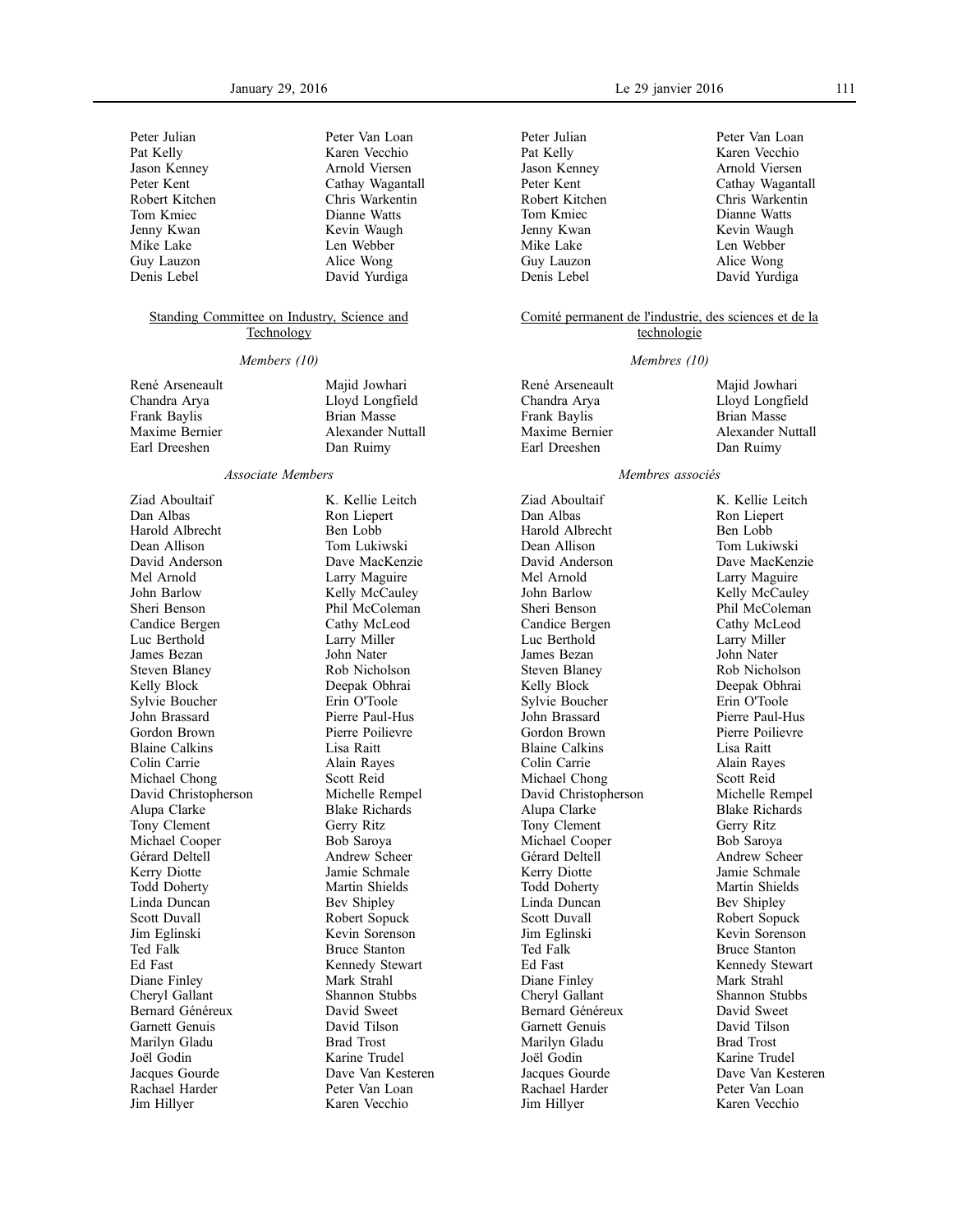| Randy Hoback   | Arnold Viersen    |
|----------------|-------------------|
| Matt Jeneroux  | Cathay Wagantall  |
| Peter Julian   | Mark Warawa       |
| Pat Kelly      | Chris Warkentin   |
| Jason Kenney   | Dianne Watts      |
| Peter Kent     | Kevin Waugh       |
| Robert Kitchen | Len Webber        |
| Tom Kmiec      | Alice Wong        |
| Mike Lake      | David Yurdiga     |
| Guy Lauzon     | <b>Bob Zimmer</b> |
| Denis Lebel    |                   |

### Standing Committee on International Trade

#### *Members (10)*

| Sukh Dhaliwal  | Karen Ludwig         |
|----------------|----------------------|
| Mark Eyking    | Kyle Peterson        |
| Peter Fonseca  | <b>Tracey Ramsey</b> |
| Randy Hoback   | Gerry Ritz           |
| Linda Lapointe | Dave Van Kest        |
|                |                      |

#### *Associate Members*

Ziad Aboultaif Dan Albas Harold Albrecht Dean Allison David Anderson Mel Arnold Niki Ashton Robert Aubin John Barlow Sheri Benson Candice Bergen Maxime Bernier Luc Berthold James Bezan Rachel Blaney Steven Blaney Kelly Block Sylvie Boucher Alexandre Boulerice John Brassard Ruth Ellen Brosseau Gordon Brown Blaine Calkins Richard Cannings Guy Caron Colin Carrie Michael Chong Alupa Clarke Tony Clement Michael Cooper Nathan Cullen Gérard Deltell Kerry Diotte Todd Doherty Earl Dreeshen Jim Eglinski Ted Falk Ed Fast Diane Finley Cheryl Gallant

Mike Lake Guy Lauzon Denis Lebel K. Kellie Leitch Ron Liepert Ben Lobb Tom Lukiwski Dave MacKenzie Larry Maguire Brian Masse Kelly McCauley Phil McColeman Cathy McLeod Larry Miller Pierre Nantel John Nater Rob Nicholson Alexander Nuttall Deepak Obhrai Erin O'Toole Pierre Paul-Hus Pierre Poilievre Lisa Raitt Alain Rayes Scott Reid Michelle Rempel Blake Richards Romeo Saganash Bob Saroya Andrew Scheer Jamie Schmale Martin Shields Bev Shipley Robert Sopuck Kevin Sorenson Bruce Stanton Mark Strahl Shannon Stubbs David Sweet David Tilson

Kesteren

Randy Hoback Matt Jeneroux Peter Julian Pat Kelly Jason Kenney Peter Kent Robert Kitchen Tom Kmiec Mike Lake Guy Lauzon Denis Lebel

Arnold Viersen Cathay Wagantall Mark Warawa Chris Warkentin Dianne Watts Kevin Waugh Len Webber Alice Wong David Yurdiga Bob Zimmer

### Comité permanent du commerce international

#### *Membres (10)*

| Sukh Dhaliwal  | Karen Ludwig         |
|----------------|----------------------|
| Mark Eyking    | Kyle Peterson        |
| Peter Fonseca  | <b>Tracey Ramsey</b> |
| Randy Hoback   | Gerry Ritz           |
| Linda Lapointe | Dave Van Kesteren    |
|                |                      |

#### *Membres associés*

Ziad Aboultaif Dan Albas Harold Albrecht Dean Allison David Anderson Mel Arnold Niki Ashton Robert Aubin John Barlow Sheri Benson Candice Bergen Maxime Bernier Luc Berthold James Bezan Rachel Blaney Steven Blaney Kelly Block Sylvie Boucher Alexandre Boulerice John Brassard Ruth Ellen Brosseau Gordon Brown Blaine Calkins Richard Cannings Guy Caron Colin Carrie Michael Chong Alupa Clarke Tony Clement Michael Cooper Nathan Cullen Gérard Deltell Kerry Diotte Todd Doherty Earl Dreeshen Jim Eglinski Ted Falk Ed Fast Diane Finley Cheryl Gallant

Mike Lake Guy Lauzon Denis Lebel K. Kellie Leitch Ron Liepert Ben Lobb Tom Lukiwski Dave MacKenzie Larry Maguire Brian Masse Kelly McCauley Phil McColeman Cathy McLeod Larry Miller Pierre Nantel John Nater Rob Nicholson Alexander Nuttall Deepak Obhrai Erin O'Toole Pierre Paul-Hus Pierre Poilievre Lisa Raitt Alain Rayes Scott Reid Michelle Rempel Blake Richards Romeo Saganash Bob Saroya Andrew Scheer Jamie Schmale Martin Shields Bev Shipley Robert Sopuck Kevin Sorenson Bruce Stanton Mark Strahl Shannon Stubbs David Sweet David Tilson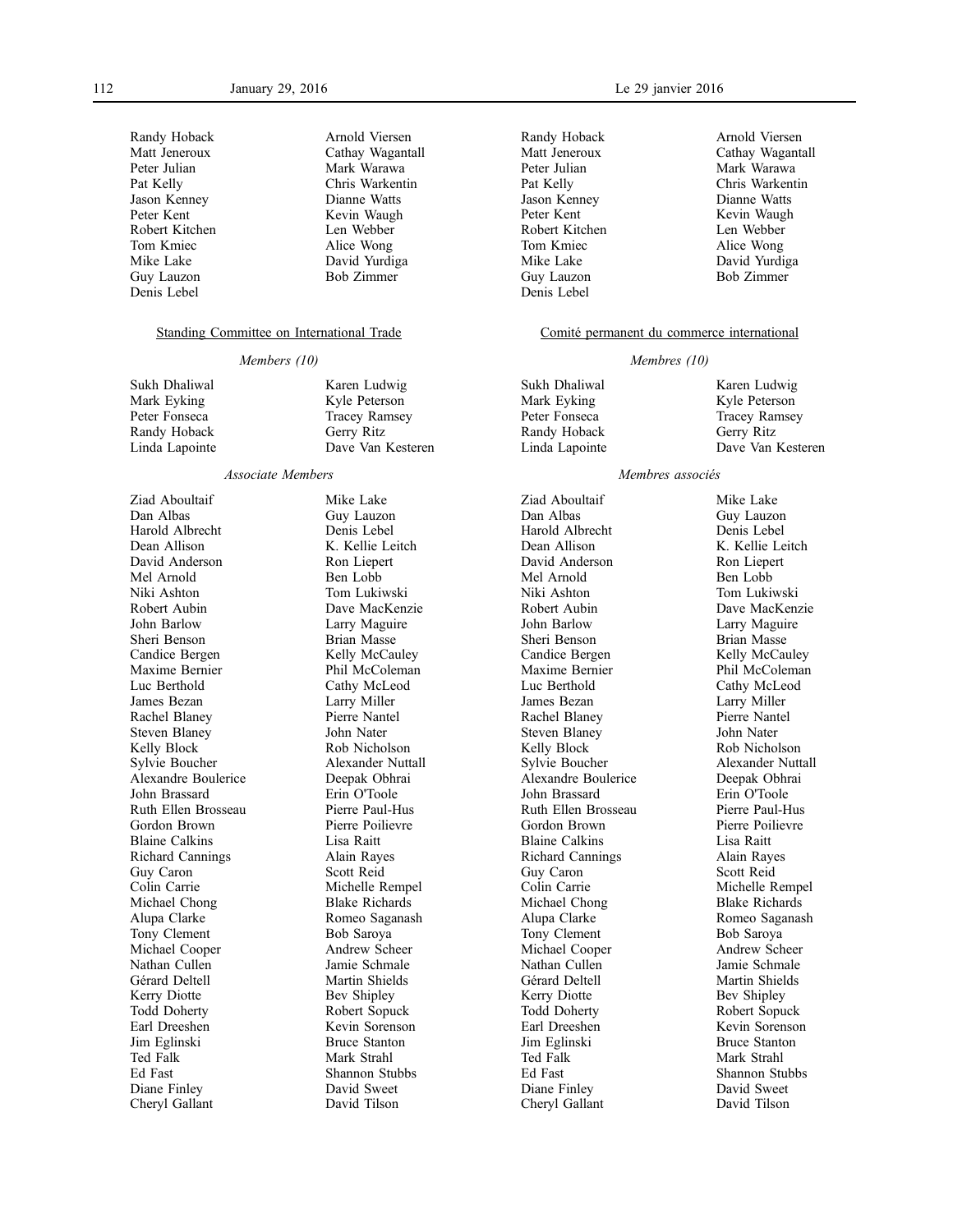Bernard Généreux Garnett Genuis Marilyn Gladu Joël Godin Jacques Gourde Rachael Harder Jim Hillyer Matt Jeneroux Peter Julian Pat Kelly Jason Kenney Peter Kent Robert Kitchen Tom Kmiec Jenny Kwan

Brad Trost Karine Trudel Peter Van Loan Karen Vecchio Arnold Viersen Cathay Wagantall Mark Warawa Chris Warkentin Dianne Watts Kevin Waugh Len Webber Alice Wong David Yurdiga Bob Zimmer

## Standing Committee on Justice and Human Rights

### *Members (10)*

Chris Bittle Michael Cooper Ted Falk Colin Fraser Anthony Housefather Ahmed Hussen Iqra Khalid Ron McKinnon Rob Nicholson Murray Rankin

### *Associate Members*

Ziad Aboultaif Dan Albas Harold Albrecht Dean Allison David Anderson Mel Arnold John Barlow Sheri Benson Candice Bergen Maxime Bernier Luc Berthold James Bezan Daniel Blaikie Steven Blaney Kelly Block Sylvie Boucher John Brassard Gordon Brown Blaine Calkins Colin Carrie Michael Chong Alupa Clarke Tony Clement Gérard Deltell Kerry Diotte Todd Doherty Earl Dreeshen Jim Eglinski Ed Fast Diane Finley Cheryl Gallant Randall Garrison Bernard Généreux Garnett Genuis Marilyn Gladu

Denis Lebel K. Kellie Leitch Ron Liepert Ben Lobb Tom Lukiwski Dave MacKenzie Larry Maguire Kelly McCauley Phil McColeman Cathy McLeod Larry Miller John Nater Alexander Nuttall Deepak Obhrai Erin O'Toole Pierre Paul-Hus Pierre Poilievre Lisa Raitt Alain Rayes Scott Reid Michelle Rempel Blake Richards Gerry Ritz Bob Saroya Andrew Scheer Jamie Schmale Martin Shields Bev Shipley Robert Sopuck Kevin Sorenson Bruce Stanton Mark Strahl Shannon Stubbs David Sweet David Tilson

Bernard Généreux Garnett Genuis Marilyn Gladu Joël Godin Jacques Gourde Rachael Harder Jim Hillyer Matt Jeneroux Peter Julian Pat Kelly Jason Kenney Peter Kent Robert Kitchen Tom Kmiec Jenny Kwan

Brad Trost Karine Trudel Peter Van Loan Karen Vecchio Arnold Viersen Cathay Wagantall Mark Warawa Chris Warkentin Dianne Watts Kevin Waugh Len Webber Alice Wong David Yurdiga Bob Zimmer

### Comité permanent de la justice et des droits de la personne

#### *Membres (10)*

Chris Bittle Michael Cooper Ted Falk Colin Fraser Anthony Housefather

Ahmed Hussen Iqra Khalid Ron McKinnon Rob Nicholson Murray Rankin

#### *Membres associés*

Ziad Aboultaif Dan Albas Harold Albrecht Dean Allison David Anderson Mel Arnold John Barlow Sheri Benson Candice Bergen Maxime Bernier Luc Berthold James Bezan Daniel Blaikie Steven Blaney Kelly Block Sylvie Boucher John Brassard Gordon Brown Blaine Calkins Colin Carrie Michael Chong Alupa Clarke Tony Clement Gérard Deltell Kerry Diotte Todd Doherty Earl Dreeshen Jim Eglinski Ed Fast Diane Finley Cheryl Gallant Randall Garrison Bernard Généreux Garnett Genuis Marilyn Gladu

Denis Lebel K. Kellie Leitch Ron Liepert Ben Lobb Tom Lukiwski Dave MacKenzie Larry Maguire Kelly McCauley Phil McColeman Cathy McLeod Larry Miller John Nater Alexander Nuttall Deepak Obhrai Erin O'Toole Pierre Paul-Hus Pierre Poilievre Lisa Raitt Alain Rayes Scott Reid Michelle Rempel Blake Richards Gerry Ritz Bob Saroya Andrew Scheer Jamie Schmale Martin Shields Bev Shipley Robert Sopuck Kevin Sorenson Bruce Stanton Mark Strahl Shannon Stubbs David Sweet David Tilson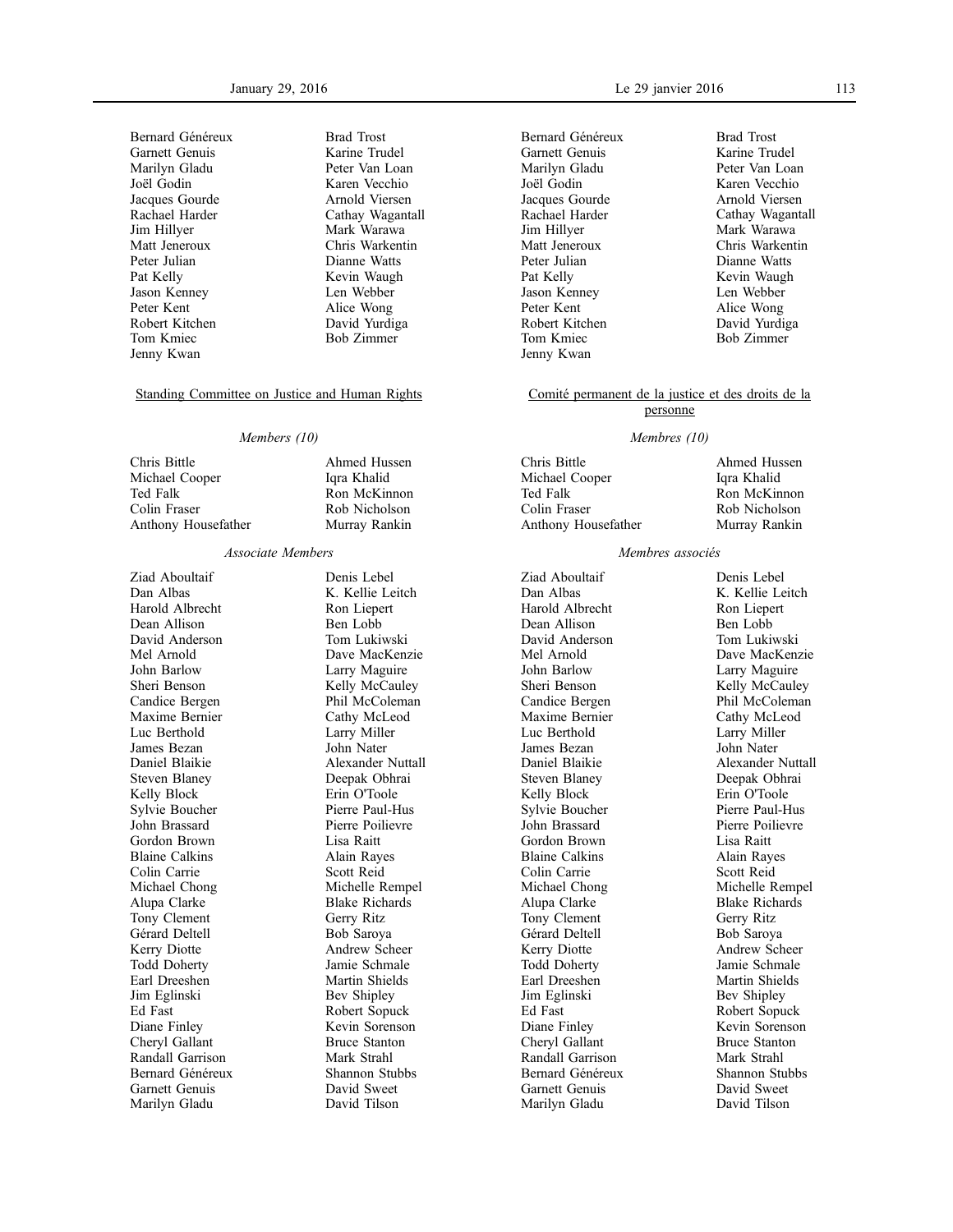Joël Godin Jacques Gourde Rachael Harder Jim Hillyer Randy Hoback Matt Jeneroux Peter Julian Pat Kelly Jason Kenney Peter Kent Robert Kitchen Tom Kmiec Jenny Kwan Mike Lake Guy Lauzon

Brad Trost Karine Trudel Dave Van Kesteren Peter Van Loan Karen Vecchio Arnold Viersen Cathay Wagantall Mark Warawa Chris Warkentin Dianne Watts Kevin Waugh Len Webber Alice Wong David Yurdiga Bob Zimmer

### Standing Committee on National Defence

#### *Members (10)*

- James Bezan Darren Fisher Stephen Fuhr Cheryl Gallant Randall Garrison
- Mark Gerretsen Pierre Paul-Hus Jean Rioux Sherry Romanado Sven Spengemann

### *Associate Members*

Ziad Aboultaif Dan Albas Harold Albrecht Dean Allison David Anderson Mel Arnold John Barlow Candice Bergen Maxime Bernier Luc Berthold Daniel Blaikie Rachel Blaney Steven Blaney Kelly Block Sylvie Boucher Marjolaine Boutin-Sweet John Brassard Gordon Brown Blaine Calkins Colin Carrie Michael Chong David Christopherson Alupa Clarke Tony Clement Michael Cooper Gérard Deltell Kerry Diotte Todd Doherty Earl Dreeshen Linda Duncan Jim Eglinski Ted Falk Ed Fast Diane Finley Bernard Généreux Garnett Genuis

Denis Lebel K. Kellie Leitch Ron Liepert Ben Lobb Tom Lukiwski Dave MacKenzie Larry Maguire Irene Mathyssen Kelly McCauley Phil McColeman Cathy McLeod Larry Miller John Nater Rob Nicholson Alexander Nuttall Deepak Obhrai Erin O'Toole Pierre Poilievre Lisa Raitt Alain Rayes Scott Reid Michelle Rempel Blake Richards Gerry Ritz Bob Saroya Andrew Scheer Jamie Schmale Martin Shields Bev Shipley Robert Sopuck Kevin Sorenson Bruce Stanton Mark Strahl Shannon Stubbs David Sweet David Tilson

Joël Godin Jacques Gourde Rachael Harder Jim Hillyer Randy Hoback Matt Jeneroux Peter Julian Pat Kelly Jason Kenney Peter Kent Robert Kitchen Tom Kmiec Jenny Kwan Mike Lake Guy Lauzon

Brad Trost Karine Trudel Dave Van Kesteren Peter Van Loan Karen Vecchio Arnold Viersen Cathay Wagantall Mark Warawa Chris Warkentin Dianne Watts Kevin Waugh Len Webber Alice Wong David Yurdiga Bob Zimmer

### Comité permanent de la défense nationale

### *Membres (10)*

James Bezan Darren Fisher Stephen Fuhr Cheryl Gallant Randall Garrison Mark Gerretsen Pierre Paul-Hus Jean Rioux Sherry Romanado Sven Spengemann

#### *Membres associés*

Ziad Aboultaif Dan Albas Harold Albrecht Dean Allison David Anderson Mel Arnold John Barlow Candice Bergen Maxime Bernier Luc Berthold Daniel Blaikie Rachel Blaney Steven Blaney Kelly Block Sylvie Boucher Mariolaine Boutin-Sweet John Brassard Gordon Brown Blaine Calkins Colin Carrie Michael Chong David Christopherson Alupa Clarke Tony Clement Michael Cooper Gérard Deltell Kerry Diotte Todd Doherty Earl Dreeshen Linda Duncan Jim Eglinski Ted Falk Ed Fast Diane Finley Bernard Généreux Garnett Genuis

Denis Lebel K. Kellie Leitch Ron Liepert Ben Lobb Tom Lukiwski Dave MacKenzie Larry Maguire Irene Mathyssen Kelly McCauley Phil McColeman Cathy McLeod Larry Miller John Nater Rob Nicholson Alexander Nuttall Deepak Obhrai Erin O'Toole Pierre Poilievre Lisa Raitt Alain Rayes Scott Reid Michelle Rempel Blake Richards Gerry Ritz Bob Saroya Andrew Scheer Jamie Schmale Martin Shields Bev Shipley Robert Sopuck Kevin Sorenson Bruce Stanton Mark Strahl Shannon Stubbs David Sweet David Tilson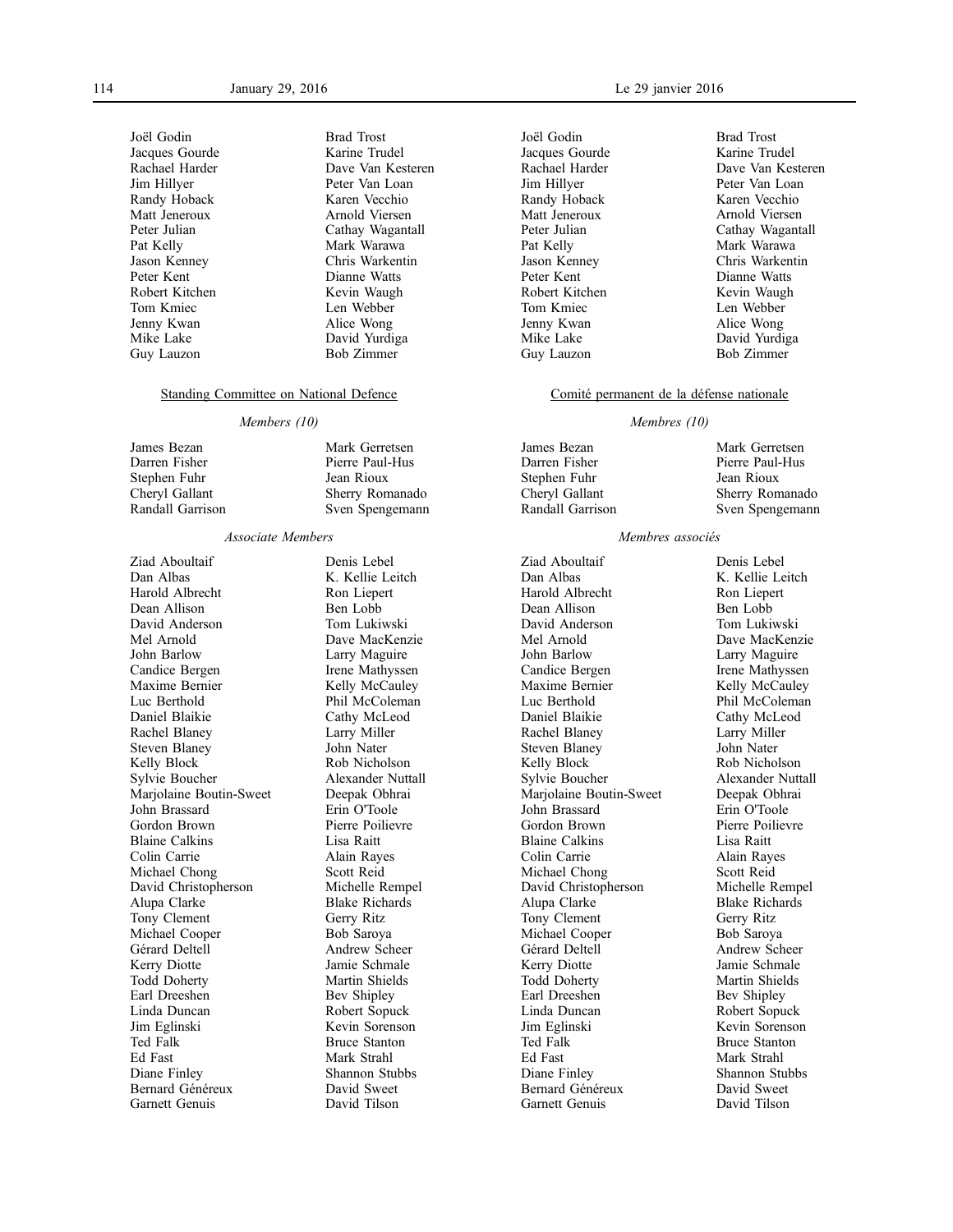Marilyn Gladu Joël Godin Jacques Gourde Rachael Harder Jim Hillyer Randy Hoback Matt Jeneroux Gord Johns Peter Julian Pat Kelly Jason Kenney Peter Kent Robert Kitchen Tom Kmiec Mike Lake Guy Lauzon

Brad Trost Dave Van Kesteren Peter Van Loan Karen Vecchio Arnold Viersen Cathay Wagantall Mark Warawa Chris Warkentin Dianne Watts Kevin Waugh Len Webber Erin Weir Alice Wong David Yurdiga Bob Zimmer

James Maloney Michael V. McLeod Marc Serré Shannon Stubbs Geng Tan

#### Standing Committee on Natural Resources

#### *Members (10)*

John Barlow Candice Bergen Richard Cannings T.J. Harvey Denis Lemieux

#### *Associate Members*

Ziad Aboultaif Dan Albas Harold Albrecht Dean Allison David Anderson Mel Arnold Maxime Bernier Luc Berthold James Bezan Steven Blaney Kelly Block Sylvie Boucher John Brassard Gordon Brown Blaine Calkins Colin Carrie Michael Chong Alupa Clarke Tony Clement Michael Cooper Gérard Deltell Kerry Diotte Todd Doherty Earl Dreeshen Linda Duncan Jim Eglinski Ted Falk Ed Fast Diane Finley Cheryl Gallant Bernard Généreux Garnett Genuis Marilyn Gladu Joël Godin Jacques Gourde

K. Kellie Leitch Ron Liepert Ben Lobb Tom Lukiwski Dave MacKenzie Larry Maguire Kelly McCauley Phil McColeman Cathy McLeod Larry Miller Christine Moore John Nater Rob Nicholson Alexander Nuttall Deepak Obhrai Erin O'Toole Pierre Paul-Hus Pierre Poilievre Lisa Raitt Alain Rayes Scott Reid Michelle Rempel Blake Richards Gerry Ritz Bob Saroya Andrew Scheer Jamie Schmale Martin Shields Bev Shipley Robert Sopuck Kevin Sorenson Bruce Stanton Wayne Stetski Mark Strahl David Sweet

Marilyn Gladu Joël Godin Jacques Gourde Rachael Harder Jim Hillyer Randy Hoback Matt Jeneroux Gord Johns Peter Julian Pat Kelly Jason Kenney Peter Kent Robert Kitchen Tom Kmiec Mike Lake Guy Lauzon

#### January 29, 2016 Le 29 janvier 2016 115

Brad Trost Dave Van Kesteren Peter Van Loan Karen Vecchio Arnold Viersen Cathay Wagantall Mark Warawa Chris Warkentin Dianne Watts Kevin Waugh Len Webber Erin Weir Alice Wong David Yurdiga Bob Zimmer

#### Comité permanent des ressources naturelles

#### *Membres (10)*

John Barlow Candice Bergen Richard Cannings T.J. Harvey Denis Lemieux

Ziad Aboultaif Dan Albas Harold Albrecht Dean Allison David Anderson Mel Arnold Maxime Bernier Luc Berthold James Bezan Steven Blaney Kelly Block Sylvie Boucher John Brassard Gordon Brown Blaine Calkins Colin Carrie Michael Chong Alupa Clarke Tony Clement Michael Cooper Gérard Deltell Kerry Diotte Todd Doherty Earl Dreeshen Linda Duncan Jim Eglinski Ted Falk Ed Fast Diane Finley Cheryl Gallant Bernard Généreux Garnett Genuis Marilyn Gladu Joël Godin Jacques Gourde

James Maloney Michael V. McLeod Marc Serré Shannon Stubbs Geng Tan

### *Membres associés*

K. Kellie Leitch Ron Liepert Ben Lobb Tom Lukiwski Dave MacKenzie Larry Maguire Kelly McCauley Phil McColeman Cathy McLeod Larry Miller Christine Moore John Nater Rob Nicholson Alexander Nuttall Deepak Obhrai Erin O'Toole Pierre Paul-Hus Pierre Poilievre Lisa Raitt Alain Rayes Scott Reid Michelle Rempel Blake Richards Gerry Ritz Bob Saroya Andrew Scheer Jamie Schmale Martin Shields Bev Shipley Robert Sopuck Kevin Sorenson Bruce Stanton Wayne Stetski Mark Strahl David Sweet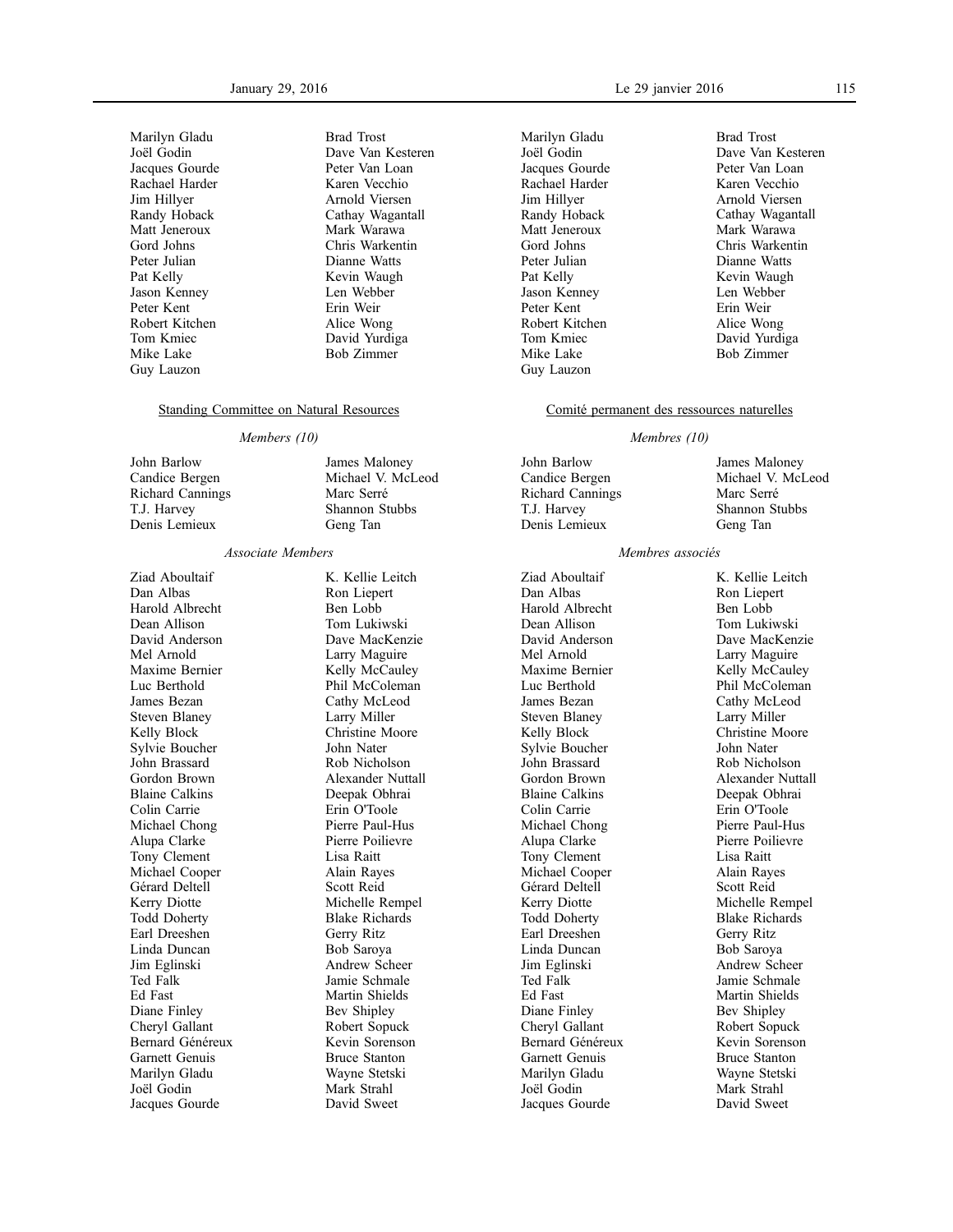Rachael Harder Jim Hillyer Randy Hoback Carol Hughes Matt Jeneroux Georgina Jolibois Peter Julian Pat Kelly Jason Kenney Peter Kent Robert Kitchen Tom Kmiec Jenny Kwan Mike Lake Guy Lauzon Denis Lebel

David Tilson Brad Trost Dave Van Kesteren Peter Van Loan Karen Vecchio Arnold Viersen Cathay Wagantall Mark Warawa Chris Warkentin Dianne Watts Kevin Waugh Len Webber Alice Wong David Yurdiga Bob Zimmer

Paul Lefebvre John Nater Denis Paradis Darrell Samson Dan Vandal

#### Standing Committee on Official Languages

#### *Members (10)*

Mauril Bélanger Sylvie Boucher François Choquette Bernard Généreux Linda Lapointe

#### *Associate Members*

Ziad Aboultaif Dan Albas Harold Albrecht Dean Allison David Anderson Mel Arnold Robert Aubin John Barlow Candice Bergen Maxime Bernier Luc Berthold James Bezan Steven Blaney Kelly Block John Brassard Gordon Brown Blaine Calkins Colin Carrie Michael Chong Alupa Clarke Tony Clement Michael Cooper Gérard Deltell Kerry Diotte Todd Doherty Earl Dreeshen Jim Eglinski Ted Falk Ed Fast Diane Finley Cheryl Gallant Garnett Genuis Marilyn Gladu Joël Godin Jacques Gourde

Ron Liepert Ben Lobb Tom Lukiwski Dave MacKenzie Larry Maguire Kelly McCauley Phil McColeman Cathy McLeod Larry Miller Rob Nicholson Alexander Nuttall Deepak Obhrai Erin O'Toole Pierre Paul-Hus Pierre Poilievre Lisa Raitt Alain Rayes Scott Reid Michelle Rempel Blake Richards Gerry Ritz Bob Saroya Andrew Scheer Jamie Schmale Martin Shields Bev Shipley Robert Sopuck Kevin Sorenson Bruce Stanton Mark Strahl Shannon Stubbs David Sweet David Tilson Brad Trost Karine Trudel

Rachael Harder Jim Hillyer Randy Hoback Carol Hughes Matt Jeneroux Georgina Jolibois Peter Julian Pat Kelly Jason Kenney Peter Kent Robert Kitchen Tom Kmiec Jenny Kwan Mike Lake Guy Lauzon Denis Lebel

David Tilson Brad Trost Dave Van Kesteren Peter Van Loan Karen Vecchio Arnold Viersen Cathay Wagantall Mark Warawa Chris Warkentin Dianne Watts Kevin Waugh Len Webber Alice Wong David Yurdiga Bob Zimmer

#### Comité permanent des langues officielles

#### *Membres (10)*

Mauril Bélanger Sylvie Boucher François Choquette Bernard Généreux Linda Lapointe

Paul Lefebvre John Nater Denis Paradis Darrell Samson Dan Vandal

### *Membres associés*

Ziad Aboultaif Dan Albas Harold Albrecht Dean Allison David Anderson Mel Arnold Robert Aubin John Barlow Candice Bergen Maxime Bernier Luc Berthold James Bezan Steven Blaney Kelly Block John Brassard Gordon Brown Blaine Calkins Colin Carrie Michael Chong Alupa Clarke Tony Clement Michael Cooper Gérard Deltell Kerry Diotte Todd Doherty Earl Dreeshen Jim Eglinski Ted Falk Ed Fast Diane Finley Cheryl Gallant Garnett Genuis Marilyn Gladu Joël Godin Jacques Gourde

Ron Liepert Ben Lobb Tom Lukiwski Dave MacKenzie Larry Maguire Kelly McCauley Phil McColeman Cathy McLeod Larry Miller Rob Nicholson Alexander Nuttall Deepak Obhrai Erin O'Toole Pierre Paul-Hus Pierre Poilievre Lisa Raitt Alain Rayes Scott Reid Michelle Rempel Blake Richards Gerry Ritz Bob Saroya Andrew Scheer Jamie Schmale Martin Shields Bev Shipley Robert Sopuck Kevin Sorenson Bruce Stanton Mark Strahl Shannon Stubbs David Sweet David Tilson Brad Trost Karine Trudel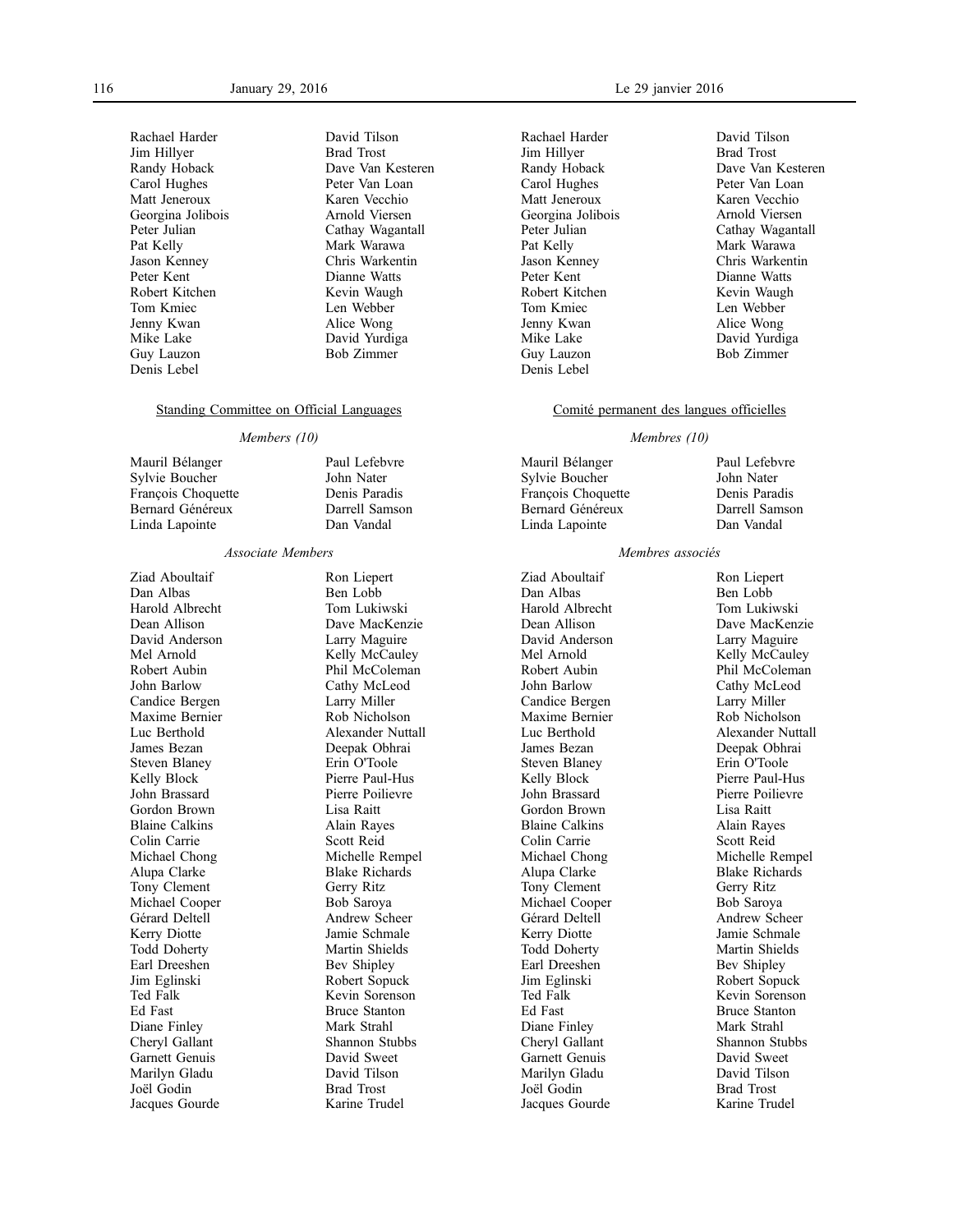| Rachael Harder   |
|------------------|
| Jim Hillyer      |
| Randy Hoback     |
| Matt Jeneroux    |
| Peter Julian     |
| Pat Kelly        |
| Jason Kenney     |
| Peter Kent       |
| Robert Kitchen   |
| Tom Kmiec        |
| Mike Lake        |
| Guy Lauzon       |
| Denis Lebel      |
| K. Kellie Leitch |

Dave Van Kesteren Peter Van Loan Karen Vecchio Arnold Viersen Cathay Wagantall Mark Warawa Chris Warkentin Dianne Watts Kevin Waugh Len Webber Erin Weir Alice Wong David Yurdiga Bob Zimmer

### Standing Committee on Public Accounts

#### *Members (10)*

Chandra Arya David Christopherson Joël Godin T.J. Harvey Paul Lefebvre

Alexandra Mendès Pierre Poilievre Brenda Shanahan Jati Sidhu Kevin Sorenson

#### *Associate Members*

Ziad Aboultaif Dan Albas Harold Albrecht Dean Allison David Anderson Charlie Angus Mel Arnold Niki Ashton John Barlow Candice Bergen Maxime Bernier Luc Berthold James Bezan Daniel Blaikie Steven Blaney Kelly Block Sylvie Boucher John Brassard Gordon Brown Blaine Calkins Colin Carrie Michael Chong Alupa Clarke Tony Clement Michael Cooper Gérard Deltell Kerry Diotte Todd Doherty Earl Dreeshen Pierre-Luc Dusseault Jim Eglinski Ted Falk Ed Fast Diane Finley Cheryl Gallant Bernard Généreux Garnett Genuis

Guy Lauzon Denis Lebel K. Kellie Leitch Ron Liepert Ben Lobb Tom Lukiwski Dave MacKenzie Larry Maguire Kelly McCauley Phil McColeman Cathy McLeod Larry Miller John Nater Rob Nicholson Alexander Nuttall Deepak Obhrai Erin O'Toole Pierre Paul-Hus Lisa Raitt Alain Rayes Scott Reid Michelle Rempel Blake Richards Gerry Ritz Bob Saroya Andrew Scheer Jamie Schmale Martin Shields Bev Shipley Robert Sopuck Bruce Stanton Mark Strahl Shannon Stubbs David Sweet David Tilson Brad Trost Dave Van Kesteren Rachael Harder Jim Hillyer Randy Hoback Matt Jeneroux Peter Julian Pat Kelly Jason Kenney Peter Kent Robert Kitchen Tom Kmiec Mike Lake Guy Lauzon Denis Lebel K. Kellie Leitch Dave Van Kesteren Peter Van Loan Karen Vecchio Arnold Viersen Cathay Wagantall Mark Warawa Chris Warkentin Dianne Watts Kevin Waugh Len Webber Erin Weir Alice Wong David Yurdiga Bob Zimmer

### Comité permanent des comptes publics

#### *Membres (10)*

| Chandra Arya         | Alexandra Mendès |
|----------------------|------------------|
| David Christopherson | Pierre Poilievre |
| Joël Godin           | Brenda Shanahan  |
| T.J. Harvey          | Jati Sidhu       |
| Paul Lefebvre        | Kevin Sorenson   |
|                      |                  |

### *Membres associés*

Ziad Aboultaif Dan Albas Harold Albrecht Dean Allison David Anderson Charlie Angus Mel Arnold Niki Ashton John Barlow Candice Bergen Maxime Bernier Luc Berthold James Bezan Daniel Blaikie Steven Blaney Kelly Block Sylvie Boucher John Brassard Gordon Brown Blaine Calkins Colin Carrie Michael Chong Alupa Clarke Tony Clement Michael Cooper Gérard Deltell Kerry Diotte Todd Doherty Earl Dreeshen Pierre-Luc Dusseault Jim Eglinski Ted Falk Ed Fast Diane Finley Cheryl Gallant Bernard Généreux Garnett Genuis

Guy Lauzon Denis Lebel K. Kellie Leitch Ron Liepert Ben Lobb Tom Lukiwski Dave MacKenzie Larry Maguire Kelly McCauley Phil McColeman Cathy McLeod Larry Miller John Nater Rob Nicholson Alexander Nuttall Deepak Obhrai Erin O'Toole Pierre Paul-Hus Lisa Raitt Alain Rayes Scott Reid Michelle Rempel Blake Richards Gerry Ritz Bob Saroya Andrew Scheer Jamie Schmale Martin Shields Bev Shipley Robert Sopuck Bruce Stanton Mark Strahl Shannon Stubbs David Sweet David Tilson Brad Trost

Dave Van Kesteren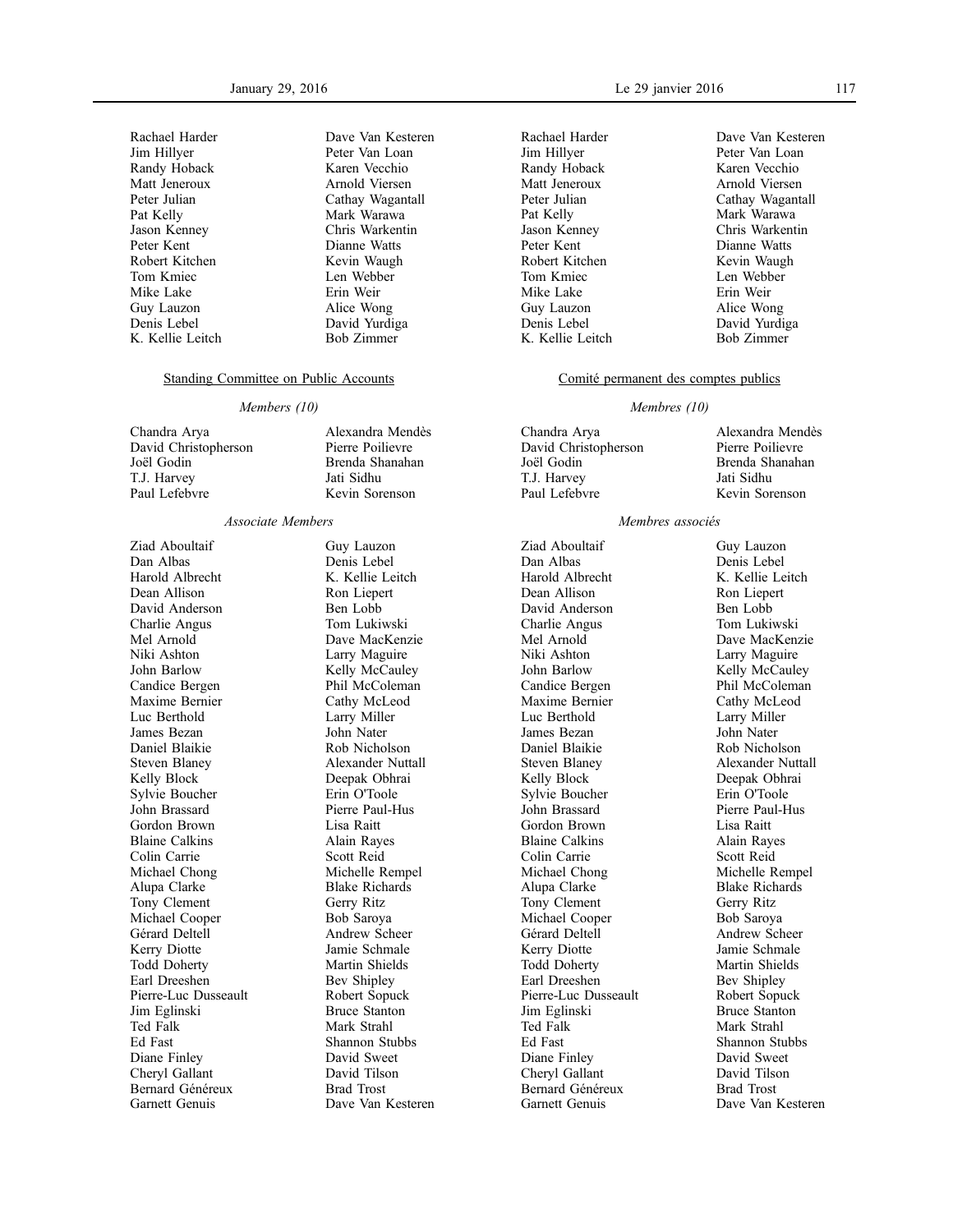| Peter Van Loan    |
|-------------------|
| Karen Vecchio     |
| Arnold Viersen    |
| Cathay Wagantall  |
| Mark Warawa       |
| Chris Warkentin   |
| Dianne Watts      |
| Kevin Waugh       |
| Len Webber        |
| Erin Weir         |
| Alice Wong        |
| David Yurdiga     |
| <b>Bob Zimmer</b> |
|                   |

#### Standing Committee on Public Safety and National **Security**

#### *Members (10)*

Pam Damoff Nicola Di Iorio Matthew Dubé Nathaniel Erskine-Smith Marco Mendicino

Larry Miller Robert Oliphant Erin O'Toole Alain Rayes Sven Spengemann

#### *Associate Members*

Ziad Aboultaif Dan Albas Harold Albrecht Dean Allison David Anderson Mel Arnold John Barlow Candice Bergen Maxime Bernier Luc Berthold James Bezan Steven Blaney Kelly Block Sylvie Boucher John Brassard Gordon Brown Blaine Calkins Colin Carrie Michael Chong David Christopherson Alupa Clarke Tony Clement Michael Cooper Gérard Deltell Kerry Diotte Todd Doherty Earl Dreeshen Jim Eglinski Ted Falk Ed Fast Diane Finley Cheryl Gallant Randall Garrison Bernard Généreux Garnett Genuis Marilyn Gladu Joël Godin

Guy Lauzon Denis Lebel K. Kellie Leitch Ron Liepert Ben Lobb Tom Lukiwski Dave MacKenzie Larry Maguire Kelly McCauley Phil McColeman Cathy McLeod John Nater Rob Nicholson Alexander Nuttall Deepak Obhrai Pierre Paul-Hus Pierre Poilievre Lisa Raitt Scott Reid Michelle Rempel Blake Richards Gerry Ritz Bob Saroya Andrew Scheer Jamie Schmale Martin Shields Bev Shipley Robert Sopuck Kevin Sorenson Bruce Stanton Mark Strahl Shannon Stubbs David Sweet David Tilson Brad Trost Dave Van Kesteren Peter Van Loan

Marilyn Gladu Jacques Gourde Rachael Harder Jim Hillyer Randy Hoback Matt Jeneroux Peter Julian Pat Kelly Jason Kenney Peter Kent Robert Kitchen Tom Kmiec Mike Lake

Peter Van Loan Karen Vecchio Arnold Viersen Cathay Wagantall Mark Warawa Chris Warkentin Dianne Watts Kevin Waugh Len Webber Erin Weir Alice Wong David Yurdiga Bob Zimmer

#### Comité permanent de la sécurité publique et nationale

#### *Membres (10)*

| Pam Damoff              | Larry Miller    |
|-------------------------|-----------------|
| Nicola Di Iorio         | Robert Oliphant |
| Matthew Dubé            | Erin O'Toole    |
| Nathaniel Erskine-Smith | Alain Rayes     |
| Marco Mendicino         | Sven Spengemann |
|                         |                 |

### *Membres associés*

Ziad Aboultaif Dan Albas Harold Albrecht Dean Allison David Anderson Mel Arnold John Barlow Candice Bergen Maxime Bernier Luc Berthold James Bezan Steven Blaney Kelly Block Sylvie Boucher John Brassard Gordon Brown Blaine Calkins Colin Carrie Michael Chong David Christopherson Alupa Clarke Tony Clement Michael Cooper Gérard Deltell Kerry Diotte Todd Doherty Earl Dreeshen Jim Eglinski Ted Falk Ed Fast Diane Finley Cheryl Gallant Randall Garrison Bernard Généreux Garnett Genuis Marilyn Gladu Joël Godin

Guy Lauzon Denis Lebel K. Kellie Leitch Ron Liepert Ben Lobb Tom Lukiwski Dave MacKenzie Larry Maguire Kelly McCauley Phil McColeman Cathy McLeod John Nater Rob Nicholson Alexander Nuttall Deepak Obhrai Pierre Paul-Hus Pierre Poilievre Lisa Raitt Scott Reid Michelle Rempel Blake Richards Gerry Ritz Bob Saroya Andrew Scheer Jamie Schmale Martin Shields Bev Shipley Robert Sopuck Kevin Sorenson Bruce Stanton Mark Strahl Shannon Stubbs David Sweet David Tilson Brad Trost Dave Van Kesteren Peter Van Loan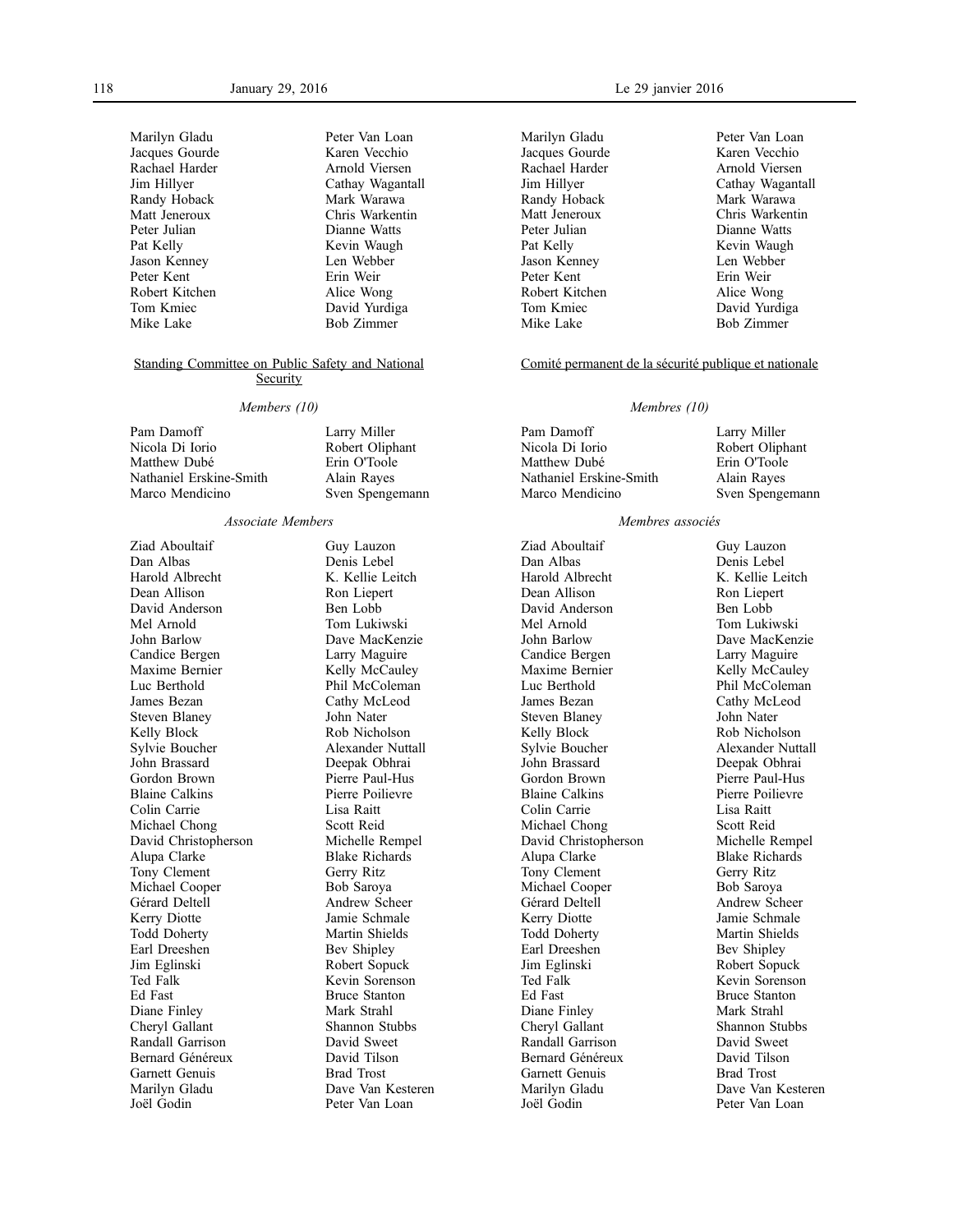| Jacques Gourde |
|----------------|
| Rachael Harder |
| Jim Hillyer    |
| Randy Hoback   |
| Matt Jeneroux  |
| Peter Julian   |
| Pat Kelly      |
| Jason Kenney   |
| Peter Kent     |
| Robert Kitchen |
| Tom Kmiec      |
| Mike Lake      |

Karen Vecchio Arnold Viersen Cathay Wagantall Mark Warawa Chris Warkentin Dianne Watts Kevin Waugh Len Webber Alice Wong David Yurdiga Bob Zimmer

#### Standing Committee on the Status of Women

#### *Members (10)*

| Pam Damoff     | Sheila Malcolmson |
|----------------|-------------------|
| Sean Fraser    | Eva Nassif        |
| Marilyn Gladu  | Ruby Sahota       |
| Rachael Harder | Anita Vandenbeld  |
| Karen Ludwig   | Karen Vecchio     |

### *Associate Members*

Ziad Aboultaif Dan Albas Harold Albrecht Dean Allison David Anderson Mel Arnold Niki Ashton John Barlow Sheri Benson Candice Bergen Maxime Bernier Luc Berthold James Bezan Rachel Blaney Steven Blaney Kelly Block Sylvie Boucher Marjolaine Boutin-Sweet John Brassard Ruth Ellen Brosseau Gordon Brown Blaine Calkins Colin Carrie Michael Chong Alupa Clarke Tony Clement Michael Cooper Gérard Deltell Kerry Diotte Todd Doherty Earl Dreeshen Linda Duncan Jim Eglinski Ted Falk Ed Fast Diane Finley Cheryl Gallant Bernard Généreux Garnett Genuis

Denis Lebel K. Kellie Leitch Ron Liepert Ben Lobb Tom Lukiwski Dave MacKenzie Larry Maguire Irene Mathyssen Kelly McCauley Phil McColeman Cathy McLeod Larry Miller Christine Moore John Nater Rob Nicholson Alexander Nuttall Deepak Obhrai Erin O'Toole Pierre Paul-Hus Pierre Poilievre Anne Minh-Thu Quach Lisa Raitt Tracey Ramsey Alain Rayes Scott Reid Michelle Rempel Blake Richards Gerry Ritz Brigitte Sansoucy Bob Saroya Andrew Scheer Jamie Schmale Martin Shields Bev Shipley Robert Sopuck Kevin Sorenson Bruce Stanton Mark Strahl

January 29, 2016 Le 29 janvier 2016 119

Jacques Gourde Rachael Harder Jim Hillyer Randy Hoback Matt Jeneroux Peter Julian Pat Kelly Jason Kenney Peter Kent Robert Kitchen Tom Kmiec Mike Lake

Karen Vecchio Arnold Viersen Cathay Wagantall Mark Warawa Chris Warkentin Dianne Watts Kevin Waugh Len Webber Alice Wong David Yurdiga Bob Zimmer

### Comité permanent de la condition féminine

#### *Membres (10)*

| Sheila Malcolmson |
|-------------------|
| Eva Nassif        |
| Ruby Sahota       |
| Anita Vandenbeld  |
| Karen Vecchio     |
|                   |

#### *Membres associés*

Ziad Aboultaif Dan Albas Harold Albrecht Dean Allison David Anderson Mel Arnold Niki Ashton John Barlow Sheri Benson Candice Bergen Maxime Bernier Luc Berthold James Bezan Rachel Blaney Steven Blaney Kelly Block Sylvie Boucher Marjolaine Boutin-Sweet John Brassard Ruth Ellen Brosseau Gordon Brown Blaine Calkins Colin Carrie Michael Chong Alupa Clarke Tony Clement Michael Cooper Gérard Deltell Kerry Diotte Todd Doherty Earl Dreeshen Linda Duncan Jim Eglinski Ted Falk Ed Fast Diane Finley Cheryl Gallant Bernard Généreux Garnett Genuis

Denis Lebel K. Kellie Leitch Ron Liepert Ben Lobb Tom Lukiwski Dave MacKenzie Larry Maguire Irene Mathyssen Kelly McCauley Phil McColeman Cathy McLeod Larry Miller Christine Moore John Nater Rob Nicholson Alexander Nuttall Deepak Obhrai Erin O'Toole Pierre Paul-Hus Pierre Poilievre Anne Minh-Thu Quach Lisa Raitt Tracey Ramsey Alain Rayes Scott Reid Michelle Rempel Blake Richards Gerry Ritz Brigitte Sansoucy Bob Saroya Andrew Scheer Jamie Schmale Martin Shields Bev Shipley Robert Sopuck Kevin Sorenson Bruce Stanton Mark Strahl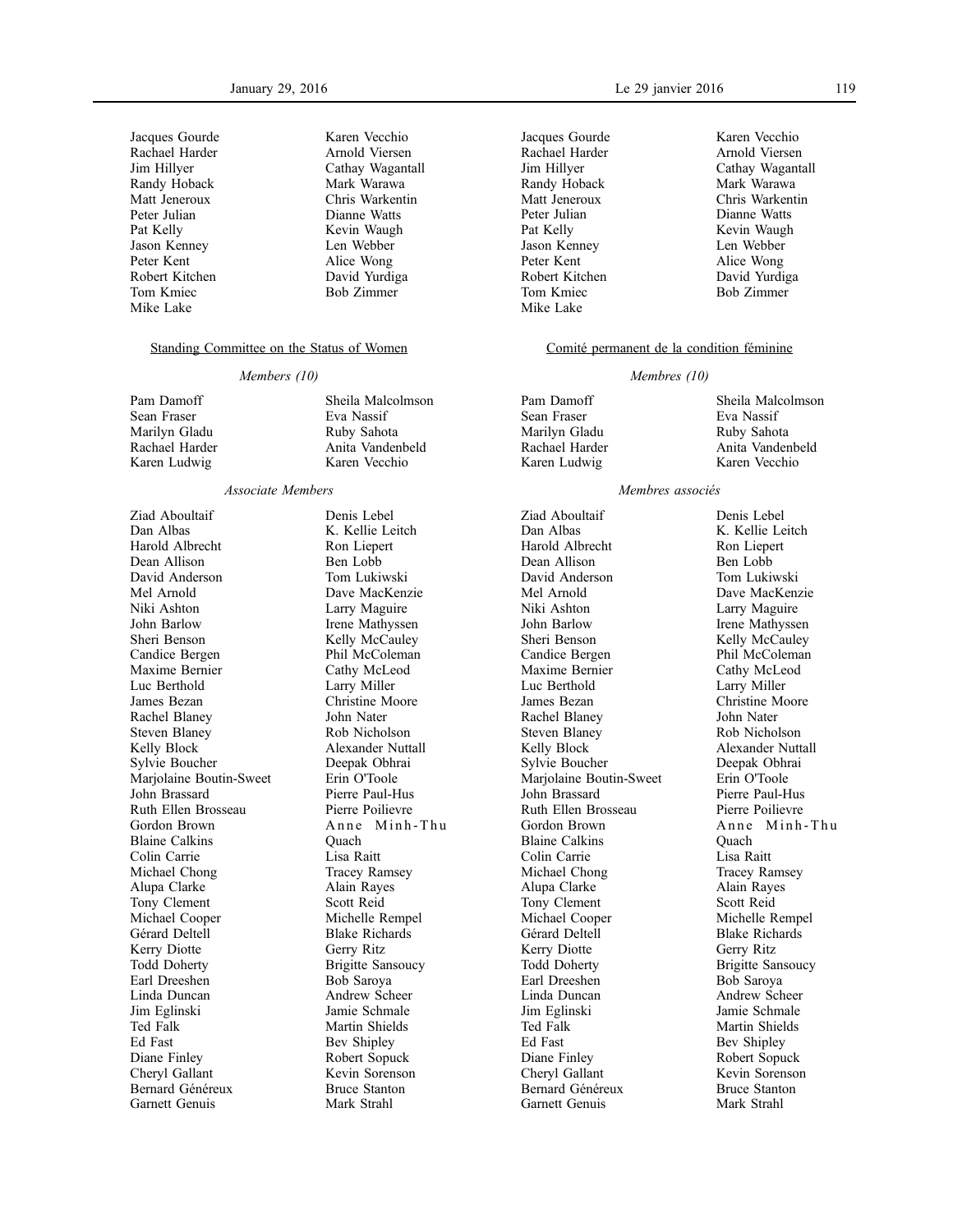Joël Godin Jacques Gourde Cheryl Hardcastle Jim Hillyer Randy Hoback Matt Jeneroux Georgina Jolibois Peter Julian Pat Kelly Jason Kenney Peter Kent Robert Kitchen Tom Kmiec Jenny Kwan Mike Lake Guy Lauzon Hélène Laverdière

Shannon Stubbs David Sweet David Tilson Brad Trost Karine Trudel Dave Van Kesteren Peter Van Loan Arnold Viersen Cathay Wagantall Mark Warawa Chris Warkentin Dianne Watts Kevin Waugh Len Webber Alice Wong David Yurdiga Bob Zimmer

### Standing Committee on Transport, Infrastructure and **Communities**

### *Members (10)*

Vance Badawey Luc Berthold Kelly Block Linda Duncan Sean Fraser Ken Hardie Angelo Iacono Judy Sgro Gagan Sikand Dianne Watts

#### *Associate Members*

Ziad Aboultaif Dan Albas Harold Albrecht Dean Allison David Anderson Charlie Angus Mel Arnold John Barlow Sheri Benson Candice Bergen Maxime Bernier James Bezan Daniel Blaikie Steven Blaney Sylvie Boucher John Brassard Gordon Brown Blaine Calkins Colin Carrie Michael Chong Alupa Clarke Tony Clement Michael Cooper Gérard Deltell Kerry Diotte Todd Doherty Earl Dreeshen Jim Eglinski Ted Falk Ed Fast Diane Finley Cheryl Gallant Bernard Généreux

Denis Lebel K. Kellie Leitch Ron Liepert Ben Lobb Tom Lukiwski Dave MacKenzie Larry Maguire Kelly McCauley Phil McColeman Cathy McLeod Larry Miller John Nater Rob Nicholson Alexander Nuttall Deepak Obhrai Erin O'Toole Pierre Paul-Hus Pierre Poilievre Lisa Raitt Alain Rayes Scott Reid Michelle Rempel Blake Richards Gerry Ritz Bob Saroya Andrew Scheer Jamie Schmale Martin Shields Bev Shipley Robert Sopuck Kevin Sorenson Bruce Stanton Wayne Stetski

Joël Godin Jacques Gourde Cheryl Hardcastle Jim Hillyer Randy Hoback Matt Jeneroux Georgina Jolibois Peter Julian Pat Kelly Jason Kenney Peter Kent Robert Kitchen Tom Kmiec Jenny Kwan Mike Lake Guy Lauzon Hélène Laverdière

Shannon Stubbs David Sweet David Tilson Brad Trost Karine Trudel Dave Van Kesteren Peter Van Loan Arnold Viersen Cathay Wagantall Mark Warawa Chris Warkentin Dianne Watts Kevin Waugh Len Webber Alice Wong David Yurdiga Bob Zimmer

### Comité permanent des transports, de l'infrastructure et des collectivités

#### *Membres (10)*

Vance Badawey Luc Berthold Kelly Block Linda Duncan Sean Fraser

Ken Hardie Angelo Iacono Judy Sgro Gagan Sikand Dianne Watts

### *Membres associés*

Ziad Aboultaif Dan Albas Harold Albrecht Dean Allison David Anderson Charlie Angus Mel Arnold John Barlow Sheri Benson Candice Bergen Maxime Bernier James Bezan Daniel Blaikie Steven Blaney Sylvie Boucher John Brassard Gordon Brown Blaine Calkins Colin Carrie Michael Chong Alupa Clarke Tony Clement Michael Cooper Gérard Deltell Kerry Diotte Todd Doherty Earl Dreeshen Jim Eglinski Ted Falk Ed Fast Diane Finley Cheryl Gallant Bernard Généreux

Denis Lebel K. Kellie Leitch Ron Liepert Ben Lobb Tom Lukiwski Dave MacKenzie Larry Maguire Kelly McCauley Phil McColeman Cathy McLeod Larry Miller John Nater Rob Nicholson Alexander Nuttall Deepak Obhrai Erin O'Toole Pierre Paul-Hus Pierre Poilievre Lisa Raitt Alain Rayes Scott Reid Michelle Rempel Blake Richards Gerry Ritz Bob Saroya Andrew Scheer Jamie Schmale Martin Shields Bev Shipley Robert Sopuck Kevin Sorenson Bruce Stanton Wayne Stetski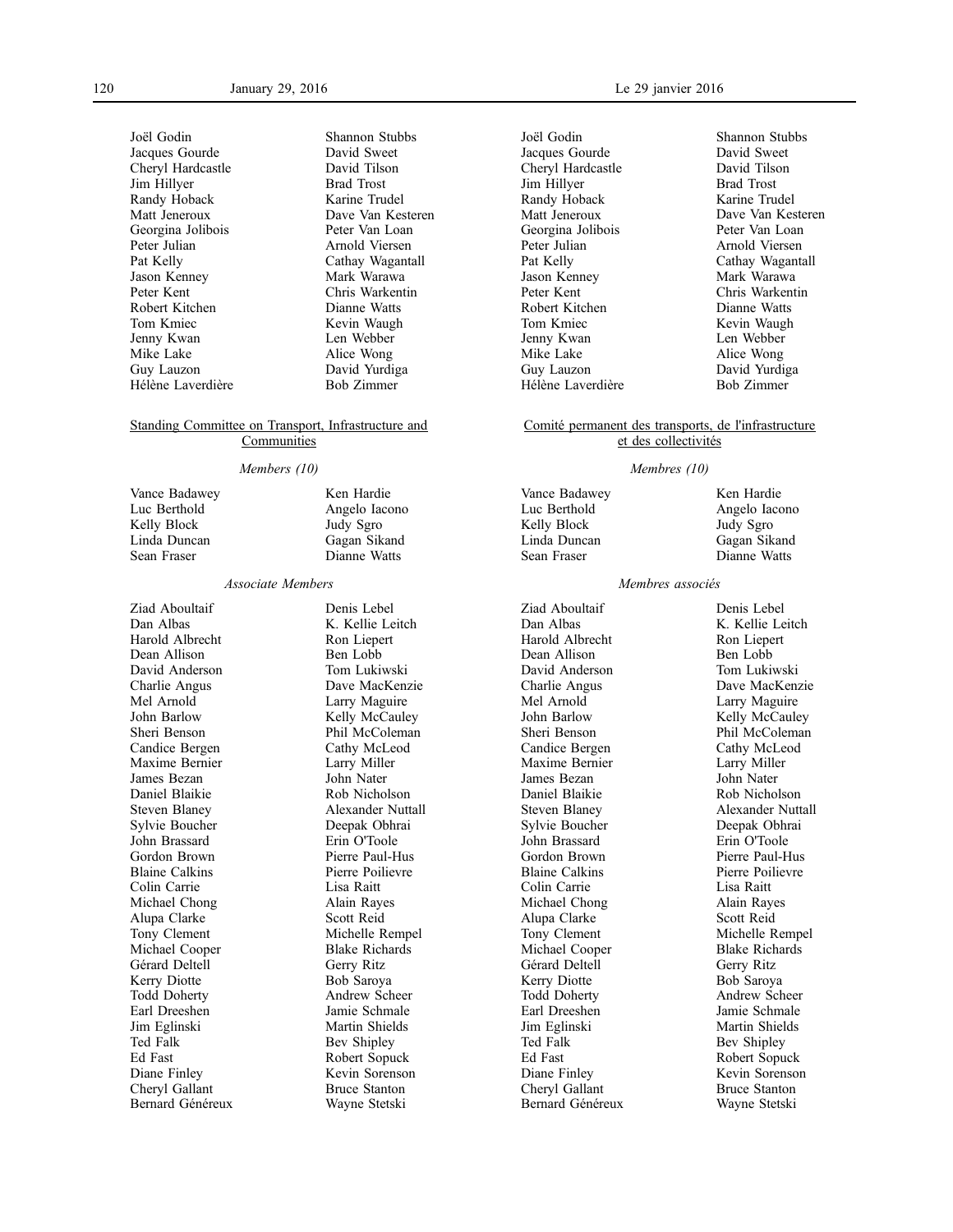Garnett Genuis Marilyn Gladu Joël Godin Jacques Gourde Rachael Harder Jim Hillyer Randy Hoback Matt Jeneroux Georgina Jolibois Peter Julian Pat Kelly Jason Kenney Peter Kent Robert Kitchen Tom Kmiec Jenny Kwan Mike Lake Guy Lauzon

Mark Strahl Shannon Stubbs David Sweet David Tilson Brad Trost Karine Trudel Dave Van Kesteren Peter Van Loan Karen Vecchio Arnold Viersen Cathay Wagantall Mark Warawa Chris Warkentin Kevin Waugh Len Webber Alice Wong David Yurdiga Bob Zimmer

Robert Kitchen Alaina Lockhart Irene Mathyssen Sherry Romanado Cathay Wagantall

### Standing Committee on Veterans Affairs

### *Members (10)*

Bob Bratina Alupa Clarke Neil Ellis Doug Eyolfson Colin Fraser

#### *Associate Members*

Ziad Aboultaif Dan Albas Harold Albrecht Dean Allison David Anderson Charlie Angus Mel Arnold John Barlow Candice Bergen Maxime Bernier Luc Berthold James Bezan Steven Blaney Kelly Block Sylvie Boucher John Brassard Gordon Brown Blaine Calkins Colin Carrie Michael Chong Tony Clement Michael Cooper Don Davies Gérard Deltell Kerry Diotte Todd Doherty Earl Dreeshen Scott Duvall Jim Eglinski Ted Falk Ed Fast Diane Finley Cheryl Gallant

K. Kellie Leitch Ron Liepert Ben Lobb Tom Lukiwski Alistair MacGregor Dave MacKenzie Larry Maguire Kelly McCauley Phil McColeman Cathy McLeod Larry Miller John Nater Rob Nicholson Alexander Nuttall Deepak Obhrai Erin O'Toole Pierre Paul-Hus Pierre Poilievre Lisa Raitt Alain Rayes Scott Reid Michelle Rempel Blake Richards Gerry Ritz Brigitte Sansoucy Bob Saroya Andrew Scheer Jamie Schmale Martin Shields Bev Shipley Robert Sopuck Kevin Sorenson Bruce Stanton

Garnett Genuis Marilyn Gladu Joël Godin Jacques Gourde Rachael Harder Jim Hillyer Randy Hoback Matt Jeneroux Georgina Jolibois Peter Julian Pat Kelly Jason Kenney Peter Kent Robert Kitchen Tom Kmiec Jenny Kwan Mike Lake Guy Lauzon

Mark Strahl Shannon Stubbs David Sweet David Tilson Brad Trost Karine Trudel Dave Van Kesteren Peter Van Loan Karen Vecchio Arnold Viersen Cathay Wagantall Mark Warawa Chris Warkentin Kevin Waugh Len Webber Alice Wong David Yurdiga Bob Zimmer

### Comité permanent des anciens combattants

### *Membres (10)*

Bob Bratina Alupa Clarke Neil Ellis Doug Eyolfson Colin Fraser

Ziad Aboultaif Dan Albas Harold Albrecht Dean Allison David Anderson Charlie Angus Mel Arnold John Barlow Candice Bergen Maxime Bernier Luc Berthold James Bezan Steven Blaney Kelly Block Sylvie Boucher John Brassard Gordon Brown Blaine Calkins Colin Carrie Michael Chong Tony Clement Michael Cooper Don Davies Gérard Deltell Kerry Diotte Todd Doherty Earl Dreeshen Scott Duvall Jim Eglinski Ted Falk Ed Fast Diane Finley Cheryl Gallant

Robert Kitchen Alaina Lockhart Irene Mathyssen Sherry Romanado Cathay Wagantall

### *Membres associés*

K. Kellie Leitch Ron Liepert Ben Lobb Tom Lukiwski Alistair MacGregor Dave MacKenzie Larry Maguire Kelly McCauley Phil McColeman Cathy McLeod Larry Miller John Nater Rob Nicholson Alexander Nuttall Deepak Obhrai Erin O'Toole Pierre Paul-Hus Pierre Poilievre Lisa Raitt Alain Rayes Scott Reid Michelle Rempel Blake Richards Gerry Ritz Brigitte Sansoucy Bob Saroya Andrew Scheer Jamie Schmale Martin Shields Bev Shipley Robert Sopuck Kevin Sorenson Bruce Stanton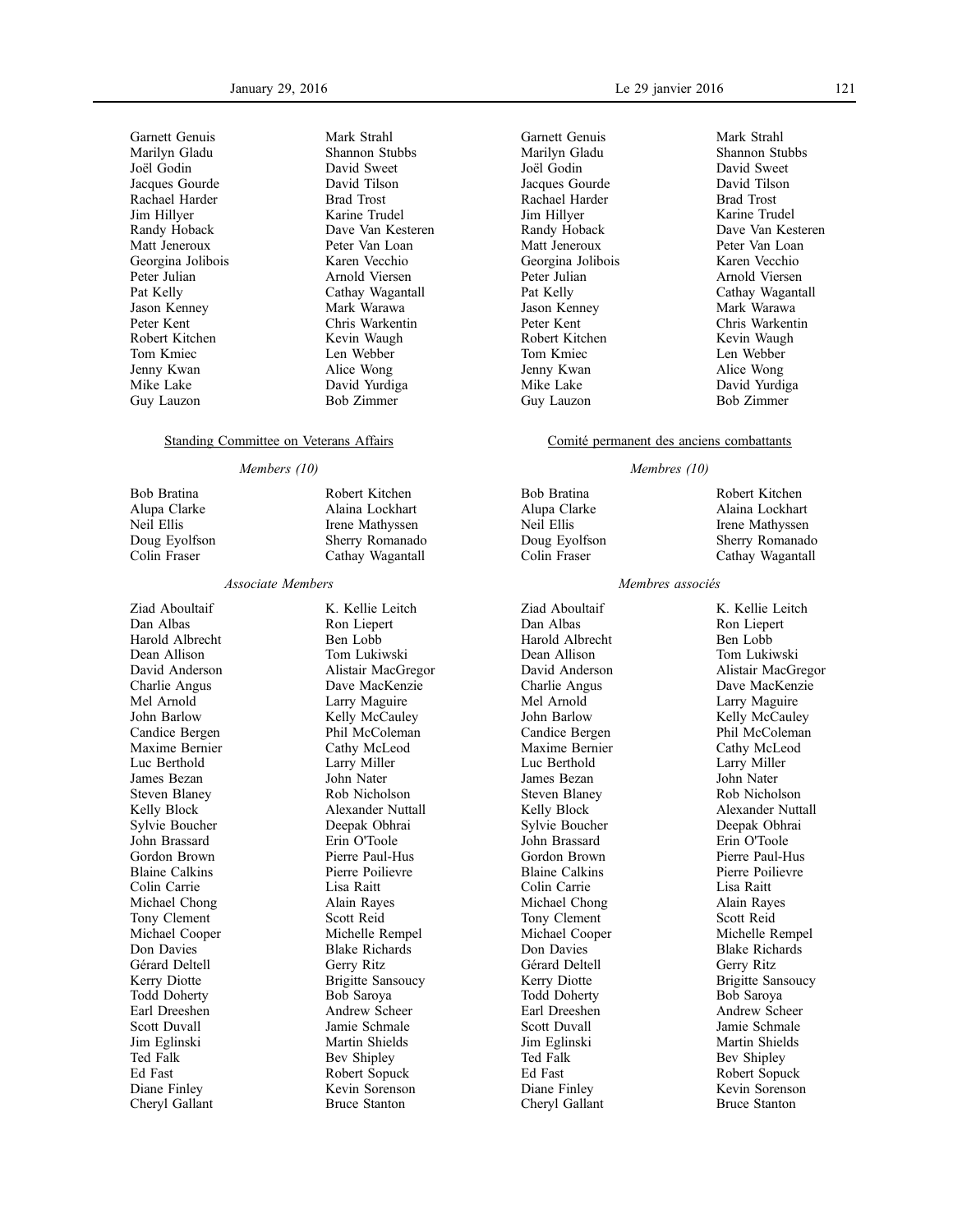Randall Garrison Bernard Généreux Garnett Genuis Marilyn Gladu Joël Godin Jacques Gourde Rachael Harder Jim Hillyer Randy Hoback Matt Jeneroux Peter Julian Pat Kelly Jason Kenney Peter Kent Tom Kmiec Mike Lake Guy Lauzon Denis Lebel

Mark Strahl Shannon Stubbs David Sweet David Tilson Brad Trost Dave Van Kesteren Peter Van Loan Karen Vecchio Arnold Viersen Mark Warawa Chris Warkentin Dianne Watts Kevin Waugh Len Webber Alice Wong David Yurdiga Bob Zimmer

The Committee further recommends, pursuant to Standing Order 104(4), that the list of associate members for the Standing Committee on Procedure and House Affairs be as follows:

#### *Associate Members*

Ziad Aboultaif Dan Albas Harold Albrecht Dean Allison David Anderson Mel Arnold John Barlow Candice Bergen Maxime Bernier Luc Berthold James Bezan Steven Blaney Kelly Block Sylvie Boucher Marjolaine Boutin-Sweet John Brassard Gordon Brown Blaine Calkins Colin Carrie Michael Chong Alupa Clarke Tony Clement Michael Cooper Nathan Cullen Gérard Deltell Kerry Diotte Todd Doherty Earl Dreeshen Matthew Dubé Pierre-Luc Dusseault Jim Eglinski Ted Falk Ed Fast Diane Finley Cheryl Gallant Bernard Généreux Garnett Genuis Marilyn Gladu

Denis Lebel K. Kellie Leitch Ron Liepert Ben Lobb Tom Lukiwski Dave MacKenzie Larry Maguire Irene Mathyssen Kelly McCauley Phil McColeman Cathy McLeod Larry Miller Christine Moore John Nater Rob Nicholson Alexander Nuttall Deepak Obhrai Erin O'Toole Pierre Paul-Hus Pierre Poilievre Lisa Raitt Alain Rayes Michelle Rempel Gerry Ritz Bob Saroya Andrew Scheer Jamie Schmale Martin Shields Bev Shipley Robert Sopuck Kevin Sorenson Bruce Stanton Mark Strahl Shannon Stubbs David Sweet David Tilson Brad Trost Dave Van Kesteren Randall Garrison Bernard Généreux Garnett Genuis Marilyn Gladu Joël Godin Jacques Gourde Rachael Harder Jim Hillyer Randy Hoback Matt Jeneroux Peter Julian Pat Kelly Jason Kenney Peter Kent Tom Kmiec Mike Lake Guy Lauzon Denis Lebel

Mark Strahl Shannon Stubbs David Sweet David Tilson Brad Trost Dave Van Kesteren Peter Van Loan Karen Vecchio Arnold Viersen Mark Warawa Chris Warkentin Dianne Watts Kevin Waugh Len Webber Alice Wong David Yurdiga Bob Zimmer

Le Comité recommande de plus, conformément au mandat que lui confère l'article 104(4) du Règlement, que la liste des membres associés du Comité permanent de la procédure et des affaires de la Chambre figure comme suit :

#### *Membres associés*

Ziad Aboultaif Dan Albas Harold Albrecht Dean Allison David Anderson Mel Arnold John Barlow Candice Bergen Maxime Bernier Luc Berthold James Bezan Steven Blaney Kelly Block Sylvie Boucher Marjolaine Boutin-Sweet John Brassard Gordon Brown Blaine Calkins Colin Carrie Michael Chong Alupa Clarke Tony Clement Michael Cooper Nathan Cullen Gérard Deltell Kerry Diotte Todd Doherty Earl Dreeshen Matthew Dubé Pierre-Luc Dusseault Jim Eglinski Ted Falk Ed Fast Diane Finley Cheryl Gallant Bernard Généreux Garnett Genuis Marilyn Gladu

Denis Lebel K. Kellie Leitch Ron Liepert Ben Lobb Tom Lukiwski Dave MacKenzie Larry Maguire Irene Mathyssen Kelly McCauley Phil McColeman Cathy McLeod Larry Miller Christine Moore John Nater Rob Nicholson Alexander Nuttall Deepak Obhrai Erin O'Toole Pierre Paul-Hus Pierre Poilievre Lisa Raitt Alain Rayes Michelle Rempel Gerry Ritz Bob Saroya Andrew Scheer Jamie Schmale Martin Shields Bev Shipley Robert Sopuck Kevin Sorenson Bruce Stanton Mark Strahl Shannon Stubbs David Sweet David Tilson Brad Trost Dave Van Kesteren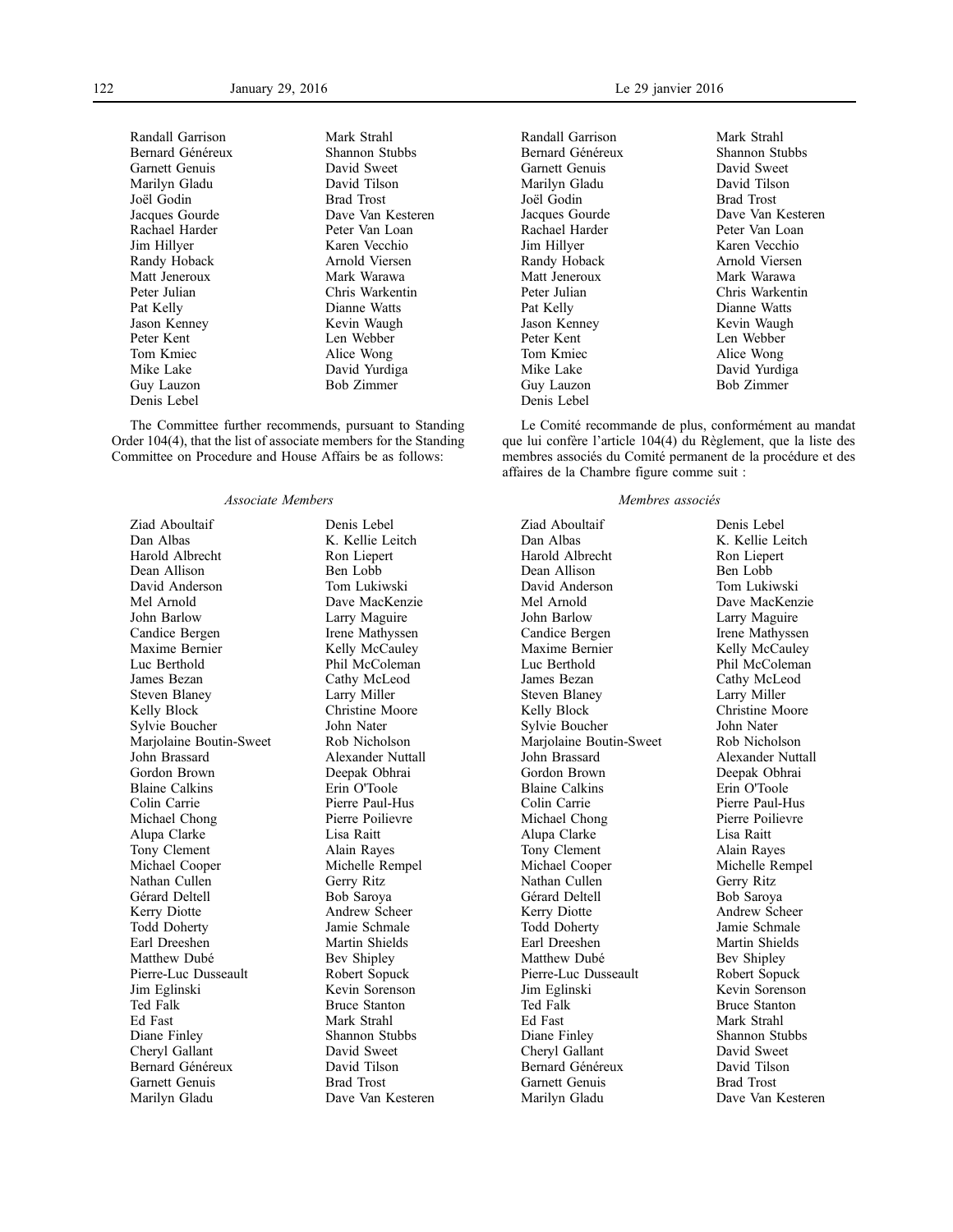Joël Godin Jacques Gourde Rachael Harder Jim Hillyer Matt Jeneroux Peter Julian Pat Kelly Jason Kenney Peter Kent Robert Kitchen Tom Kmiec Mike Lake Guy Lauzon

Peter Van Loan Karen Vecchio Arnold Viersen Cathay Wagantall Mark Warawa Chris Warkentin Dianne Watts Kevin Waugh Len Webber Alice Wong David Yurdiga Bob Zimmer

The Committee further recommends, pursuant to Standing Orders 104(3) and (4), that the list of members and associate members for Standing Joint Committees of this House be as follows:

### Standing Joint Committee on the Library of **Parliament**

#### *Members (12)*

Gordon Brown Kerry Diotte Todd Doherty Jim Hillyer Angelo Iacono Michael Levitt Eva Nassif Anne Minh-Thu **Ouach** Don Rusnak Marc Serré Gagan Sikand Scott Simms

#### *Associate Members*

Ziad Aboultaif Dan Albas Harold Albrecht Dean Allison David Anderson Mel Arnold John Barlow Candice Bergen Maxime Bernier Luc Berthold James Bezan Steven Blaney Kelly Block Sylvie Boucher John Brassard Blaine Calkins Colin Carrie Michael Chong Alupa Clarke Tony Clement Michael Cooper Gérard Deltell Earl Dreeshen Jim Eglinski Ted Falk Ed Fast Diane Finley Cheryl Gallant Bernard Généreux Garnett Genuis

Ben Lobb Tom Lukiwski Dave MacKenzie Larry Maguire Kelly McCauley Phil McColeman Cathy McLeod Larry Miller John Nater Rob Nicholson Alexander Nuttall Deepak Obhrai Erin O'Toole Pierre Paul-Hus Pierre Poilievre Lisa Raitt Alain Rayes Scott Reid Michelle Rempel Blake Richards Gerry Ritz Bob Saroya Andrew Scheer Jamie Schmale Martin Shields Bev Shipley Robert Sopuck Kevin Sorenson Bruce Stanton Mark Strahl

January 29, 2016 Le 29 janvier 2016 123

Joël Godin Jacques Gourde Rachael Harder Jim Hillyer Matt Jeneroux Peter Julian Pat Kelly Jason Kenney Peter Kent Robert Kitchen Tom Kmiec Mike Lake Guy Lauzon

Peter Van Loan Karen Vecchio Arnold Viersen Cathay Wagantall Mark Warawa Chris Warkentin Dianne Watts Kevin Waugh Len Webber Alice Wong David Yurdiga Bob Zimmer

Le Comité recommande de plus, conformément au mandat que lui confèrent les articles 104(3) et (4) du Règlement, que la liste des membres et membres associés des comités mixtes permanents de la Chambre figure comme suit :

### Comité mixte permanent de la Bibliothèque du Parlement

#### *Membres (12)*

Gordon Brown Kerry Diotte Todd Doherty Jim Hillyer Angelo Iacono Michael Levitt

Eva Nassif Anne Minh-Thu **Ouach** Don Rusnak Marc Serré Gagan Sikand Scott Simms

### *Membres associés*

Ziad Aboultaif Dan Albas Harold Albrecht Dean Allison David Anderson Mel Arnold John Barlow Candice Bergen Maxime Bernier Luc Berthold James Bezan Steven Blaney Kelly Block Sylvie Boucher John Brassard Blaine Calkins Colin Carrie Michael Chong Alupa Clarke Tony Clement Michael Cooper Gérard Deltell Earl Dreeshen Jim Eglinski Ted Falk Ed Fast Diane Finley Cheryl Gallant Bernard Généreux Garnett Genuis

Ben Lobb Tom Lukiwski Dave MacKenzie Larry Maguire Kelly McCauley Phil McColeman Cathy McLeod Larry Miller John Nater Rob Nicholson Alexander Nuttall Deepak Obhrai Erin O'Toole Pierre Paul-Hus Pierre Poilievre Lisa Raitt Alain Rayes Scott Reid Michelle Rempel Blake Richards Gerry Ritz Bob Saroya Andrew Scheer Jamie Schmale Martin Shields Bev Shipley Robert Sopuck Kevin Sorenson Bruce Stanton Mark Strahl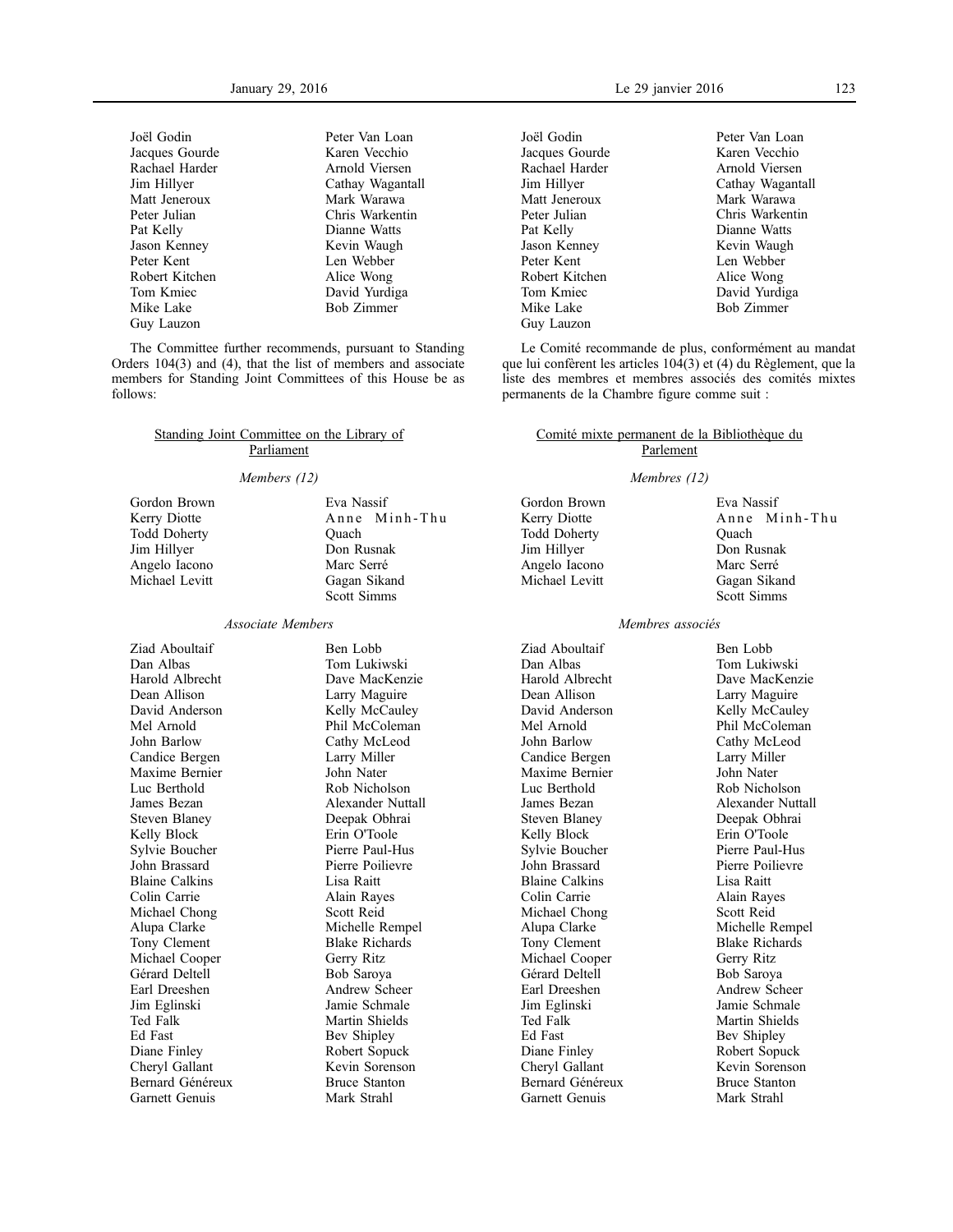Marilyn Gladu Joël Godin Jacques Gourde Rachael Harder Randy Hoback Carol Hughes Matt Jeneroux Peter Julian Pat Kelly Jason Kenney Peter Kent Robert Kitchen Tom Kmiec Mike Lake Guy Lauzon Denis Lebel K. Kellie Leitch Ron Liepert

Shannon Stubbs David Sweet David Tilson Brad Trost Dave Van Kesteren Peter Van Loan Karen Vecchio Arnold Viersen Cathay Wagantall Mark Warawa Chris Warkentin Dianne Watts Kevin Waugh Len Webber Alice Wong David Yurdiga Bob Zimmer

#### Standing Joint Committee for the Scrutiny of Regulations

#### *Members (12)*

Harold Albrecht Gary Anandasangaree Vance Badawey John Brassard Shaun Chen Nicola Di Iorio

#### *Associate Members*

Ziad Aboultaif Dan Albas Dean Allison David Anderson Mel Arnold John Barlow Candice Bergen Maxime Bernier Luc Berthold James Bezan Steven Blaney Kelly Block Sylvie Boucher Gordon Brown Blaine Calkins Guy Caron Colin Carrie Michael Chong Alupa Clarke Tony Clement Michael Cooper Gérard Deltell Kerry Diotte Todd Doherty Earl Dreeshen Scott Duvall Jim Eglinski Ted Falk Ed Fast Diane Finley Cheryl Gallant

Pierre-Luc Dusseault Fayçal El-Khoury Garnett Genuis Bernadette Jordan Tom Kmiec Geng Tan

Ben Lobb Tom Lukiwski Dave MacKenzie Larry Maguire Brian Masse Kelly McCauley Phil McColeman Cathy McLeod Larry Miller John Nater Rob Nicholson Alexander Nuttall Deepak Obhrai Erin O'Toole Pierre Paul-Hus Pierre Poilievre Lisa Raitt Alain Rayes Scott Reid Michelle Rempel Blake Richards Gerry Ritz Romeo Saganash Bob Saroya Andrew Scheer Jamie Schmale Martin Shields Bev Shipley Robert Sopuck Kevin Sorenson Bruce Stanton

Marilyn Gladu Joël Godin Jacques Gourde Rachael Harder Randy Hoback Carol Hughes Matt Jeneroux Peter Julian Pat Kelly Jason Kenney Peter Kent Robert Kitchen Tom Kmiec Mike Lake Guy Lauzon Denis Lebel K. Kellie Leitch Ron Liepert

Shannon Stubbs David Sweet David Tilson Brad Trost Dave Van Kesteren Peter Van Loan Karen Vecchio Arnold Viersen Cathay Wagantall Mark Warawa Chris Warkentin Dianne Watts Kevin Waugh Len Webber Alice Wong David Yurdiga Bob Zimmer

### Comité mixte permanent d'examen de la réglementation

#### *Membres (12)*

Harold Albrecht Gary Anandasangaree Vance Badawey John Brassard Shaun Chen Nicola Di Iorio

Fayçal El-Khoury Garnett Genuis Bernadette Jordan Tom Kmiec Geng Tan

Pierre-Luc Dusseault

#### *Membres associés*

Ziad Aboultaif Dan Albas Dean Allison David Anderson Mel Arnold John Barlow Candice Bergen Maxime Bernier Luc Berthold James Bezan Steven Blaney Kelly Block Sylvie Boucher Gordon Brown Blaine Calkins Guy Caron Colin Carrie Michael Chong Alupa Clarke Tony Clement Michael Cooper Gérard Deltell Kerry Diotte Todd Doherty Earl Dreeshen Scott Duvall Jim Eglinski Ted Falk Ed Fast Diane Finley Cheryl Gallant

Ben Lobb Tom Lukiwski Dave MacKenzie Larry Maguire Brian Masse Kelly McCauley Phil McColeman Cathy McLeod Larry Miller John Nater Rob Nicholson Alexander Nuttall Deepak Obhrai Erin O'Toole Pierre Paul-Hus Pierre Poilievre Lisa Raitt Alain Rayes Scott Reid Michelle Rempel Blake Richards Gerry Ritz Romeo Saganash Bob Saroya Andrew Scheer Jamie Schmale Martin Shields Bev Shipley Robert Sopuck Kevin Sorenson Bruce Stanton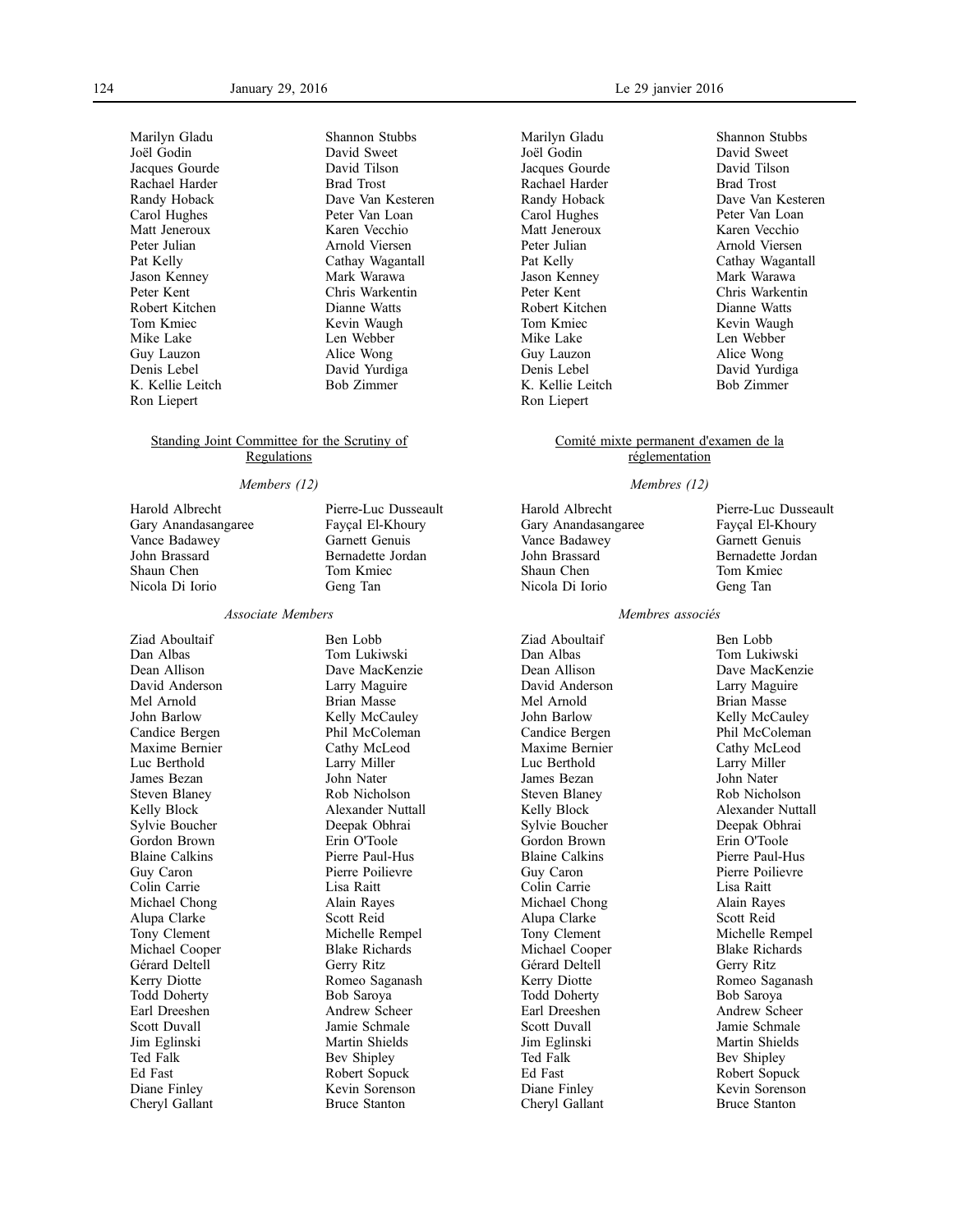| Bernard Généreux  |
|-------------------|
| Marilyn Gladu     |
| Joël Godin        |
| Jacques Gourde    |
| Rachael Harder    |
| Jim Hillyer       |
| Randy Hoback      |
| Matt Jeneroux     |
| Georgina Jolibois |
| Peter Julian      |
| Pat Kelly         |
| Jason Kenney      |
| Peter Kent        |
| Robert Kitchen    |
| Mike Lake         |
| Guy Lauzon        |
| Denis Lebel       |
| K. Kellie Leitch  |
| Ron Liepert       |
|                   |

Mark Strahl Shannon Stubbs David Sweet David Tilson Brad Trost Dave Van Kesteren Peter Van Loan Karen Vecchio Arnold Viersen Cathay Wagantall Mark Warawa Chris Warkentin Dianne Watts Kevin Waugh Len Webber Alice Wong David Yurdiga Bob Zimmer

A copy of the relevant Minutes of Proceedings (*Meeting No. 3*) is tabled.

#### **MOTIONS**

By unanimous consent, it was resolved, — That the First Report of the Standing Committee on Procedure and House Affairs, presented earlier today, be concurred in.

#### PRESENTING PETITIONS

Pursuant to Standing Order 36, petitions certified by the Clerk of Petitions were presented as follows:

— by Mr. Doherty (Cariboo—Prince George), three concerning impaired driving (Nos. 421-00032 to 421-00034);

— by Mr. Brown (Leeds—Grenville—Thousand Islands and Rideau Lakes), three concerning unborn children (Nos. 421-00035 to 421-00037);

— by Mr. Lamoureux (Winnipeg North), one concerning the issuance of visas (No. 421-00038).

### GOVERNMENT ORDERS

The House resumed consideration of the motion of Mr. Morneau (Minister of Finance), seconded by Mrs. Lebouthillier (Minister of National Revenue), — That Bill C-2, An Act to amend the Income Tax Act, be now read a second time and referred to the Standing Committee on Finance;

And of the amendment of Mr. McColeman (Brantford—Brant), seconded by Mr. Hoback (Prince Albert).

The debate continued.

### RETURNS AND REPORTS DEPOSITED WITH THE ACTING CLERK OF THE HOUSE

Pursuant to Standing Order 32(1), papers deposited with the Acting Clerk of the House were laid upon the Table as follows:

January 29, 2016 Le 29 janvier 2016 125

Bernard Généreux Marilyn Gladu Joël Godin Jacques Gourde Rachael Harder Jim Hillyer Randy Hoback Matt Jeneroux Georgina Jolibois Peter Julian Pat Kelly Jason Kenney Peter Kent Robert Kitchen Mike Lake Guy Lauzon Denis Lebel K. Kellie Leitch Ron Liepert

Mark Strahl Shannon Stubbs David Sweet David Tilson Brad Trost Dave Van Kesteren Peter Van Loan Karen Vecchio Arnold Viersen Cathay Wagantall Mark Warawa Chris Warkentin Dianne Watts Kevin Waugh Len Webber Alice Wong David Yurdiga Bob Zimmer

Un exemplaire des procès-verbaux pertinents (*réunion n<sup>o</sup> 3*) est déposé.

#### **MOTIONS**

Du consentement unanime, il est résolu, — Que le premier rapport du Comité permanent de la procédure et des affaires de la Chambre, présenté plus tôt aujourd'hui, soit agréé.

#### PRÉSENTATION DE PÉTITIONS

Conformément à l'article 36 du Règlement, des pétitions certifiées par le greffier des pétitions sont présentées :

— par M. Doherty (Cariboo—Prince George), trois au sujet de la conduite avec facultés affaiblies (n<sup>os</sup> 421-00032 à 421-00034);

— par M. Brown (Leeds—Grenville—Thousand Islands et Rideau Lakes), trois au sujet des enfants à naître (n<sup>os</sup> 421-00035 à 421-00037);

— par M. Lamoureux (Winnipeg-Nord), une au sujet de la délivrance de visas (n° 421-00038).

### ORDRES ÉMANANT DU GOUVERNEMENT

La Chambre reprend l'étude de la motion de M. Morneau (ministre des Finances), appuyé par Mme Lebouthillier (ministre du Revenu national), — Que le projet de loi C-2, Loi modifiant la Loi de l'impôt sur le revenu, soit maintenant lu une deuxième fois et renvoyé au Comité permanent des finances;

Et de l'amendement de M. McColeman (Brantford—Brant), appuyé par M. Hoback (Prince Albert).

Le débat se poursuit.

### ÉTATS ET RAPPORTS DÉPOSÉS AUPRÈS DU GREFFIER PAR INTÉRIM DE LA CHAMBRE

Conformément à l'article 32(1) du Règlement, des documents remis au Greffier par intérim de la Chambre sont déposés sur le Bureau de la Chambre comme suit :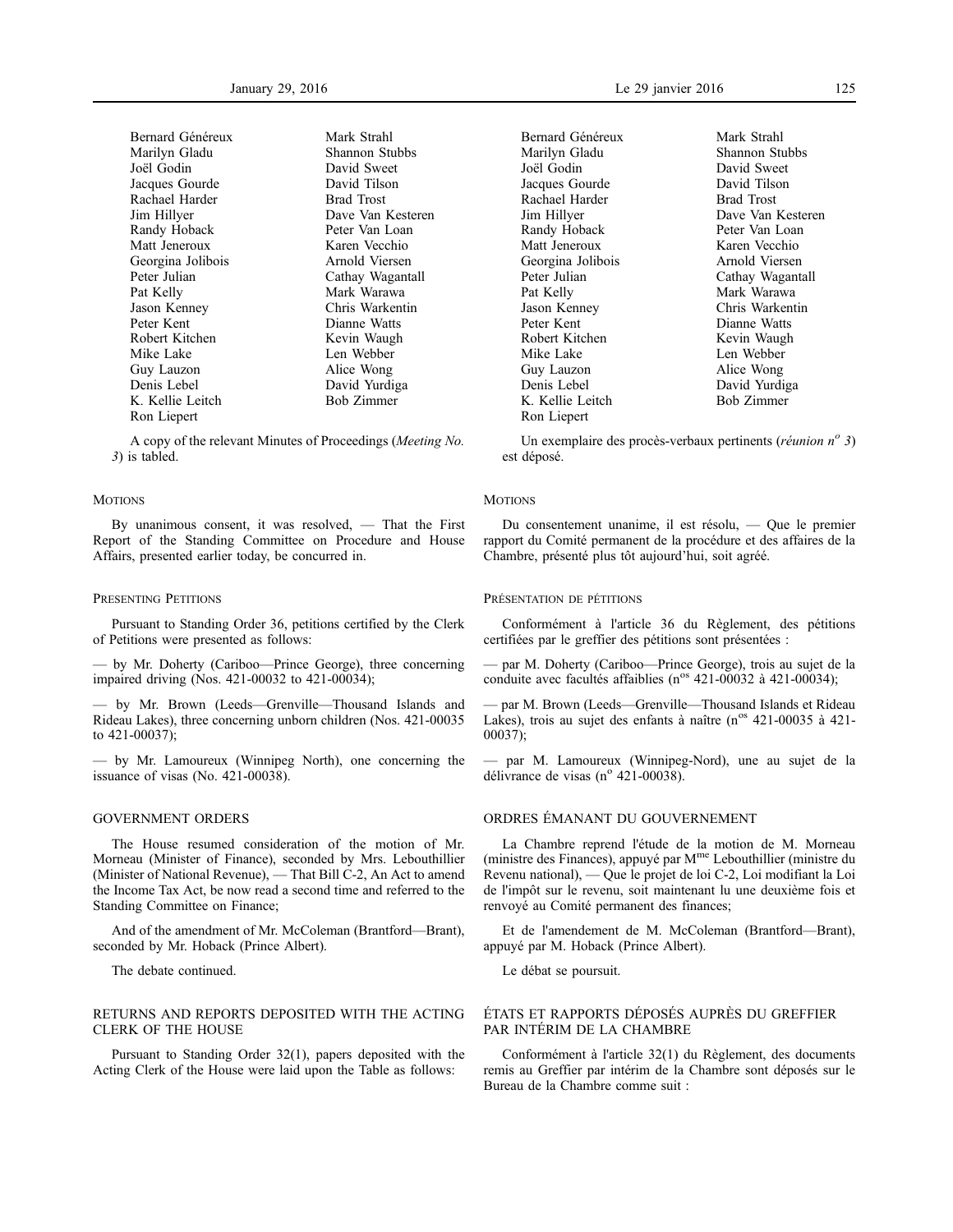— by Mr. Bains (Minister of Innovation, Science and Economic Development) — Report of the Standards Council of Canada, together with the Auditor General's Report, for the fiscal year ended March 31, 2015, pursuant to the Financial Administration Act, R.S. 1985, c. F-11, sbs. 150(1). — Sessional Paper No. 8560- 421-76-01. (*Pursuant to Standing Order 32(5), permanently referred to the Standing Committee on Industry, Science and Technology*)

— by Mr. Bains (Minister of Innovation, Science and Economic Development) — Report of Statistics Canada on corporations for the year 2013, pursuant to the Corporations Returns Act, R.S. 1985, c. C-43, sbs. 22(1). — Sessional Paper No. 8560-421-115- 01. (*Pursuant to Standing Order 32(5), permanently referred to the Standing Committee on Industry, Science and Technology*)

— by Mr. Bains (Minister of Innovation, Science and Economic Development) — Report of the Canada Foundation for Innovation, together with the Auditors' Report, for the fiscal year ended March 31, 2015, pursuant to the Budget Implementation Act, 1997, S.C. 1997, c. 26, sbs. 29(3). — Sessional Paper No. 8560-421-116-01. (*Pursuant to Standing Order 32(5), permanently referred to the Standing Committee on Industry, Science and Technology*)

— by Mr. Bains (Minister of Innovation, Science and Economic Development) — Report of the National Research Council of Canada for the fiscal year ended March 31, 2015, pursuant to the National Research Council Act, R.S. 1985, c. N-15, s. 17. Sessional Paper No. 8560-421-192-01. (*Pursuant to Standing Order 32(5), permanently referred to the Standing Committee on Industry, Science and Technology*)

— by Mr. Bains (Minister of Innovation, Science and Economic Development) — Report of the Commissioner of Competition for the fiscal year ended March 31, 2014, pursuant to the Competition Act, R.S. 1985, c. C-34, s. 127. — Sessional Paper No. 8560-421- 352-01. (*Pursuant to Standing Order 32(5), permanently referred to the Standing Committee on Industry, Science and Technology*)

— by Mr. Bains (Minister of Innovation, Science and Economic Development) — Report of the Copyright Board for the fiscal year ended March 31, 2015, pursuant to the Copyright Act, R.S. 1985, c. C-42, sbs. 66.9(2). — Sessional Paper No. 8560-421-555-01. (*Pursuant to Standing Order 32(5), permanently referred to the Standing Committee on Industry, Science and Technology*)

— by Mr. Bains (Minister of Innovation, Science and Economic Development) — Report of the Canadian Radio-television and Telecommunications Commission on the operation of the National Do Not Call List for the fiscal year ended March 31, 2015, pursuant to the Telecommunications Act, 1993, c. 38, s. 41.6 . — Sessional Paper No. 8560-421-1026-01. (*Pursuant to Standing Order 32(5), permanently referred to the Standing Committee on Industry, Science and Technology*)

— par M. Bains (ministre de l'Innovation, des Sciences et du Développement économique) — Rapport du Conseil canadien des normes, ainsi que le rapport du Vérificateur général y afférent, pour l'exercice terminé le 31 mars 2015, conformément à la Loi sur la gestion des finances publiques, L.R. 1985, ch. F-11, par. 150(1). — Document parlementaire nº 8560-421-76-01. (*Conformément à l'article 32(5) du Règlement, renvoi en permanence au Comité permanent de l'industrie, des sciences et de la technologie*)

— par M. Bains (ministre de l'Innovation, des Sciences et du Développement économique) — Rapport de Statistique Canada sur les sociétés pour l'année 2013, conformément à la Loi sur les déclarations des personnes morales, L.R. 1985, ch. C-43, par. 22 (1). — Document parlementaire  $n^{\circ}$  8560-421-115-01. (*Conformément à l'article 32(5) du Règlement, renvoi en permanence au Comité permanent de l'industrie, des sciences et de la technologie*)

— par M. Bains (ministre de l'Innovation, des Sciences et du Développement économique) — Rapport de la Fondation canadienne pour l'innovation, ainsi que le rapport des vérificateurs y afférent, pour l'exercice terminé le 31 mars 2015, conformément à la Loi d'exécution du budget de 1997, L.C. 1997, ch. 26, par. 29(3). — Document parlementaire n° 8560-421-116-01. (*Conformément à l'article 32(5) du Règlement, renvoi en permanence au Comité permanent de l'industrie, des sciences et de la technologie*)

— par M. Bains (ministre de l'Innovation, des Sciences et du Développement économique) — Rapport du Conseil national de recherches du Canada pour l'exercice terminé le 31 mars 2015, conformément à la Loi sur le Conseil national de recherches, L.R. 1985, ch. N-15, art. 17. — Document parlementaire n° 8560-421-192-01. (*Conformément à l'article 32(5) du Règlement, renvoi en permanence au Comité permanent de l'industrie, des sciences et de la technologie*)

— par M. Bains (ministre de l'Innovation, des Sciences et du Développement économique) — Rapport du Commissaire de la concurrence pour l'exercice terminé le 31 mars 2014, conformément à la Loi sur la concurrence, L.R. 1985, ch. C-34, art. 127. — Document parlementaire  $n^{\circ}$  8560-421-352-01. (*Conformément à l'article 32(5) du Règlement, renvoi en permanence au Comité permanent de l'industrie, des sciences et de la technologie*)

— par M. Bains (ministre de l'Innovation, des Sciences et du Développement économique) — Rapport de la Commission du droit d'auteur pour l'exercice terminé le 31 mars 2015, conformément à la Loi sur le droit d'auteur, L.R. 1985, ch. C-42, par.  $66.9(2)$ . — Document parlementaire n° 8560-421-555-01. (*Conformément à l'article 32(5) du Règlement, renvoi en permanence au Comité permanent de l'industrie, des sciences et de la technologie*)

— par M. Bains (ministre de l'Innovation, des Sciences et du Développement économique) — Rapport du Conseil de la radiodiffusion et des télécommunications canadiennes sur l'administration de la Liste nationale de numéros de télécommunication exclus pour l'exercice terminé le 31 mars 2015, conformément à la Loi sur les télécommunications, 1993, ch. 38, art.  $41.6.$  — Document parlementaire n° 8560-421-1026-01. (*Conformément à l'article 32(5) du Règlement, renvoi en permanence au Comité permanent de l'industrie, des sciences et de la technologie*)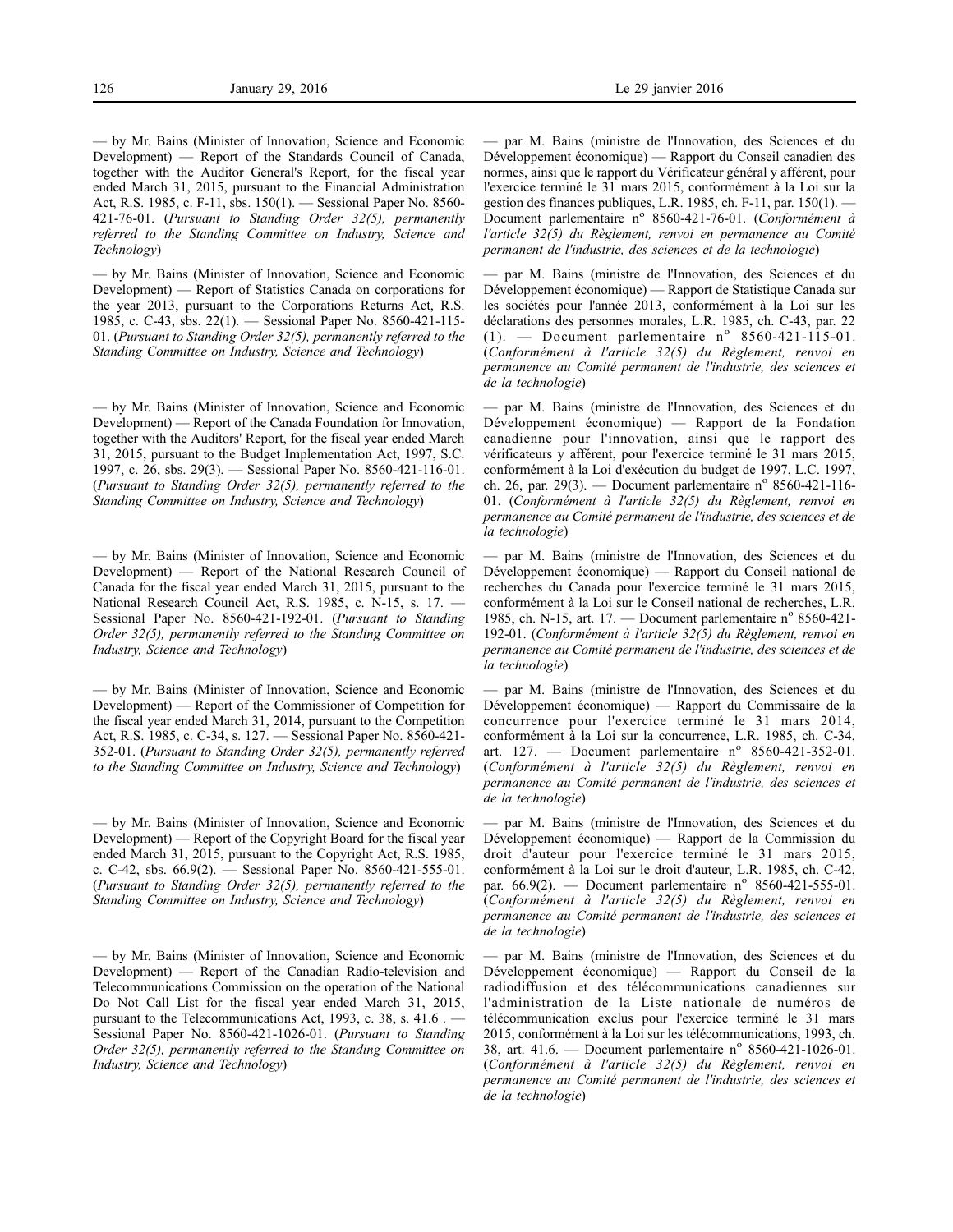— by Mr. Bains (Minister of Innovation, Science and Economic Development) — Reports of the Atlantic Canada Opportunities Agency for the fiscal year ended March 31, 2015, including the reports of the Enterprise Cape Breton Corporation for the period of April 1 to June 19, 2014, pursuant to the Access to Information Act and to the Privacy Act, R.S. 1985, c. A-1 and P-21, sbs. 72(2). — Sessional Paper No. 8561-421-323-01. (*Pursuant to Standing Order 108(3)(h)(v), permanently referred to the Standing Committee on Access to Information, Privacy and Ethics*)

— by Mr. Bains (Minister of Innovation, Science and Economic Development) — Reports of the Department of Western Economic Diversification for the fiscal year ended March 31, 2015, pursuant to the Access to Information Act and to the Privacy Act, R.S. 1985, c. A-1 and P-21, sbs. 72(2). — Sessional Paper No. 8561-421-560- 01. (*Pursuant to Standing Order 108(3)(h)(v), permanently referred to the Standing Committee on Access to Information, Privacy and Ethics*)

— by Mr. Goodale (Minister of Public Safety and Emergency Preparedness) — Agreements for RCMP policing services (First Nations Community Policing Service) for the provinces of British Columbia and Alberta, pursuant to the Royal Canadian Mounted Police Act, R.S. 1985, c. R-10, sbs. 20(5). — Sessional Paper No. 8560-421-475-02. (*Pursuant to Standing Order 32(5), permanently referred to the Standing Committee on Public Safety and National Security*)

— by Ms. Joly (Minister of Canadian Heritage) — Report of the Canada Council for the Arts, together with the Auditor General's Report, for the fiscal year ended March 31, 2015, pursuant to the Canada Council for the Arts Act, R.S. 1985, c. C-2, sbs. 21(2). — Sessional Paper No. 8560-421-80-01. (*Pursuant to Standing Order 32(5), permanently referred to the Standing Committee on Canadian Heritage*)

— by Ms. Joly (Minister of Canadian Heritage) — Report of the Canadian Race Relations Foundation, together with the Auditor General's Report, for the fiscal year ended March 31, 2015, pursuant to the Canadian Race Relations Foundation Act, S.C. 1991, c. 8, sbs. 26(3). — Sessional Paper No. 8560-421-285-01. (*Pursuant to Standing Order 32(5), permanently referred to the Standing Committee on Canadian Heritage*)

— by Ms. Joly (Minister of Canadian Heritage) — Report of the Canadian Museum of History, together with the Auditor General's Report, for the fiscal year ended March 31, 2015, pursuant to the Financial Administration Act, R.S. 1985, c. F-11, sbs. 150(1). — Sessional Paper No. 8560-421-467-01. (*Pursuant to Standing Order 32(5), permanently referred to the Standing Committee on Canadian Heritage*)

— by Ms. Joly (Minister of Canadian Heritage) — Report of the National Gallery of Canada, together with the Auditor General's Report, for the fiscal year ended March 31, 2015, pursuant to the Financial Administration Act, R.S. 1985, c. F-11, sbs. 150(1). —

— par M. Bains (ministre de l'Innovation, des Sciences et du Développement économique) — Rapports de l'Agence de promotion économique du Canada atlantique pour l'exercice terminé le 31 mars 2015, incluant les rapports de la Société d'expansion du Cap-Breton pour la période du 1<sup>er</sup> avril au 19 juin 2014, conformément à la Loi sur l'accès à l'information et à la Loi sur la protection des renseignements personnels, L.R. 1985, ch. A-1 et P-21, par. 72(2). — Document parlementaire n° 8561-421-323-01. (*Conformément à l'article 108(3)h)(v) du Règlement, renvoi en permanence au Comité permanent de l'accès à l'information, de la protection des renseignements personnels et de l'éthique*)

— par M. Bains (ministre de l'Innovation, des Sciences et du Développement économique) — Rapports du ministère de la Diversification de l'économie de l'Ouest canadien pour l'exercice terminé le 31 mars 2015, conformément à la Loi sur l'accès à l'information et à la Loi sur la protection des renseignements personnels, L.R. 1985, ch. A-1 et P-21, par. 72(2). — Document parlementaire n<sup>o</sup> 8561-421-560-01. (*Conformément à l'article 108 (3)h)(v) du Règlement, renvoi en permanence au Comité permanent de l'accès à l'information, de la protection des renseignements personnels et de l'éthique*)

— par M. Goodale (ministre de la Sécurité publique et de la Protection civile) — Ententes des services de police de la GRC (Service de police communautaire des Premières nations) pour les provinces de la Colombie-Britannique et de l'Alberta, conformément à la Loi sur la Gendarmerie royale du Canada, L. R. 1985, ch. R-10, par.  $20(5)$ . — Document parlementaire n<sup>o</sup> 8560-421-475-02. (*Conformément à l'article 32(5) du Règlement, renvoi en permanence au Comité permanent de la sécurité publique et nationale*)

— par Mme Joly (ministre du Patrimoine canadien) — Rapport du Conseil des Arts du Canada, ainsi que le rapport du Vérificateur général y afférent, pour l'exercice terminé le 31 mars 2015, conformément à la Loi sur le Conseil des Arts du Canada, L.R. 1985, ch. C-2, par. 21(2). — Document parlementaire n° 8560-421-80-01. (*Conformément à l'article 32(5) du Règlement, renvoi en permanence au Comité permanent du patrimoine canadien*)

— par  $M<sup>me</sup>$  Joly (ministre du Patrimoine canadien) — Rapport de la Fondation canadienne des relations raciales, ainsi que le rapport du Vérificateur général y afférent, pour l'exercice terminé le 31 mars 2015, conformément à la Loi sur la Fondation canadienne des relations raciales, L.C. 1991, ch. 8, par. 26(3). — Document parlementaire nº 8560-421-285-01. (Conformément à l'article 32 *(5) du Règlement, renvoi en permanence au Comité permanent du patrimoine canadien*)

— par Mme Joly (ministre du Patrimoine canadien) — Rapport du Musée canadien de l'histoire, ainsi que le rapport du Vérificateur général y afférent, pour l'exercice terminé le 31 mars 2015, conformément à la Loi sur la gestion des finances publiques, L.R. 1985, ch. F-11, par. 150(1). — Document parlementaire n° 8560-421-467-01. (*Conformément à l'article 32(5) du Règlement, renvoi en permanence au Comité permanent du patrimoine canadien*)

— par M<sup>me</sup> Joly (ministre du Patrimoine canadien) — Rapport du Musée des beaux-arts du Canada, ainsi que le rapport du Vérificateur général y afférent, pour l'exercice terminé le 31 mars 2015, conformément à la Loi sur la gestion des finances publiques, L.R. 1985, ch. F-11, par. 150(1). — Document parlementaire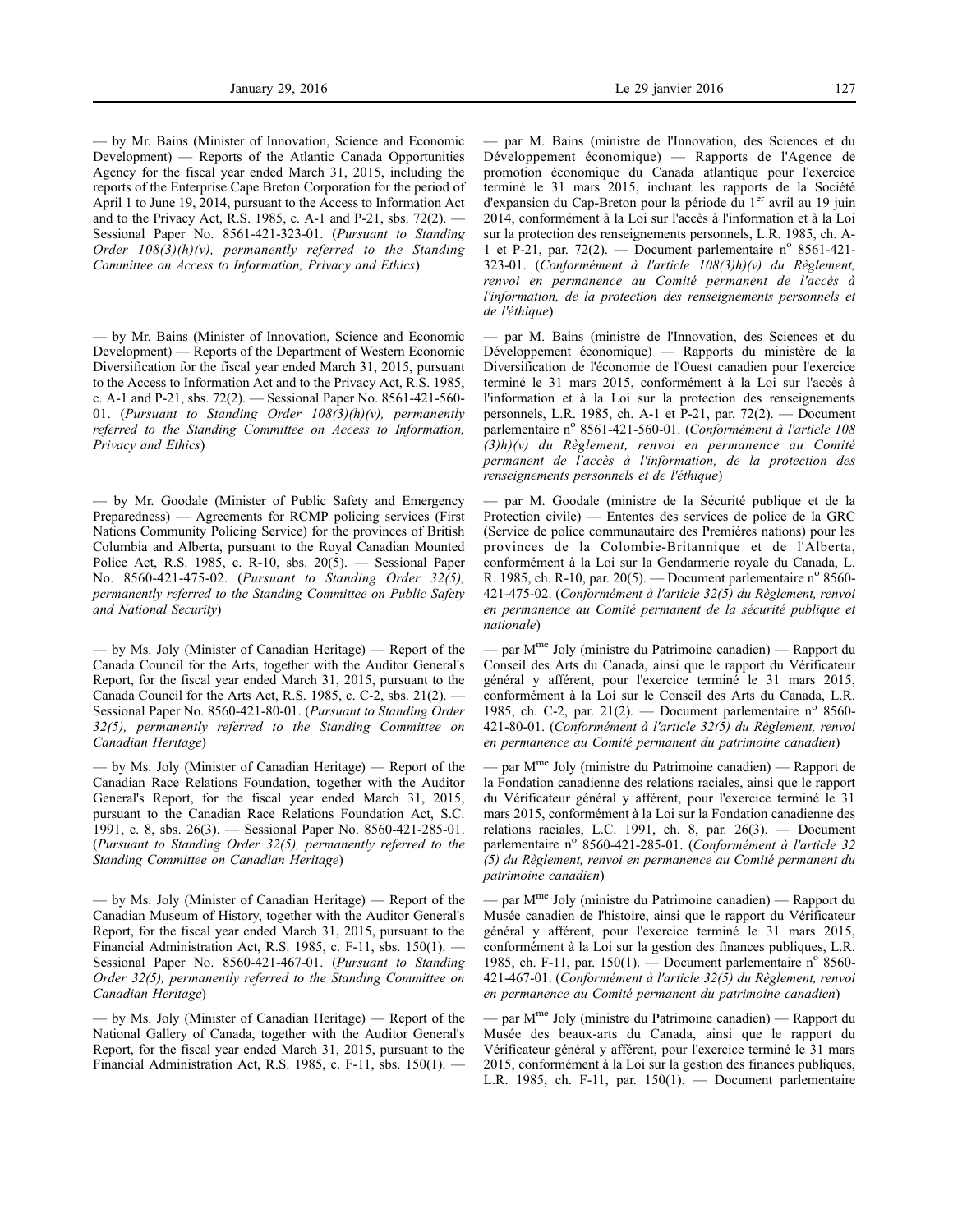Sessional Paper No. 8560-421-468-01. (*Pursuant to Standing Order 32(5), permanently referred to the Standing Committee on Canadian Heritage*)

— by Ms. Joly (Minister of Canadian Heritage) — Report of the Canadian Museum of Nature, together with the Auditor General's Report, for the fiscal year ended March 31, 2015, pursuant to the Financial Administration Act, R.S. 1985, c. F-11, sbs. 150(1). — Sessional Paper No. 8560-421-469-01. (*Pursuant to Standing Order 32(5), permanently referred to the Standing Committee on Canadian Heritage*)

— by Ms. Joly (Minister of Canadian Heritage) — Report of the Canada Science and Technology Museums Corporation, together with the Auditor General's Report, for the fiscal year ended March 31, 2015, pursuant to the Financial Administration Act, R.S. 1985, c. F-11, sbs. 150(1). — Sessional Paper No. 8560-421-472-01. (*Pursuant to Standing Order 32(5), permanently referred to the Standing Committee on Canadian Heritage*)

— by Ms. Joly (Minister of Canadian Heritage) — Reports of the National Capital Commission for the fiscal year ended March 31, 2015, pursuant to the Access to Information Act and to the Privacy Act, R.S. 1985, c. A-1 and P-21, sbs. 72(2). — Sessional Paper No. 8561-421-683-01. (*Pursuant to Standing Order 108(3)(h)(v), permanently referred to the Standing Committee on Access to Information, Privacy and Ethics*)

— by Ms. Joly (Minister of Canadian Heritage) — Summary of the Corporate Plan for 2015-2016 to 2019-2020 of the Canadian Broadcasting Corporation, pursuant to the Broadcasting Act, S.C. 1991, c. 11, sbs. 55(4). — Sessional Paper No. 8562-421-849-01. (*Pursuant to Standing Order 32(5), permanently referred to the Standing Committee on Canadian Heritage*)

— by Ms. Joly (Minister of Canadian Heritage) — Summaries of the Corporate Plan for 2015-2016 to 2019-2020 and of the Operating and Capital Budgets for 2015-2016 of the Canadian Museum of Nature, pursuant to the Financial Administration Act, R.S. 1985, c. F-11, sbs. 125(4). — Sessional Paper No. 8562-421- 856-01. (*Pursuant to Standing Order 32(5), permanently referred to the Standing Committee on Canadian Heritage*)

— by Ms. Joly (Minister of Canadian Heritage) — Summaries of the Corporate Plan for 2015-2016 to 2019-2020 and of the Operating and Capital Budgets for 2015-2016 of the Canada Science and Technology Museums Corporation, pursuant to the Financial Administration Act, R.S. 1985, c. F-11, sbs. 125(4). — Sessional Paper No. 8562-421-857-01. (*Pursuant to Standing Order 32(5), permanently referred to the Standing Committee on Canadian Heritage*)

— by Ms. Joly (Minister of Canadian Heritage) — Summaries of the Corporate Plan and Operating and Capital Budgets for 2015- 2016 to 2019-2020 of the Canadian Museum of Immigration at Pier 21, pursuant to the Financial Administration Act, R.S. 1985, c. F-11, sbs. 125(4). — Sessional Paper No. 8562-421-869-01. (*Pursuant to Standing Order 32(5), permanently referred to the Standing Committee on Canadian Heritage*)

n<sup>o</sup> 8560-421-468-01. (*Conformément à l'article 32(5) du Règlement, renvoi en permanence au Comité permanent du patrimoine canadien*)

— par Mme Joly (ministre du Patrimoine canadien) — Rapport du Musée canadien de la nature, ainsi que le rapport du Vérificateur général y afférent, pour l'exercice terminé le 31 mars 2015, conformément à la Loi sur la gestion des finances publiques, L.R. 1985, ch. F-11, par. 150(1). — Document parlementaire n° 8560-421-469-01. (*Conformément à l'article 32(5) du Règlement, renvoi en permanence au Comité permanent du patrimoine canadien*)

— par Mme Joly (ministre du Patrimoine canadien) — Rapport de la Société des musées de sciences et de technologies du Canada, ainsi que le rapport du Vérificateur général y afférent, pour l'exercice terminé le 31 mars 2015, conformément à la Loi sur la gestion des finances publiques, L.R. 1985, ch. F-11, par. 150(1). -Document parlementaire nº 8560-421-472-01. (*Conformément à l'article 32(5) du Règlement, renvoi en permanence au Comité permanent du patrimoine canadien*)

– par M<sup>me</sup> Joly (ministre du Patrimoine canadien) — Rapports de la Commission de la capitale nationale pour l'exercice terminé le 31 mars 2015, conformément à la Loi sur l'accès à l'information et à la Loi sur la protection des renseignements personnels, L.R. 1985, ch. A-1 et P-21, par. 72(2). — Document parlementaire n° 8561-421-683-01. (*Conformément à l'article 108(3)h)(v) du Règlement, renvoi en permanence au Comité permanent de l'accès à l'information, de la protection des renseignements personnels et de l'éthique*)

— par  $M<sup>me</sup>$  Joly (ministre du Patrimoine canadien) — Sommaire du plan d'entreprise de 2015-2016 à 2019-2020 de la Société Radio-Canada, conformément à la Loi sur la radiodiffusion, L.C. 1991, ch. 11, par.  $55(4)$ . — Document parlementaire n° 8562-421-849-01. (*Conformément à l'article 32(5) du Règlement, renvoi en permanence au Comité permanent du patrimoine canadien*)

— par Mme Joly (ministre du Patrimoine canadien) — Sommaires du plan d'entreprise de 2015-2016 à 2019-2020 et des budgets d'exploitation et d'immobilisations de 2015-2016 du Musée canadien de la nature, conformément à la Loi sur la gestion des finances publiques, L.R. 1985, ch. F-11, par. 125(4). — Document parlementaire nº 8562-421-856-01. (Conformément à l'article 32 *(5) du Règlement, renvoi en permanence au Comité permanent du patrimoine canadien*)

— par  $M<sup>me</sup>$  Joly (ministre du Patrimoine canadien) — Sommaires du plan d'entreprise de 2015-2016 à 2019-2020 et des budgets de fonctionnement et d'immobilisations de 2015-2016 de la Société des musées de sciences et technologies du Canada, conformément à la Loi sur la gestion des finances publiques, L.R. 1985, ch. F-11, par. 125(4). - Document parlementaire nº 8562-421-857-01. (*Conformément à l'article 32(5) du Règlement, renvoi en permanence au Comité permanent du patrimoine canadien*)

— par  $M^{me}$  Joly (ministre du Patrimoine canadien) — Sommaires du plan d'entreprise et des budgets de fonctionnement et d'immobilisations de 2015-2016 à 2019-2020 du Musée canadien de l'immigration du Quai 21, conformément à la Loi sur la gestion des finances publiques, L.R. 1985, ch. F-11, par. 125(4). — Document parlementaire nº 8562-421-869-01. (*Conformément à l'article 32(5) du Règlement, renvoi en permanence au Comité permanent du patrimoine canadien*)